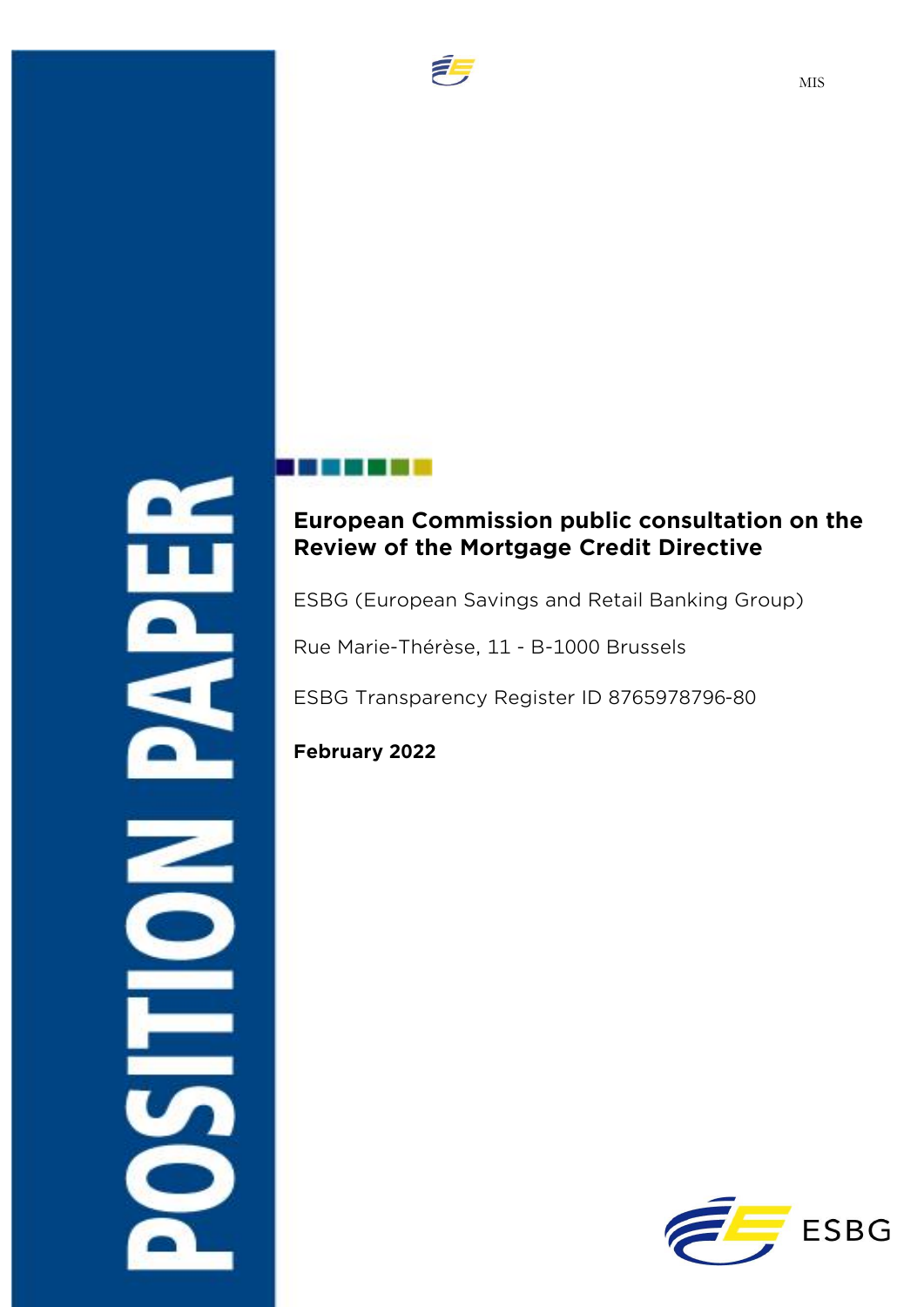

#### **Background information:**

The Commission is launching the present public consultation to complement the information gathered in the MCD evaluation study and to collect further evidence to assess, in line with Better Regulation principles, the effectiveness, efficiency, coherence, relevance and EU value-added of the MCD. The stakeholders are also consulted on the possible problems and measures to improve the MCD.

The results of the consultation will inform a formal MCD evaluation and impact assessment accompanying a possible proposal for the revision of the MCD. The aim is to make sure that the MCD continues to meet its objectives in terms of consumer protection, competitive internal market and financial stability and that it is adapted to new challenges.

The respondents will be invited at the end of the questionnaire to include studies or other analytical material on mortgage credit, which may concern any issues discussed in this consultation paper and might help the Commission services in shaping future EU policies on mortgage credit.

The questionnaire targets all stakeholder groups, but not all questions are relevant for all stakeholders and respondents do not need to reply to every question. It is thus possible for respondents to leave some questions unanswered.

#### **General questions**

|                 | (fully<br>1<br>disagree) | (rather<br>$2^{\circ}$<br>disagree) | 3 (neutral) | (rather<br>4<br>agree) | (fully<br>5<br>agree) | Don't<br>know/no<br>opin-<br>ion/N.A. |
|-----------------|--------------------------|-------------------------------------|-------------|------------------------|-----------------------|---------------------------------------|
| <b>Increase</b> |                          |                                     |             |                        | X                     |                                       |
| consumer        |                          |                                     |             |                        |                       |                                       |
| protec-         |                          |                                     |             |                        |                       |                                       |
| tion            |                          |                                     |             |                        |                       |                                       |
| Contrib-        |                          |                                     |             | X                      |                       |                                       |
| ute to an       |                          |                                     |             |                        |                       |                                       |
| efficient       |                          |                                     |             |                        |                       |                                       |
| and com-        |                          |                                     |             |                        |                       |                                       |
| petitive        |                          |                                     |             |                        |                       |                                       |
| single          |                          |                                     |             |                        |                       |                                       |
| market for      |                          |                                     |             |                        |                       |                                       |
| mort-           |                          |                                     |             |                        |                       |                                       |
| gages           |                          |                                     |             |                        |                       |                                       |
| Promote         |                          |                                     |             |                        | X                     |                                       |
| financial       |                          |                                     |             |                        |                       |                                       |
| stability       |                          |                                     |             |                        |                       |                                       |

**Q1: To which extent do you agree that the MCD has been effective in achieving its 3 objectives i.e.:**

#### **Please explain your answer to question 1 and provide suggestions on what can be improved to increase its effectiveness:**

*5000 character(s) maximum including spaces and line breaks, i.e. stricter than the MS Word characters counting method.*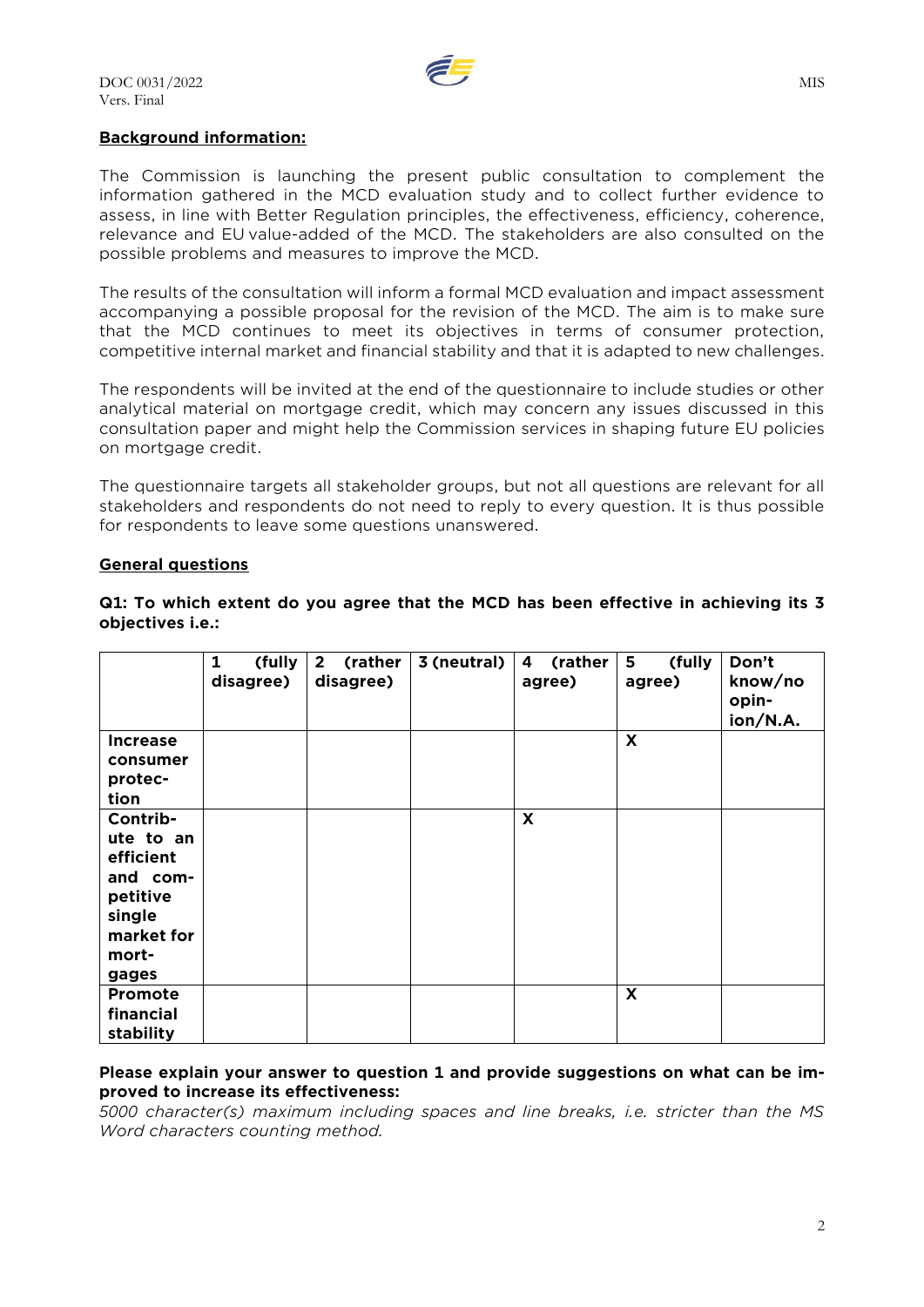

The MCD has established a comprehensive and common legal framework which has made it possible to unify the practice of mortgage lending in each Member State, increase consumer protection and contribute to the stability of the financial system. In their essence, the provisions of the MCD remain suitable for ensuring a high level of consumer protection in the mortgage credit sector. The mortgage credit market is highly competitive and offers consumers a wide variety of products and providers. Where changes in the market – especially in connection with digitalization – or practical experience necessitate adjustments to the directive, such adjustments should be made in a careful and targeted manner. This process should primarily be guided by pragmatic consumer protection considerations.

Finally, regarding financial stability, Articles 29-39 certainly contribute to this.

|                          | (fully<br>$\mathbf{1}$ | 2 (rather   | 3 <sub>z</sub><br>(neu- | 4 (rather | 5                       | Don't    |
|--------------------------|------------------------|-------------|-------------------------|-----------|-------------------------|----------|
|                          | disagree)              | disagree)   | tral)                   | agree)    | (fully                  | know/no  |
|                          |                        |             |                         |           | agree)                  | opin-    |
|                          |                        |             |                         |           |                         | ion/N.A. |
| a) The EU-inter-         |                        | X           |                         |           |                         |          |
| vention<br>(MCD)         |                        |             |                         |           |                         |          |
| was more effec-          |                        |             |                         |           |                         |          |
| tive in achieving        |                        |             |                         |           |                         |          |
| those                    |                        |             |                         |           |                         |          |
| objectives<br>than       |                        |             |                         |           |                         |          |
| leaving it to Mem-       |                        |             |                         |           |                         |          |
| ber States acting        |                        |             |                         |           |                         |          |
| at national or re-       |                        |             |                         |           |                         |          |
| gional level             |                        |             |                         |           |                         |          |
| The<br>b)<br>overall     |                        | $\mathbf x$ |                         |           |                         |          |
| benefits (such as        |                        |             |                         |           |                         |          |
| <b>increased</b><br>con- |                        |             |                         |           |                         |          |
| sumer protection,        |                        |             |                         |           |                         |          |
| level playing            |                        |             |                         |           |                         |          |
| field) of introduc-      |                        |             |                         |           |                         |          |
| ing the EU MCD           |                        |             |                         |           |                         |          |
| have outweighed          |                        |             |                         |           |                         |          |
| the overall costs        |                        |             |                         |           |                         |          |
| linked to                |                        |             |                         |           |                         |          |
| implementa-<br>its       |                        |             |                         |           |                         |          |
| tion                     |                        |             |                         |           |                         |          |
| c) The MCD con-          |                        |             |                         |           | $\overline{\mathbf{x}}$ |          |
| tinues to be rele-       |                        |             |                         |           |                         |          |
| vant, i.e.<br>ad-        |                        |             |                         |           |                         |          |
| dresses<br>current       |                        |             |                         |           |                         |          |
| needs and prob-          |                        |             |                         |           |                         |          |
| lems in society          |                        |             |                         |           |                         |          |
| and in the mort-         |                        |             |                         |           |                         |          |
| gage credit mar-         |                        |             |                         |           |                         |          |
| ket                      |                        |             |                         |           |                         |          |
| d) The MCD is co-        |                        | X           |                         |           |                         |          |
| herent with other        |                        |             |                         |           |                         |          |
| <b>EU</b> policies and   |                        |             |                         |           |                         |          |
| interventions            |                        |             |                         |           |                         |          |

## **Q2: To which extent do you agree that:**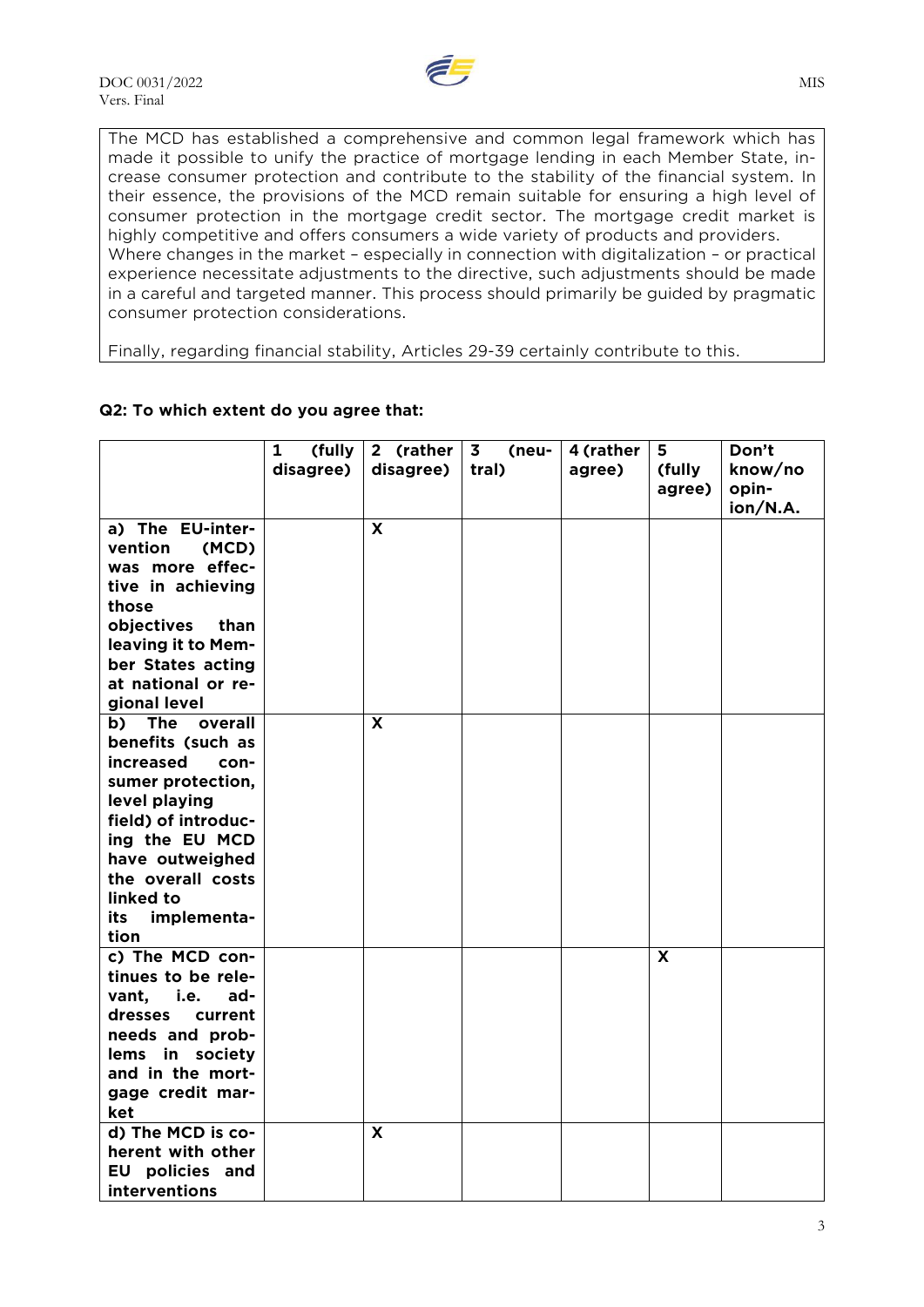## **Please explain your answer to question 2 a):**

*5000 character(s) maximum including spaces and line breaks, i.e. stricter than the MS Word characters counting method.*

In some Member States, national law was already very protective before the MCD in terms of mortgage loans. The mortgage market is very dynamic. The MCD added new, standard, precontractual details and information which were more complex than the national rules and it is not certain that the MCD has provided better information to consumers.

In addition, as the mortgage market is mainly a local market, EU intervention was not really necessary. Consumers rely heavily on the local expertise of their relationship managers in this area, and most prefer local providers, particularly because of the long loan terms. With regards to consumer protection in particular, national interventions can (and do) also safeguard a high level of protection. It depends on how the texts have been transposed into national law (and conflicting with the European Accessibility Act). We believe it is necessary to change legal acts elsewhere.

The low development of cross-border credits seems to us to be linked to a set of reasons which are sometimes foreign to the Directive itself:

- The rich product offering in each EU country which leaves little appetite to look elsewhere, (case of France)
- The proximity of each European consumer to their usual banking contacts
- Language barriers
- A different and unrecognised applicable law....

In addition, the mortgage credit sector has to overcome further obstacles such as substantial differences in land law (e.g. strict requirements of form for purchasing agreements and a reliable system of land registers in some cases), insolvency law and tax systems.

Foreign currency provisions even exclude entire customer groups from mortgage lending (e.g. expats, foreign currency income in border areas).

Especially for credit institutions, cross-border activities only exist in theory. The legal situation of the country in which the borrower is resident must be taken into account when drafting the contract. In the event of legal action and execution against a foreign consumer, the creditor's know-how is often insufficient and must be purchased at high cost. Due to the small number of foreign borrowers, cross-border lending does not pay off economically.

## **Please explain your answer to question 2 b):**

*5000 character(s) maximum including spaces and line breaks, i.e. stricter than the MS Word characters counting method.*

The IT adaptation costs for pre-contractual information and creditworthiness assessment were very high. Some inaccuracies (e.g. Article 13 paragraph 1 on general information point h) still create sources of litigation in some Member States today.

In addition, as the number of citizens with a cross-border mortgage is insignificant, the benefits for all consumers do not outweigh the implementation costs (e.g. for Austrian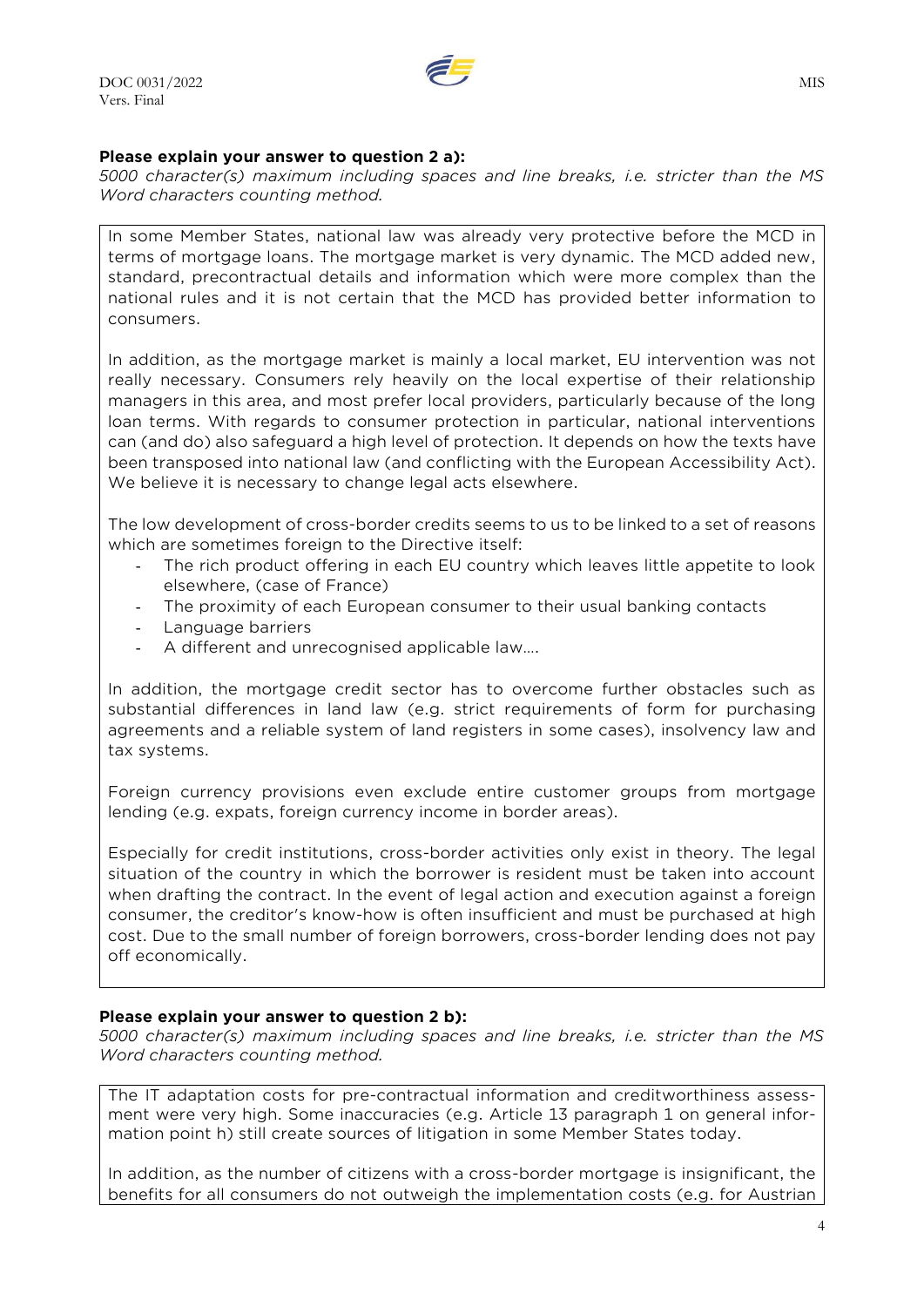

Savings Banks EUR 1,4 million was spent on IT investments for the implementation plus ongoing training costs for certifications). Beyond that there are also not quantifiable costs, like the reduced flexibility because advice can only be provided by certified employees.

## **Please explain your answer to question 2 c):**

*5000 character(s) maximum including spaces and line breaks, i.e. stricter than the MS Word characters counting method.*

The scope of the MCD is still relevant. The directive continues to perform well and therefore does not need to be revised in depth. In some Member States, the mortgage market is doing well and is very dynamic. In some Member States, it is almost exclusively fixed rate.

Granting loans is based on a solid creditworthiness assessment based on an analysis of the borrower's ability to repay (financial situation and solvency) and not only on the value of the property acquired. This solidity is validated by a very low doubtful outstanding rate (for example in France, according to the ACPR in 2020 the rate was 1.06%).

It is now governed at national level and at European level by the GL of the EBA

Some Member States believe that the ESIS is relevant for the small amount of customers who are interested in taking up a mortgage on a cross-border basis.

The article on financial education is also very important, and a best practice example for other legal texts.

#### **Please explain your answer to question 2 d):**

*5000 character(s) maximum including spaces and line breaks, i.e. stricter than the MS Word characters counting method.*

There is a lack of coherence with the following texts:

• **GDPR:** 

Art 21 MCD presupposes the existence of databases for assessing the creditworthiness of consumers. In practice, however, the legality of said databases is still challenged and subject to legal proceedings. A revised version of the MCD should declare such databases to be in the "public interest" pursuant to Art 6 (1) (e) GDPR, because they serve the public purpose of effective and functioning credit markets

- EU Accessibility Directive (**EU Accessibility Act**): As the MCD is included in the scope of the Accessibility Directive, the MCD review should be used to specify how accessibility requirements are to be met in the context of lending.
- **Rome I Regulation:** Fragmentation is a barrier to deepening the single market. The Rome I Regulation stipulates that the different standards of a consumer's home market must be taken into account by lenders operating across border. The consumer protection varies across Europe.

E.g.: An Austrian lender (application of Austrian consumer protection law) provides an Estonian consumer with a loan. The Austrian lender always needs to take into account Estonian consumer protection law. The lender needs to apply the more favourable regulation for the consumer. This creates legal uncertainty and narrows the range of offerings with a negative impact for both consumers and lenders.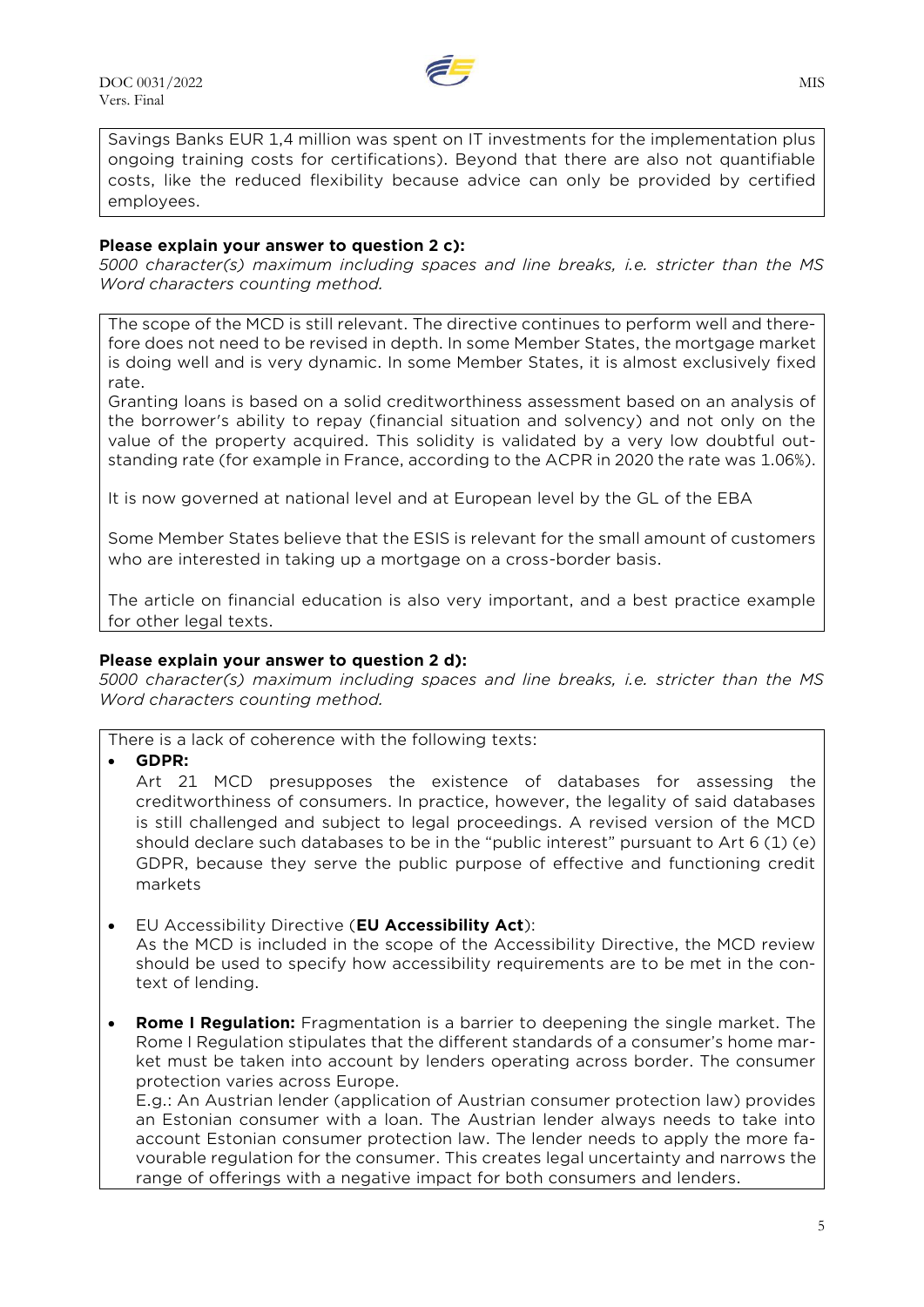

## **Q3: Do you consider that the MCD could be simplified to reduce compliance costs without undermining its effectiveness?**

| Yes                        |  |
|----------------------------|--|
| <b>No</b>                  |  |
| Don't know/No opinion/N.A. |  |

## **Q3.1: If you do consider that the MCD could be simplified, please specify in which areas and explain your answer:**

*5000 character(s) maximum including spaces and line breaks, i.e. stricter than the MS Word characters counting method.*

We could reduce:

- Pre-contractual information, in particular to adapt it to digital media and to borrowers' ability to concentrate to make it more relevant and efficient.

- Mentions regarding advertising for the same purpose,

- Obligations in terms of foreign currency loans and change their definition.

Modifications concerning the right to convert into an alternative currency: These provisions are hindering the potential client in getting a loan. Art. 23(2)(1), especially, as the provision is not limited to EU-currencies. An Austrian development aid worker works in India and earns rupees. Her EUR-loan has to be treated as a foreign currency loan. She has the right to convert into rupee. Maybe two years later she will be sent to Thailand. She would have the right to convert into Bhat etc. etc.

Review and reduction of information requirements to the essentials (otherwise compliance with the forthcoming accessibility requirements will become technically hardly possible).

Credit assessment: take into account the principle of minimum harmonisation to ensure room for local expertise, room for technological development (e.g. algorithm-based creditworthiness assessments) and room for lending in the sense of social banking.

Financial education (Art. 6) and responsible lending and borrowing (Art. 45): Member States and market participants should be encouraged to do more for financial education, also in the spirit of the UN sustainability goals. This would contribute to responsible borrowing.

Advertising: The large amount of disclosure requirements for advertising has resulted in a situation where lenders advertise their products without specifying interest rates or borrowing costs at all, in order to circumvent these requirements. Therefore, it would be sensible to limit the requirements to certain key figures, such as the annual percentage rate of charge. A large volume of mandatory advertising content is also unsatisfactory for consumers, because it makes it difficult to draw comparisons.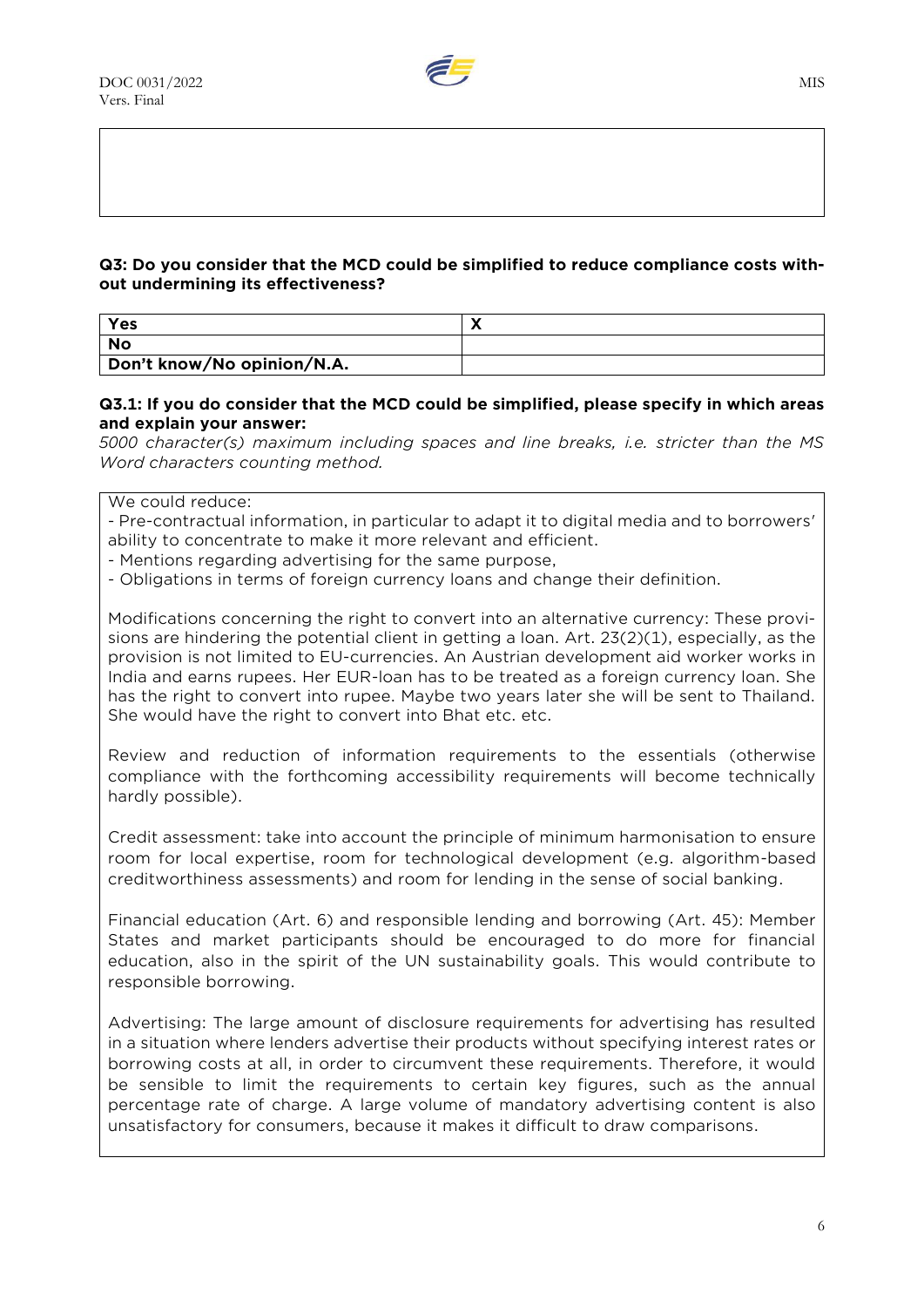

General Information: We take the view that the European Standardised Information Sheet (ESIS) and the explanatory notes provide consumers with all the information they need and that further general information should therefore not be required.

Pre-contractual information: Consumers receive the same information multiple times at different stages of the process, creating an information overload. Furthermore, the current format of the pre-contractual information comprises a level of detail that is too much for consumers to process. The information in the ESIS should therefore be rationalized and adapted for digital communication channels.

Form requirements: With regard to the new digital distribution channels, it is important to fully harmonize the text form requirement as a mandatory standard for the conclusion of contracts in every Member State. Hence, enabling the possibility of concluding contracts digitally.

Right of withdrawal: In order to provide legal certainty with regard to the right of withdrawal and prevent its misuse, the MCD could benefit from including an expiry provision as well as a standard form containing information about the right of withdrawal and an explanation how to exercise this right.

Simplification of contractual adjustments: It should be possible for customers to arrange adjustments to the repayment terms of their credit agreement (e.g. by temporarily reducing the repayment instalments, suspending the repayment, or lowering the interest rate) in a simple way without the need to enter into a completely new agreement.

## **Please explain your answer to question 3:**

*5000 character(s) maximum including spaces and line breaks, i.e. stricter than the MS Word characters counting method.*

## **Q4: Are you aware of possible discrimination (e.g. on gender, nationality, medical history) for consumers taking mortgage loan?**

| Yes                        |   |
|----------------------------|---|
| <b>No</b>                  | - |
| Don't know/No opinion/N.A. |   |

## **Please explain your answer to question 4:**

*5000 character(s) maximum including spaces and line breaks, i.e. stricter than the MS Word characters counting method.*

Discrimination based on gender and nationality is prohibited in many Member States. To avoid the exclusion of sick people, alternative solutions have been developed to allow them to benefit from specific insurance and therefore benefit from funding (AERAS agreement or on pricing of a basic group contract). However, this should in no way mean that there is a right to credit.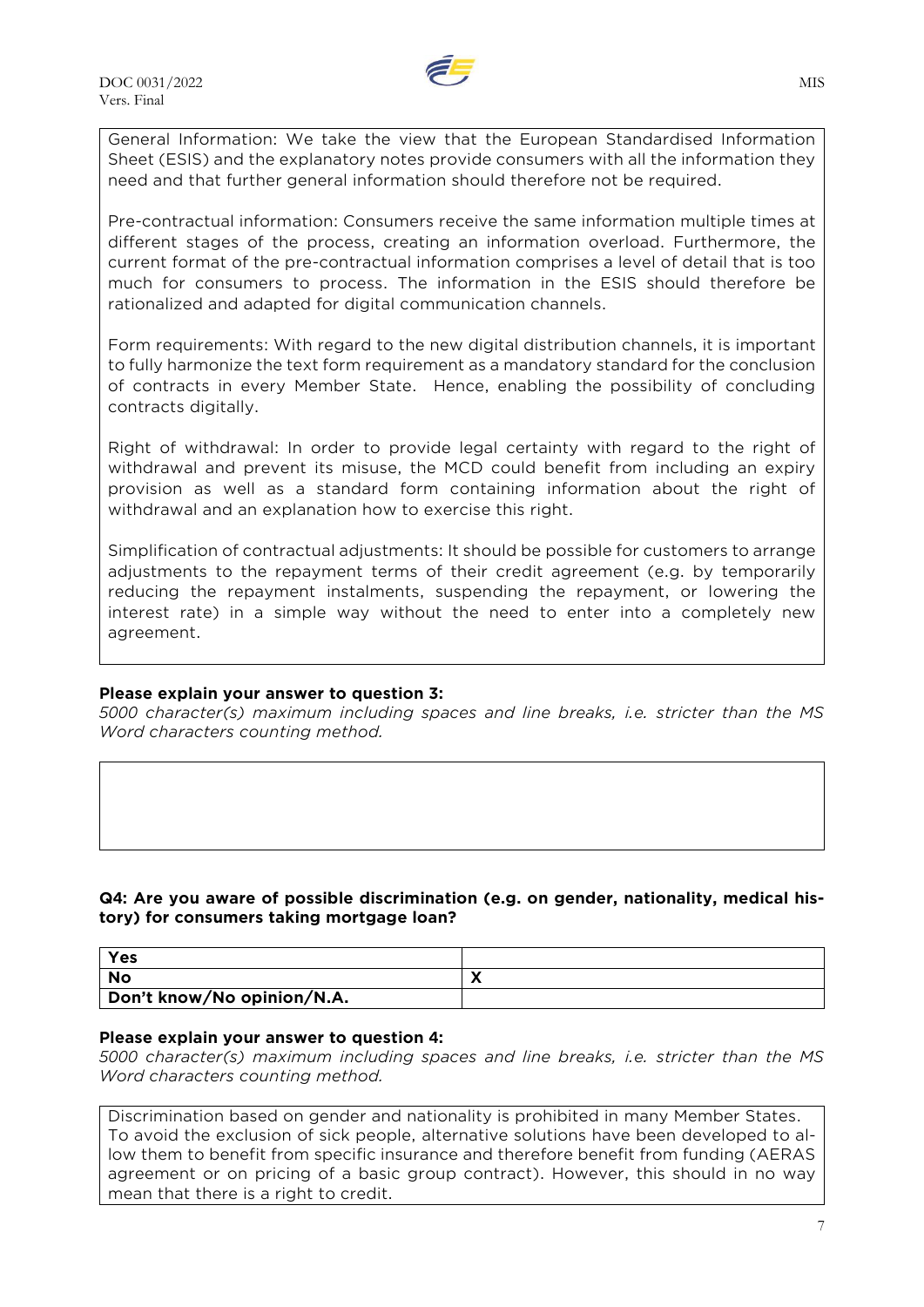

In order to continue to favour responsible credit practices, the lender must remain in control of the granting decision and the granting policy must remain the responsibility of the lender. This includes giving the lender the right to decide to develop (or not) an activity in a region or country in which it chooses not to.

## **Q5: Are you aware of practices by credit providers exploiting consumer's situation and patterns of behaviour (e.g. pre-ticket boxes, cross-selling of an additional product, sale of tied insurance policies)?**

| <b>Yes</b>                 |  |
|----------------------------|--|
| <b>No</b>                  |  |
| Don't know/No opinion/N.A. |  |

## **Please explain your answer to question 5:**

*5000 character(s) maximum including spaces and line breaks, i.e. stricter than the MS Word characters counting method.*

Tied selling is prohibited in most Member States.

In the case of a loan insurance subscription, the borrower can change company at any time in the first year of his loan and then on each anniversary date of the loan.

With the opening of the loan insurance market, we have seen an overall improvement in insurance coverage at a lower cost. Banks and alternative insurers have improved their contracts to the benefit of borrowers. There is therefore no reason to prohibit the sale of loan insurance for the mortgage lender. In the end, the customer will choose the best guarantee offer as mortgage lenders are required to inform customers about other products in connection with the mortgage loan. Ideally, these consulting points (especially life/accident/business interruption insurance) are recorded in the national consulting protocol in some Member States.

## **Q6: To what extent do you agree that enforcement of the MCD provisions by national competent authorities (NCAs) is satisfactory?**

| 1 - Fully disagree                       |   |
|------------------------------------------|---|
| 2 - Rather disagree                      |   |
| 3 - Neutral                              |   |
| 4 - Rather agree                         |   |
| 5 - Fully agree                          |   |
| Don't know / no opinion / not applicable | X |

#### **Please explain your answer to question 6:**

*5000 character(s) maximum including spaces and line breaks, i.e. stricter than the MS Word characters counting method.*

Enforcement of the MCD provisions by NCAs differs within the European Union and depends upon the national application and implementation of the directive.

From a German perspective, we believe the national supervisory authorities are fulfilling their supervisory duties.

However, the ACPR, the French competent authority, has appropriated the subject and have published recent recommendations and mandatory decision of the HCSF in terms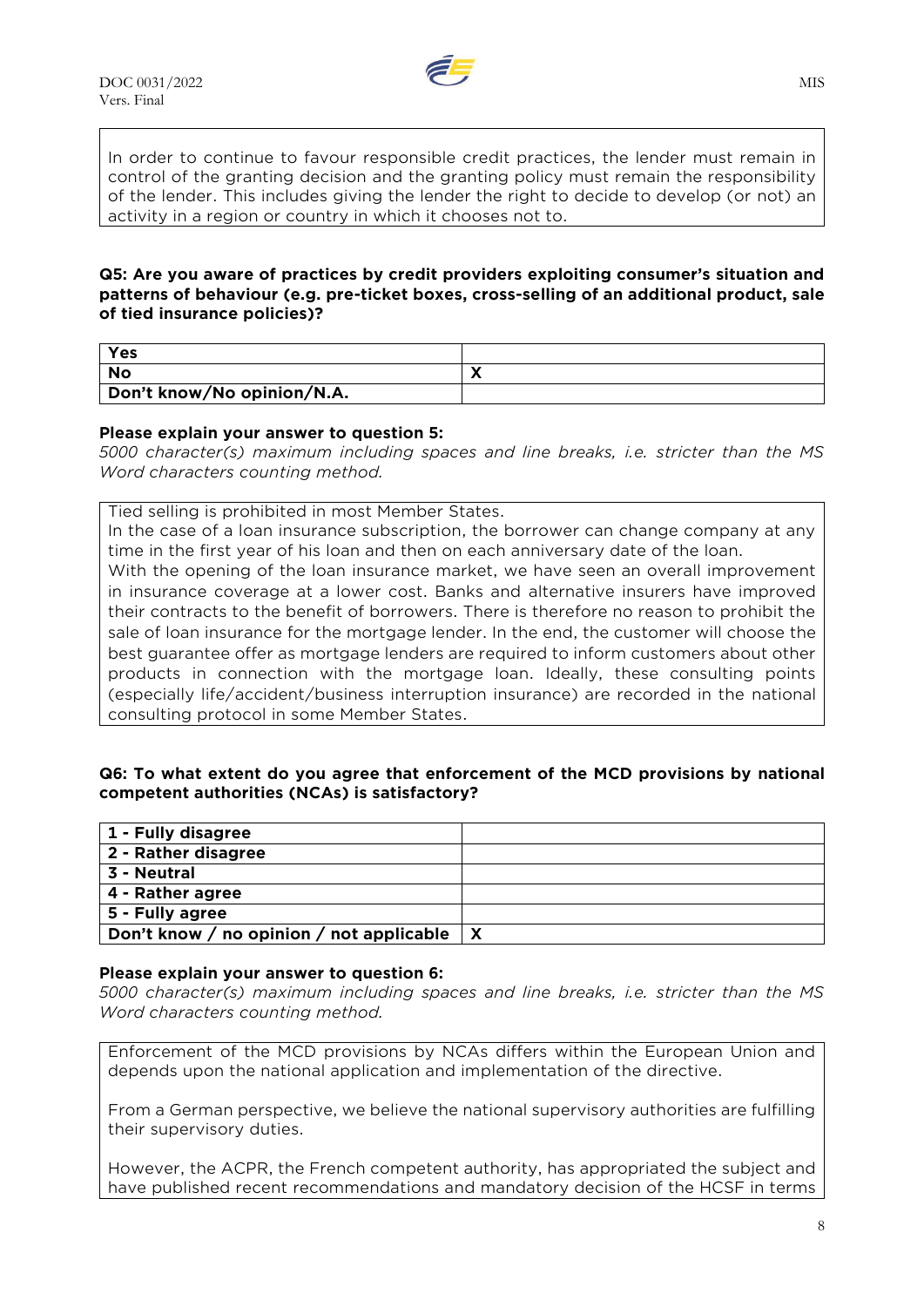

of granting a mortgage credit. It demonstrates the involvement of the supervisory authorities in the aim to maintain the production of real estate loans in a secure environment.

## **Q7: Are you aware of shortcomings in the enforcement action of MCD provisions by NCAs?**

| Yes                        |  |
|----------------------------|--|
| No                         |  |
| Don't know/No opinion/N.A. |  |

#### **Q7.1: If you are aware of shortcomings in the enforcement action of MCD provisions by NCAs, do you consider that the shortcomings identified are due to the MCD legal framework or to its application?**

*5000 character(s) maximum including spaces and line breaks, i.e. stricter than the MS Word characters counting method.*

## **Please explain your answer to question 7:**

*5000 character(s) maximum including spaces and line breaks, i.e. stricter than the MS Word characters counting method.*

## **Q8: Do you consider that Article 38 of the MCD regarding sanctions and the empowerment of NCAs to apply them is satisfactory?**

| Yes                        |  |
|----------------------------|--|
| No                         |  |
| Don't know/No opinion/N.A. |  |

#### **Please explain your answer to question 8 (including whether MCD provisions should be improved):**

*5000 character(s) maximum including spaces and line breaks, i.e. stricter than the MS Word characters counting method.*

If there are regulations they should also be sanctioned, as otherwise this would result in distortions of competition.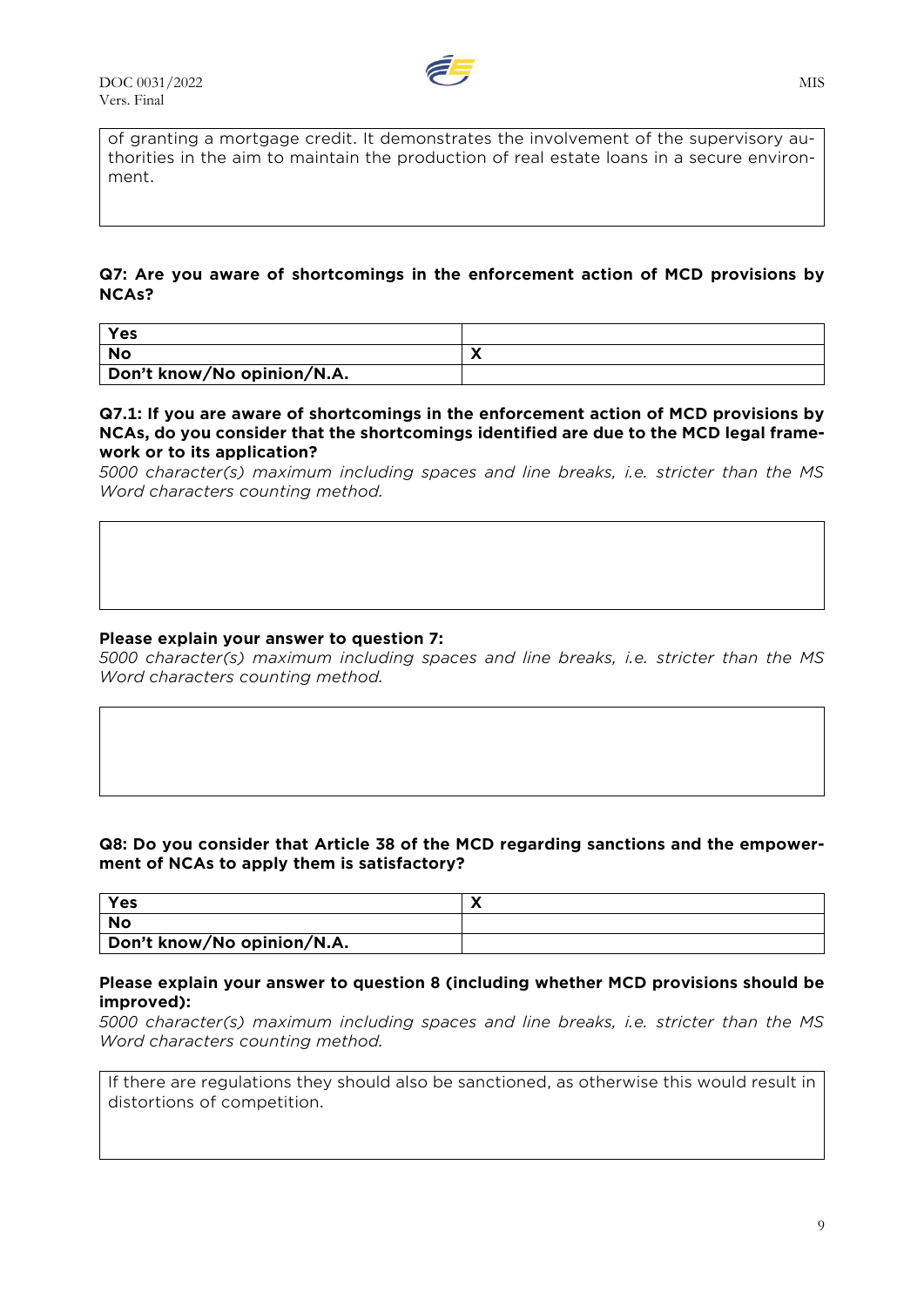

## **Q9: To what extent do you agree that the out-of-court complaint and redress procedures set up on the basis of Article 39 MCD are effective?**

| 1 - Fully disagree                       |   |
|------------------------------------------|---|
| 2 - Rather disagree                      |   |
| 3 - Neutral                              |   |
| 4 - Rather agree                         |   |
| 5 - Fully agree                          | Y |
| Don't know / no opinion / not applicable |   |

## **Please explain your answer to question 9 (including whether participation for creditors/intermediaries in such procedures is mandatory and the decisions of the relevant bodies are binding):**

*5000 character(s) maximum including spaces and line breaks, i.e. stricter than the MS Word characters counting method.*

Participation is not mandatory, and the decisions are not binding. Mediation has enabled situations to be resolved quickly and cheaply without going to court. This is a procedure that has its place in the "recovery" system.

## **Q10: Do you consider that Article 6 of the MCD on financial education has contributed to increasing the financial education of consumers?**

| Yes                        |  |
|----------------------------|--|
| No                         |  |
| Don't know/No opinion/N.A. |  |

## **Please explain your answer to question 10:**

*5000 character(s) maximum including spaces and line breaks, i.e. stricter than the MS Word characters counting method.*

Due to the lack of EU competence in the area of education we welcome every possibility the EU institutions use to promote financial education. Art. 6, inter alia, has encouraged Member States to be more active in this area.

## **Section 2: Specific questions**

## **2.1 Market structure / scope**

#### **Q11: To which extent do you agree with the following statements:**

|                                        | (tully<br>disagree) | 2 (rather $\vert$ 3<br>disagree) | (neu-<br>tral) | 4 (rather<br>agree) | <b>15</b><br>(fully<br>agree) | Don't<br>know/no<br>opin-<br>ion/N.A. |
|----------------------------------------|---------------------|----------------------------------|----------------|---------------------|-------------------------------|---------------------------------------|
| <b>Consumers</b><br>have               |                     |                                  |                |                     | X                             |                                       |
| enough mortgage<br>credit<br>providers |                     |                                  |                |                     |                               |                                       |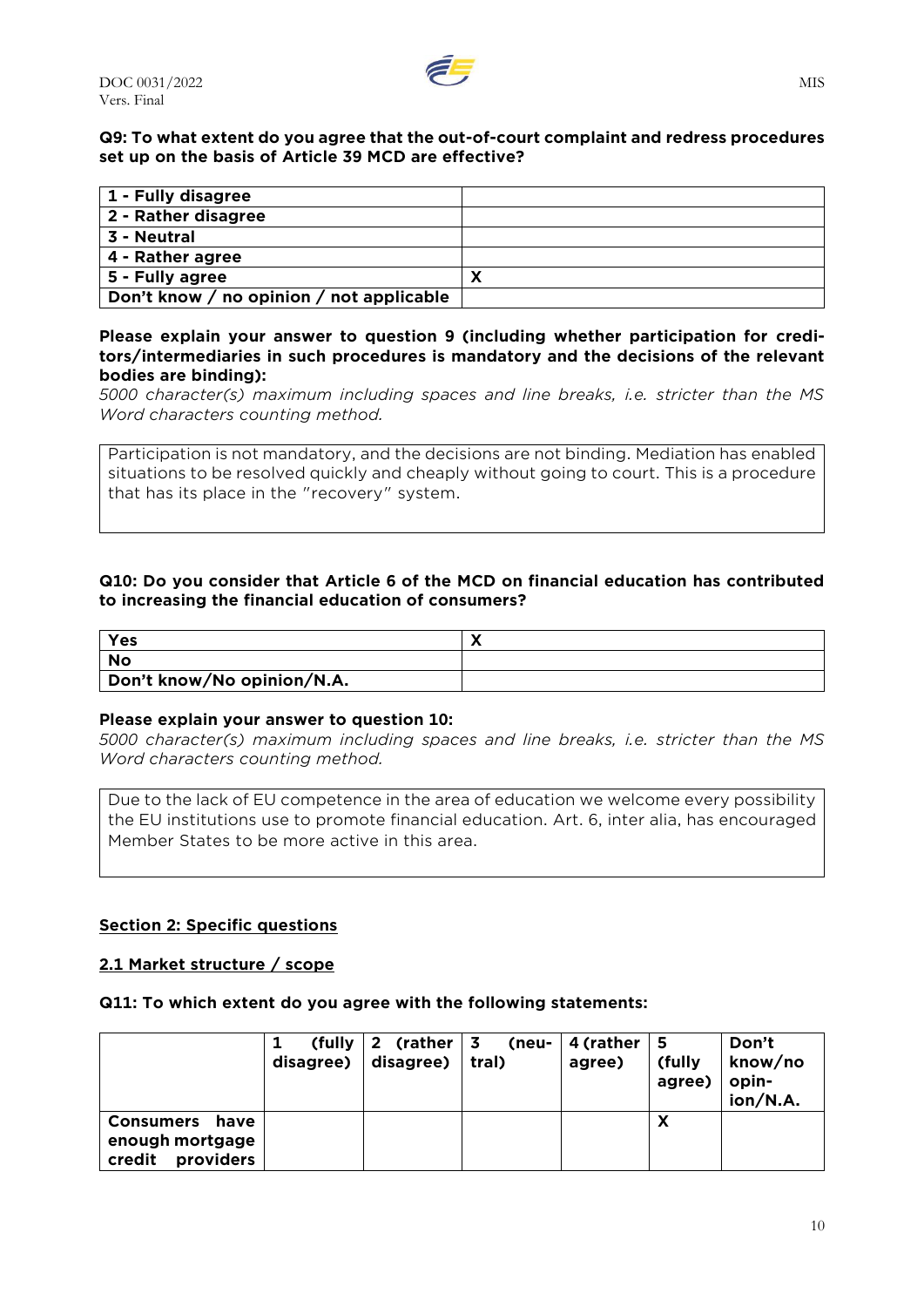

| to choose from in   |  |  |   |  |
|---------------------|--|--|---|--|
| all Member States   |  |  |   |  |
| There is sufficient |  |  | X |  |
| competition         |  |  |   |  |
| among mortgage      |  |  |   |  |
| credit providers    |  |  |   |  |
| so that consum-     |  |  |   |  |
| ers are able to get |  |  |   |  |
| competitive of-     |  |  |   |  |
| fers                |  |  |   |  |

## **Please justify your answers to question 11:**

*5000 character(s) maximum including spaces and line breaks, i.e. stricter than the MS Word characters counting method.*

The mortgage credit market is very competitive in some Member States and consumers have different providers to choose from.

#### **Please attach below any relevant study(ies)/evidence supporting your answers to question 11. Please make sure you do not include any personal data in the file you upload if you want to remain anonymous.**

*If you can, please provide a link to any study you wish to add. Otherwise, we will attach annexes to the consultation response whilst drafting, and these will be uploaded upon submission. The maximum file size is 1 MB.*

*You can upload several files.*

*Only files of the type pdf,txt,doc,docx,odt,rtf are allowed.*

## **Q12: Are you aware of barriers to the offer of and/or demand for cross-border mortgage loans that could be addressed in the MCD review?**

| Yes                        |  |
|----------------------------|--|
| <b>No</b>                  |  |
| Don't know/No opinion/N.A. |  |

#### **Please explain your answer to question 12:**

*5000 character(s) maximum including spaces and line breaks, i.e. stricter than the MS Word characters counting method.*

The relevance and volume of cross-border transactions have remained very low in this segment despite the efforts of European institutions over the past decades. Various studies have identified a multitude of reasons, mainly out of the scope of the MCD. From the consumers' perspective, these include cultural idiosyncrasies of the individual EU Member States, language barriers, and the fact that entering into a mortgage credit agreement constitutes the biggest financial decision many borrowers make in their life and that, for pragmatic reasons, EU citizens thus tend to enter into such commitments with a provider near their place of residence. From the lenders' perspective, there is also the fact that under the Rome I Regulation (Article 6), companies that target another Member State as a market for their operations (e.g. by advertising or using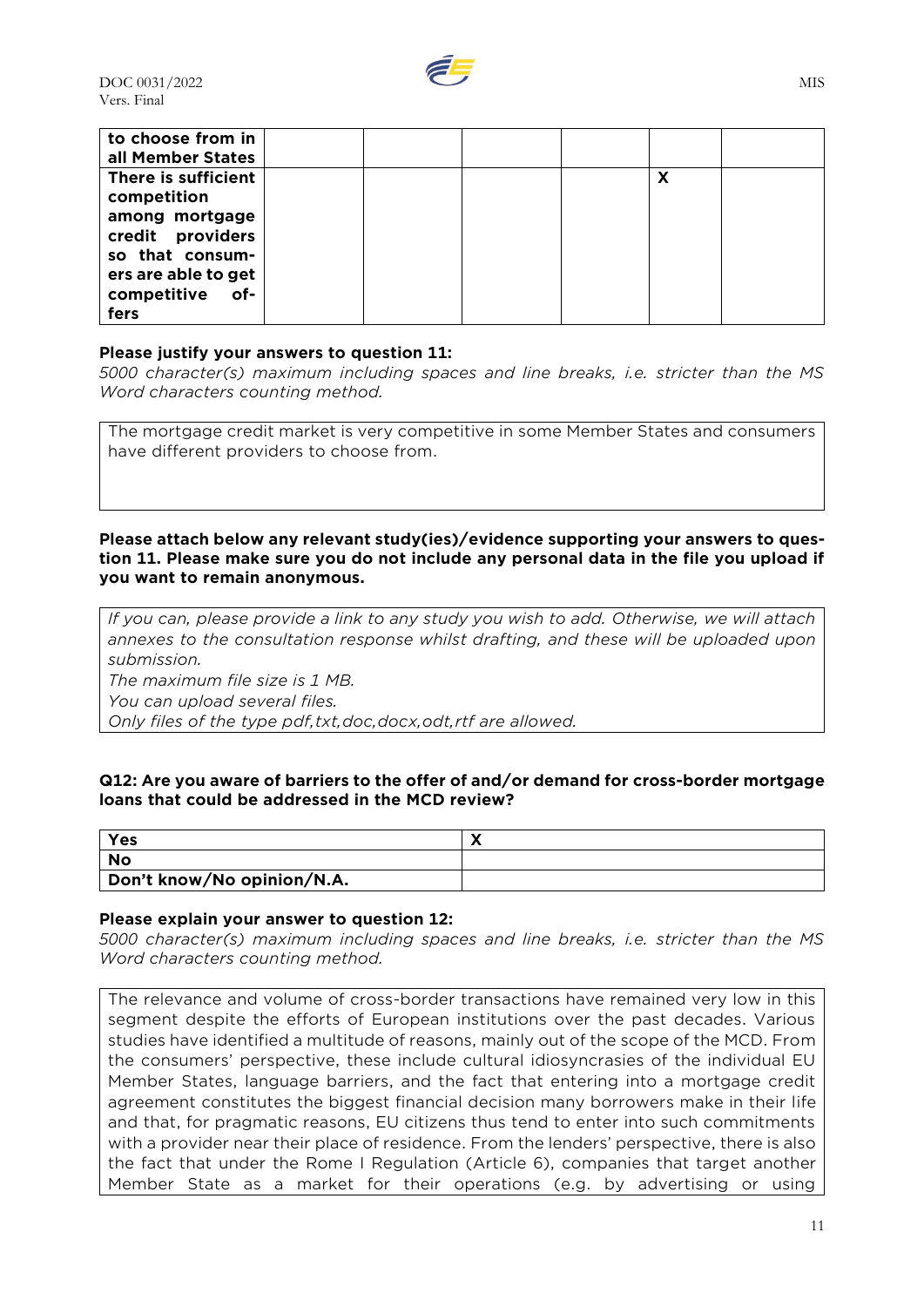

intermediaries in the country) have to comply with the consumer protection requirements of this country. In addition, the mortgage credit sector has to overcome further obstacles such as substantial differences in land law (e.g. strict requirements of form for purchasing agreements and a reliable system of land registers), insolvency law and tax systems.

## Foreign currency loans:

The definition of foreign currency credit is excessive. We have found that the current definition means that there are foreign currency loans that fall within the scope, although the inclusion is disproportionate to the actual risk to the consumer.

Foreign currency loans have mostly disappeared from the financing offer for individuals due to the inability to implement the recommendations of the MCD. It is not so much the currency of the loan that poses a problem as the currency risk introduced by the mismatch between the currency of the repayment charges and that of the income that is used for that repayment. In addition, consumers do not seem to be willing to get a cross-border mortgage. They would prefer to get a mortgage in a language, they know and under a legal system where they have some knowledge.

We believe that the Commission should not emphasise the idea of promoting cross border mortgage loans because consumers are not interested in this product.

Article 23, para. 2, point 1: modification and full harmonisation of the right to convert the credit agreement into an alternative currency required

For specific groups of persons, e.g. expats, such as Austrians working/living in UK, US, China, etc., borrowing in EUR to finance their pension residence at home remains difficult due to the broad provisions regarding the right of conversion into an alternative currency. In such scenarios it is just unpredictable for the lender to assume the potential currency into which the customer might want to convert and to prepare (hedge) for such an occurrence.

The scope of point 1 needs to be defined more precisely (e.g. EU currencies) or better aligned with real scenarios, e.g. by using the wording of the UK transposition: "where applicable":

"(a) *where applicable,* the currency *of a Member State* in which the consumer primarily receives income or holds assets from which the credit is to be repaid, as indicated at the time the most recent creditworthiness assessment in relation to the credit agreement was made; or"

## Valuations of properties:

Valuations: There is a need for action when it comes to the mutual recognition of valuations in cross-border distribution. In the interests of the internal market, standards should be set to facilitate cross-border lending.

## Rome I Regulation:

Fragmentation is a barrier to deepening the single market. The Rome I Regulation stipulates that the different standards of a consumer's home market must be taken into account by lenders operating across border. The consumer protection varies across Europe.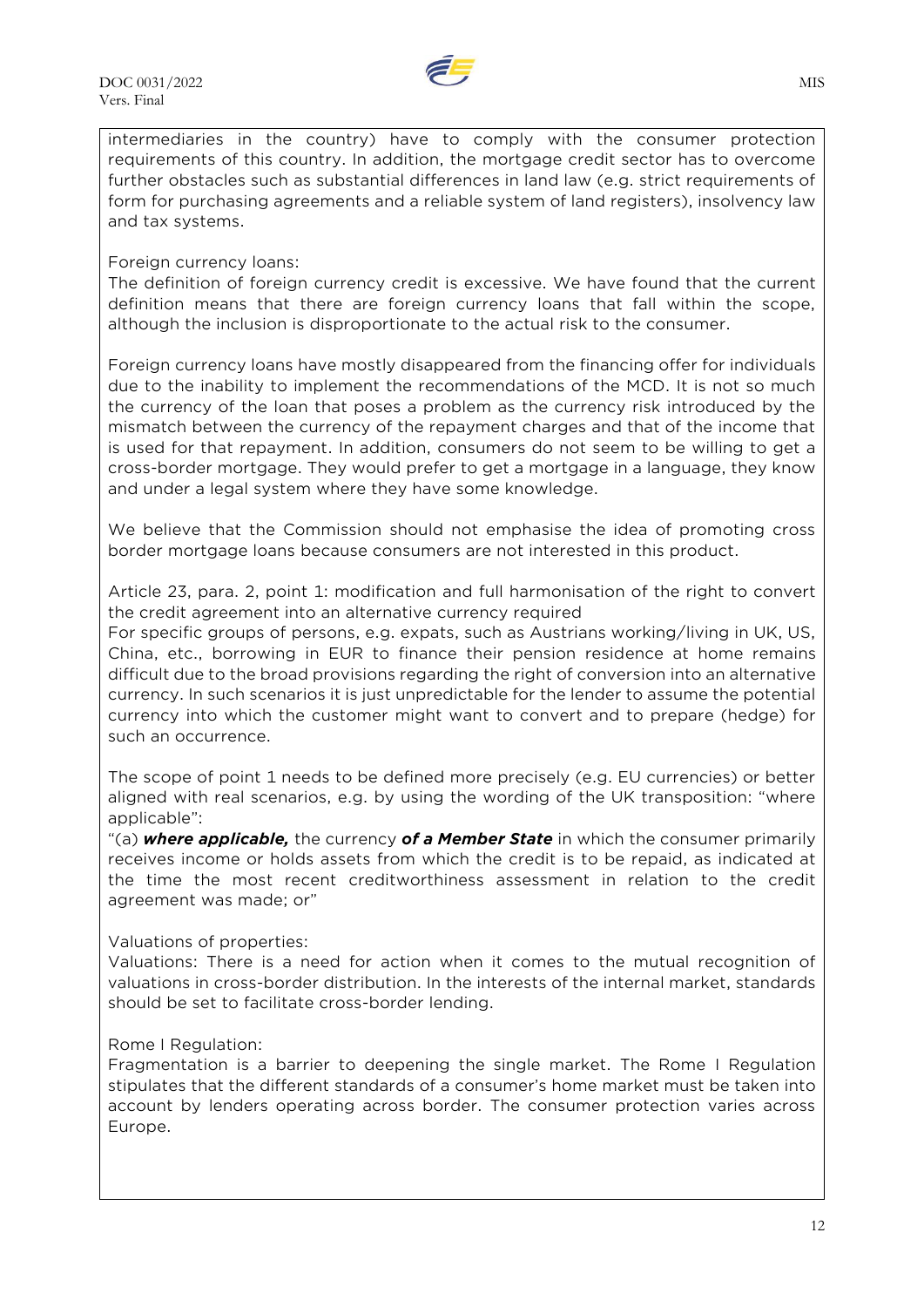

**Q13: Depending on their business models, crowdfunding and peer-to-peer lending platforms may only be partly covered by the MCD rules.**

**Are you aware of any existing or likely challenges for consumer protection or financial stability arising from mortgage loans granted through crowdfunding and peer-to-peer lending platforms (including mortgages obtained by individuals from other individuals)?**

|                            | For consumer protection | For financial stability |
|----------------------------|-------------------------|-------------------------|
| <b>Yes</b>                 |                         |                         |
| No                         |                         |                         |
| Don't know/No opinion/N.A. |                         |                         |

#### **Please explain your answer to question 13:**

*5000 character(s) maximum including spaces and line breaks, i.e. stricter than the MS Word characters counting method.*

*Crowdfunding for financing a property is not known in all Member States, however there could be a reference made to the "European Crowdfunding Service Providers Regulation" (provided, of course, the ECSP will have been adopted). In some Member States, the disappearance of a few crowdfunding platforms that had a strong impact on "lender-investors" was noted.*

*The ECSP Regulation will provide an adequate legal framework for consumer protection and financial stability as lending-based crowdfunding will be in the scope of the ECSP Regulation. Hence, beyond an appropriate reference to the ECSP we do not see a necessity to include specific (probably diverging) provisions on lending-based crowdfunding within a renewed MCD.*

*Mortgage lenders should all comply with the same rules both in terms of carrying out the activity and the supervision, regardless of the type of lender. We should therefore extend the scope of the MCD towards new types of market actors. This would ensure a level playing field, high levels of consumer protection and financial stability.*

*Overall, the MCD should be structured as a proper product-related directive for consumer protection and not be person-related with regard to the type or organisation of the creditor.*

**Q14: Peer-to-peer and crowdfunding platforms are already active in EU markets to provide consumer credit to natural persons, and business loans. The [Regulation for Euro](https://eur-lex.europa.eu/legal-content/EN/TXT/?uri=CELEX:32020R1503)[pean crowdfunding service providers for business \(ECSPR\)](https://eur-lex.europa.eu/legal-content/EN/TXT/?uri=CELEX:32020R1503) allows platforms to apply for an EU passport based on a single set of rules. However, the Regulation does not apply if the project owner is a consumer. To which extent do you agree that encouraging peerto-peer service providers (e.g. clearer rules and applicability of the MCD to providers / aligned rules across the EU on mortgage issuance / cross-border provision of services) to intermediate between consumers in their capacity as borrowers and non-professional investors/consumers/businesses for issuing mortgage loans has a potential to:**

|  | (fully $2$ (rather $3$ (neu- $4$ (rather $5$<br>disagree)   disagree)   tral) |  | agree) | $\int$ (fully<br>  agree)   opin- | Don't<br>∣know∕no<br>$\mid$ ion/N.A. |
|--|-------------------------------------------------------------------------------|--|--------|-----------------------------------|--------------------------------------|
|--|-------------------------------------------------------------------------------|--|--------|-----------------------------------|--------------------------------------|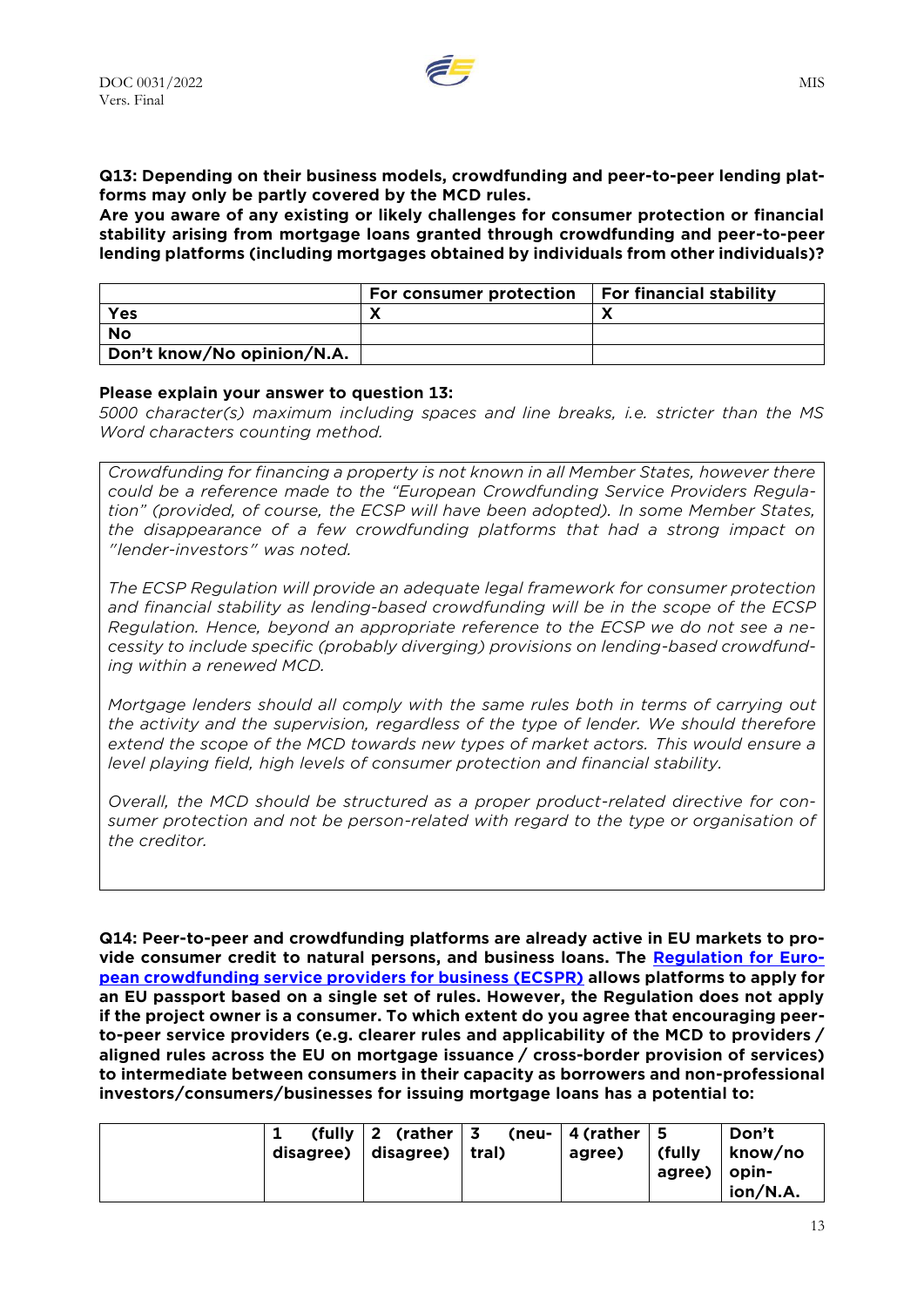

| the<br><b>Increase</b><br>choice of<br>con-<br>sumers                        |  |  | X |  |
|------------------------------------------------------------------------------|--|--|---|--|
| Increase compe-<br>between<br>tition<br>mortgage credit<br>providers         |  |  | X |  |
| Contribute to the<br>integration<br>оf<br>mortgage<br>mar-<br>kets in the EU |  |  | X |  |

## **Please justify your answers to question 14:**

*5000 character(s) maximum including spaces and line breaks, i.e. stricter than the MS Word characters counting method.*

All mortgage lenders to individuals must comply with the same rules both in terms of the exercise of the activity and of supervision regardless of the statuses: level playing field. It is in the interests of the consumer who can then compare like with like and it is also an equality of economic competition.

According to the ECB, competition from non-banks is growing.

In order not to destabilize the market, it is essential to regulate them like the banks to allow healthy competition. And therefore to rise to the level of traditional (and regulated) players, the requirements to be applied to its new entrants, particularly in terms of pre-contractual information and advertising.

We also refer to our response in question 13.

**Q15: Some credit agreements are specifically excluded from the scope of the MCD (e.g. equity release credit agreements). The MCD report on the review highlighted that the current level of regulation of equity release schemes may be insufficient and may pose a risk in terms of consumer protection. Are you aware of problems for consumer protection stemming from equity release schemes or other types of credit agreement that are specifically excluded from the scope of the MCD?**

| Yes                        |  |
|----------------------------|--|
| No                         |  |
| Don't know/No opinion/N.A. |  |

## **Please explain your answer to question 15:**

*5000 character(s) maximum including spaces and line breaks, i.e. stricter than the MS Word characters counting method.*

For the time being, ESBG members believe that reverse mortgages are not yet well enough established across the EU to have an informed discussion if they should or should not be included in the scope of the MCD. This type of loan is not available in all Member States, and the practice varies greatly among those where they are already offered. Our overall position is that we would like this topic to be raised in the next MCD review, when we would have more information from more Member States.

That being said, if the Commission includes this topic in the upcoming MCD review, we ask that a strong focus is put on consumer protection. This type of product will be predominantly used by the older generation and potential customers must be well informed of the product, the risks, and what happens at the end of the loan. What's more, the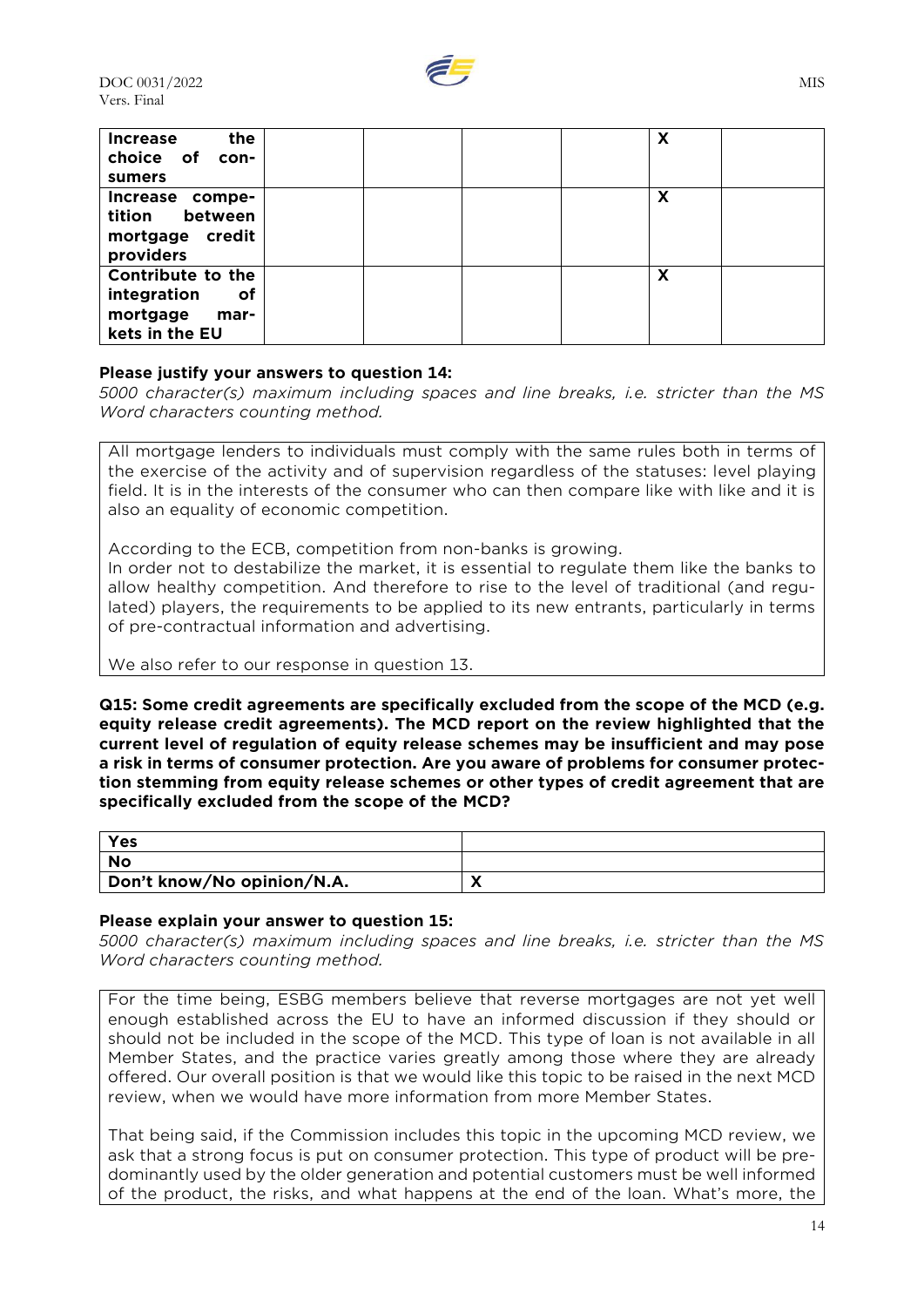

Commission must be careful to examine what kind of creditworthiness assessment should be carried out, the conditions for which a loan may be granted (for example, does the lender need to know and approve what the loan will finance).

During its work, the Commission should also decide if reverse mortgages fit in the scope of the MCD or if there is (or will be) another text where it would be suitable.

**Q16: In other cases, Member States have an option not to apply the MCD or certain of its provisions (e.g. to certain secured credit agreements; to "buy-to-let" credit agreements for immovable properties bought as an investment and not as a place to live). Are you aware of specific problems stemming from areas where the MCD (or certain of its provisions) may not apply?**

| Yes                        |  |
|----------------------------|--|
| No                         |  |
| Don't know/No opinion/N.A. |  |

#### **Please explain your answer to question 16:**

*5000 character(s) maximum including spaces and line breaks, i.e. stricter than the MS Word characters counting method.*

The consumer loans mentioned in the question are therefore subject to the Consumer Credit Directive, which also contains a very high level of consumer protection. Therefore, we are not aware of any such problems.

## **2.2 Information to consumers / digitalisation**

**Q17: Do you consider that MCD rules on pre-contractual information ensure that the consumer receives appropriate and timely information to compare the credits available on the market, assess their implications and make an informed decision?**

| Yes                        |  |
|----------------------------|--|
| No                         |  |
| Don't know/No opinion/N.A. |  |

## **Please explain your answer to question 17:**

*5000 character(s) maximum including spaces and line breaks, i.e. stricter than the MS Word characters counting method.*

The pre-contractual information and in particular the ESIS are delivered at the right time But they are too numerous, often too technical with a vocabulary unsuitable for consumers. Consumers receive the same information multiple times at different stages of the process, creating an information overload.

So the ESIS does not meet its objective of "transversal" information and does not allow consumers to easily compare offers by a borrower not used to this type of language. The vocabulary used which claims to be "trans-European" is a long way from the financial knowledge of consumers. Finally, one can find different terminologies in ESIS and the loan offer for the same concept.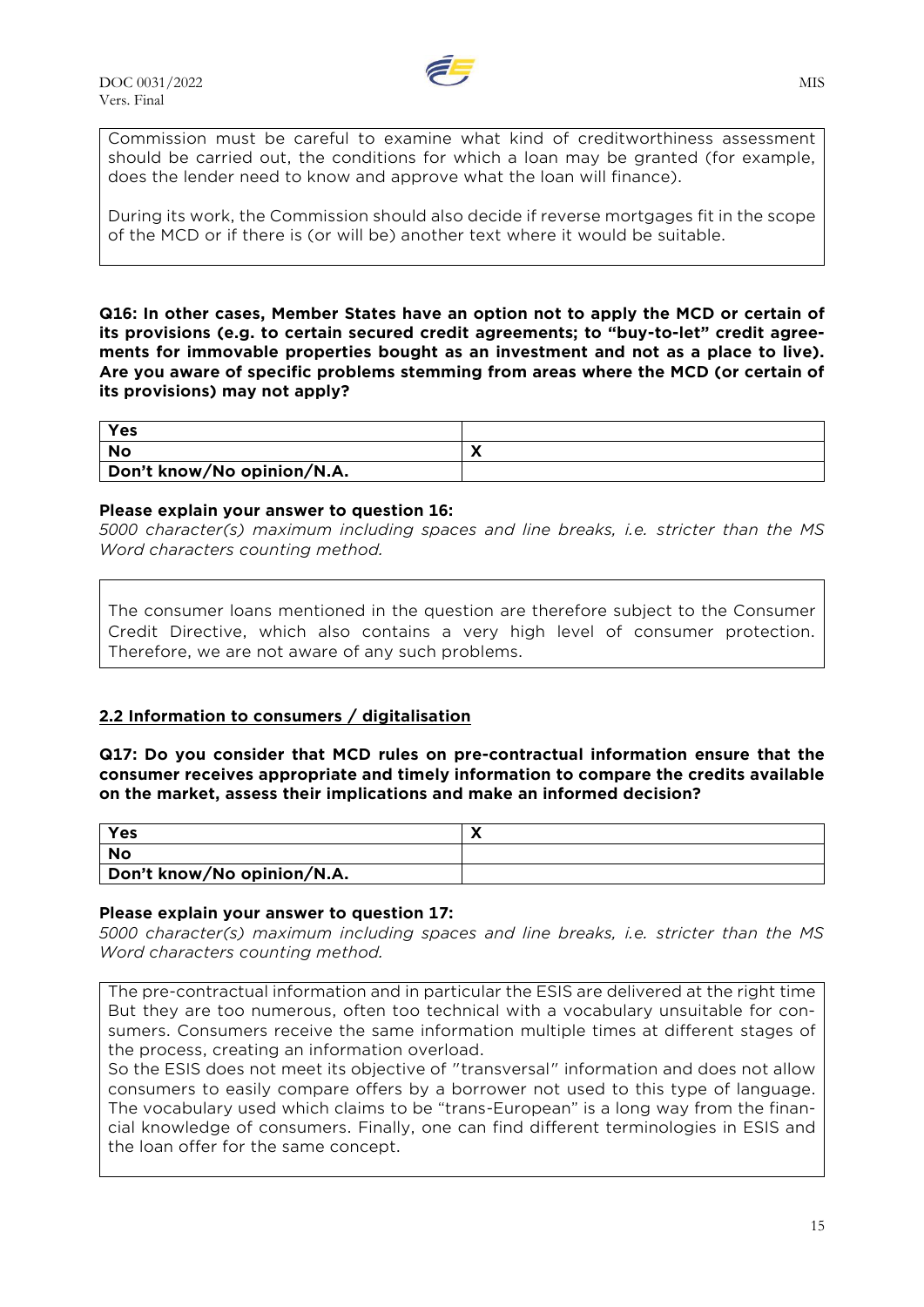

We doubt, however, that in this product segment the issue of mobility plays an essential role for the consumer.

#### **Q18: In your view, what would facilitate consumers' understanding and comparison of the pre-contractual information, including the information received through digital means?**

*5000 character(s) maximum including spaces and line breaks, i.e. stricter than the MS Word characters counting method.*

A few key information points on the loan would be enough (amount, duration, monthly instalments, borrowing rate and APR, total cost, etc.) to provide the main information making it possible to compare loans. The rest of the information is in the contract and can be viewed later. Reducing to the essentials is needed to avoid issues with complying with the forthcoming accessibility requirements. Therefore, the information in the ESIS should be rationalized and adapted for digital communication channels.

Digitalisation has led to the possibility to get a mortgage online, with the entire process able to be carried out remotely in some Member States, apart from signing the final deed for a property. Sharing information online might help to speed up the process.

**Q19: To which extent do you agree that, in addition to ESIS, the provision of a summary of simplified information on the key features of the mortgage credit offer could address information overload and help understanding and comparing offers (even on digital devices with small screens)?**

| 1 - Fully disagree                       |  |
|------------------------------------------|--|
| 2 - Rather disagree                      |  |
| 3 - Neutral                              |  |
| 4 - Rather agree                         |  |
| 5 - Fully agree                          |  |
| Don't know / no opinion / not applicable |  |

#### **Please explain your answer to question 19:**

*5000 character(s) maximum including spaces and line breaks, i.e. stricter than the MS Word characters counting method.*

It is best to send a single document to borrowers containing the information most relevant to them.

Rather than making a summary of the ESIS (to be attached before the ESIS), it would be preferable to reduce the information appearing in the ESIS which could lead to reducing the costs incurred when implementing the ESIS. A certain amount of information is included in the contract and with the cooling-off period or the withdrawal period, the borrower has time to read it.

The idea of the summary stems from an observation of the inadequacy of ESIS to the needs of the consumer, you might as well tell him what is important to him. It also goes against the Commission's aim to reduce information overload. The same can be said for the similar idea proposed in the CCD Review.

## **Q19.1: Please select which pre-contractual information should be included in the key summary:**

*Please select as many answers as you like.*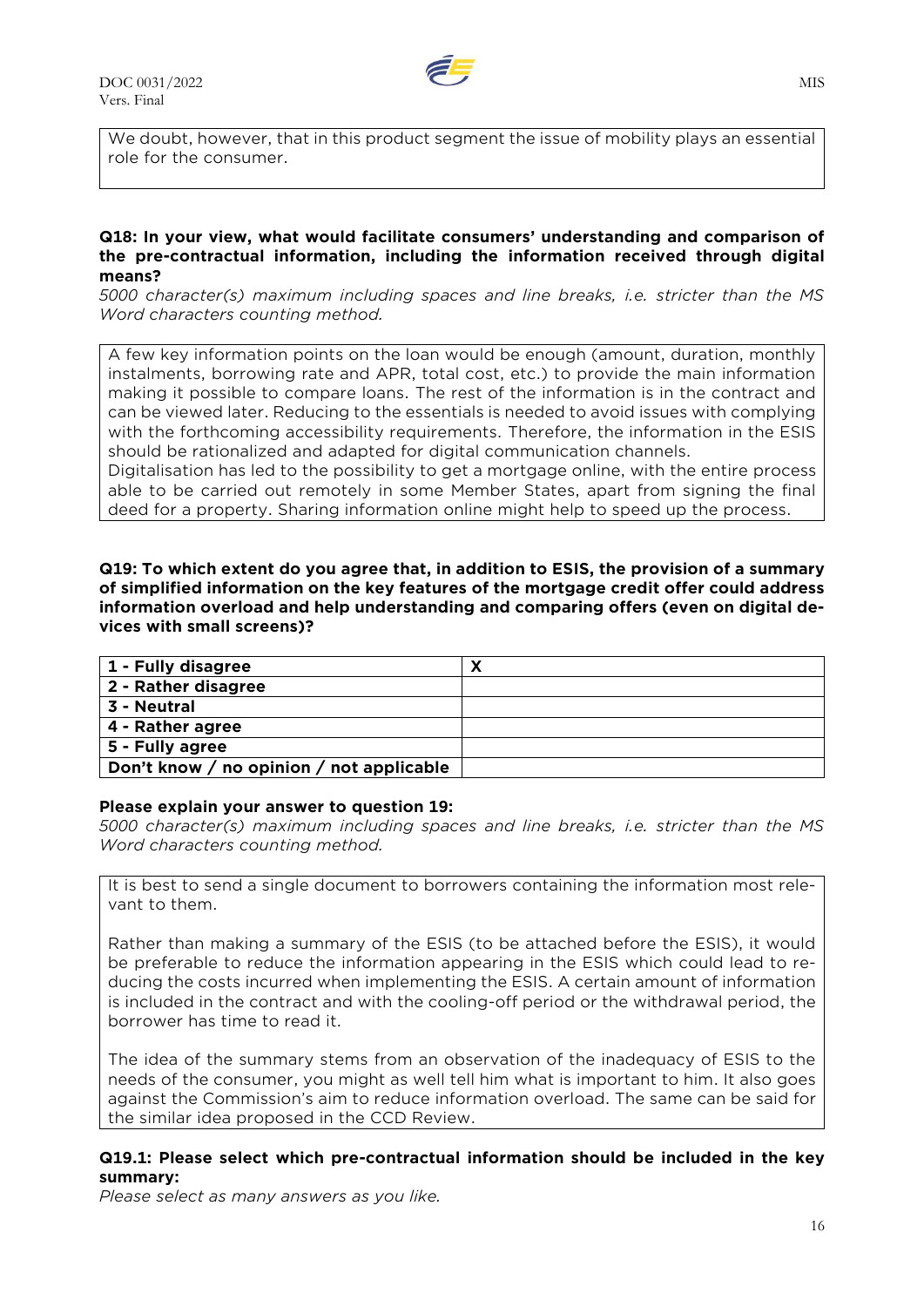

| the total amount of credit               | X                         |
|------------------------------------------|---------------------------|
| the duration of the credit agreement     | X                         |
| borrowing rate                           | X                         |
| APRC (Annual percentage rate of charge)  | $\boldsymbol{\mathsf{x}}$ |
| bundled services required to be pur-     |                           |
| chased separately                        |                           |
| monthly instalment                       | X                         |
| costs to be incurred by consumers due    |                           |
| late payment                             |                           |
| total amount to be paid back by consumer | $\boldsymbol{\mathsf{X}}$ |
| for the credit                           |                           |
| other                                    |                           |

#### **Please specify to what other pre-contractual information you refer in your answer to question 19.1:**

*5000 character(s) maximum including spaces and line breaks, i.e. stricter than the MS Word characters counting method.*

The borrower is looking for a mortgage, to finance the purchase of his life, his home. This is not an impulse purchase unlike purchases financed by consumer credit. Therefore it is very relevant to send him the financial information he is looking to have. He will have all the other elements in his offer. In addition, consumers have a reflection period or a withdrawal period, which makes it possible to receive offers from other lenders and to compare serenely.

## **Q20: If credit providers were required to provide a consumer with a summary of simplified information on the key features of the mortgage credit (in addition to the ESIS):**

## **a) How would you rate the expected benefits to consumers?**

| 1 - Negligible                           |  |
|------------------------------------------|--|
| $2 - Low$                                |  |
| 3 - Medium                               |  |
| 4 - Large                                |  |
| Don't know / no opinion / not applicable |  |

## **Please explain your answer to question 20 a):**

*5000 character(s) maximum including spaces and line breaks, i.e. stricter than the MS Word characters counting method.*

The cumbersome nature of the documents provided and the repetition of the same information, sometimes in different terms, in the summary and the ESIS are likely to discourage the consumer and / or create confusion.

Ideally, it would be desirable to limit the pre-contractual information to a few key information of the ESIS that the borrower is looking for.

Regarding the document "general information", it would be desirable to delete point h) of article 13. It introduces with the terminology "possible costs" an imprecision which is not conductive to a good understanding of the borrower and the supervisory authorities.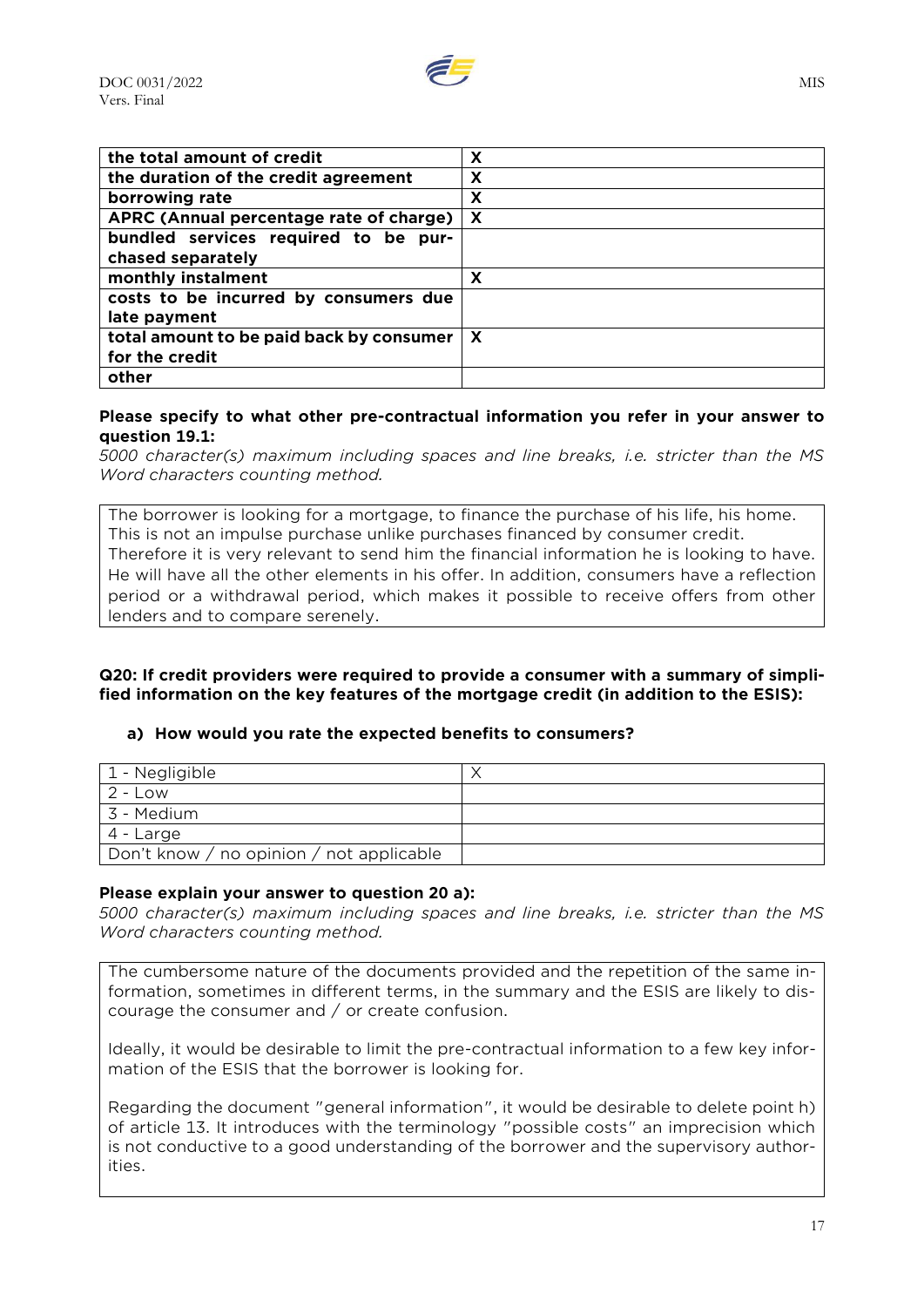

## **b) What would be the total estimated one-off and recurring costs for credit providers (in monetary terms)?**

|                        | Costs |
|------------------------|-------|
| One-off costs          |       |
| <b>Recurring costs</b> |       |

#### **Please explain your answer to question 20 b):**

*5000 character(s) maximum including spaces and line breaks, i.e. stricter than the MS Word characters counting method.*

It is not possible to calculate IT development and training costs until you know the scope of the upcoming changes.

**Q21: The [MCD evaluation study](https://op.europa.eu/en/publication-detail/-/publication/e4a1db26-2f94-11eb-b27b-01aa75ed71a1) has shown that consumers often do not have sufficient time to select the best offer of mortgage credit available in the market (e.g. because the consumer may only have a period of 7 days for reflection/withdrawal). In your view, which of the following measures would be adequate to help improve the situation?** *Please select as many answers as you like.*

| to increase the minimum reflection/with-   |   |
|--------------------------------------------|---|
| drawal period from 7 days to 14 days       |   |
| to make a reflection period mandatory      |   |
| (thus excluding the possibility of a with- |   |
| drawal period)                             |   |
| to require that a certain minimum amount   |   |
| of time elapses between the provision of   |   |
| the ESIS/binding offer and the conclusion  |   |
| of the contract                            |   |
| other                                      | х |

#### **Please specify to what other measure(s) you refer in your answer to question 21:**

*5000 character(s) maximum including spaces and line breaks, i.e. stricter than the MS Word characters counting method.*

ESBG would like there to still be flexibility at EU level on this point, as it has been implemented successfully in different ways, in different Member States. The different rules have grown out of the tradition of the respective legal systems of the different Member States and have proven their worth, i.e. they offer sufficient consumer protection, and so should not be changed.

In some Member States, the principle adopted is a reflection period of 10 clear days (10 full 24 hour periods). This period seems well suited, knowing that the credit offers are valid for 30 days. It is also well known by consumers, who nevertheless find it sometimes a bit long when their real estate project would need to go faster and therefore likely to delay its completion.

However, in some Member States, the right of withdrawal should not be introduced because of the implications for the seller as well as the reimbursement of capital.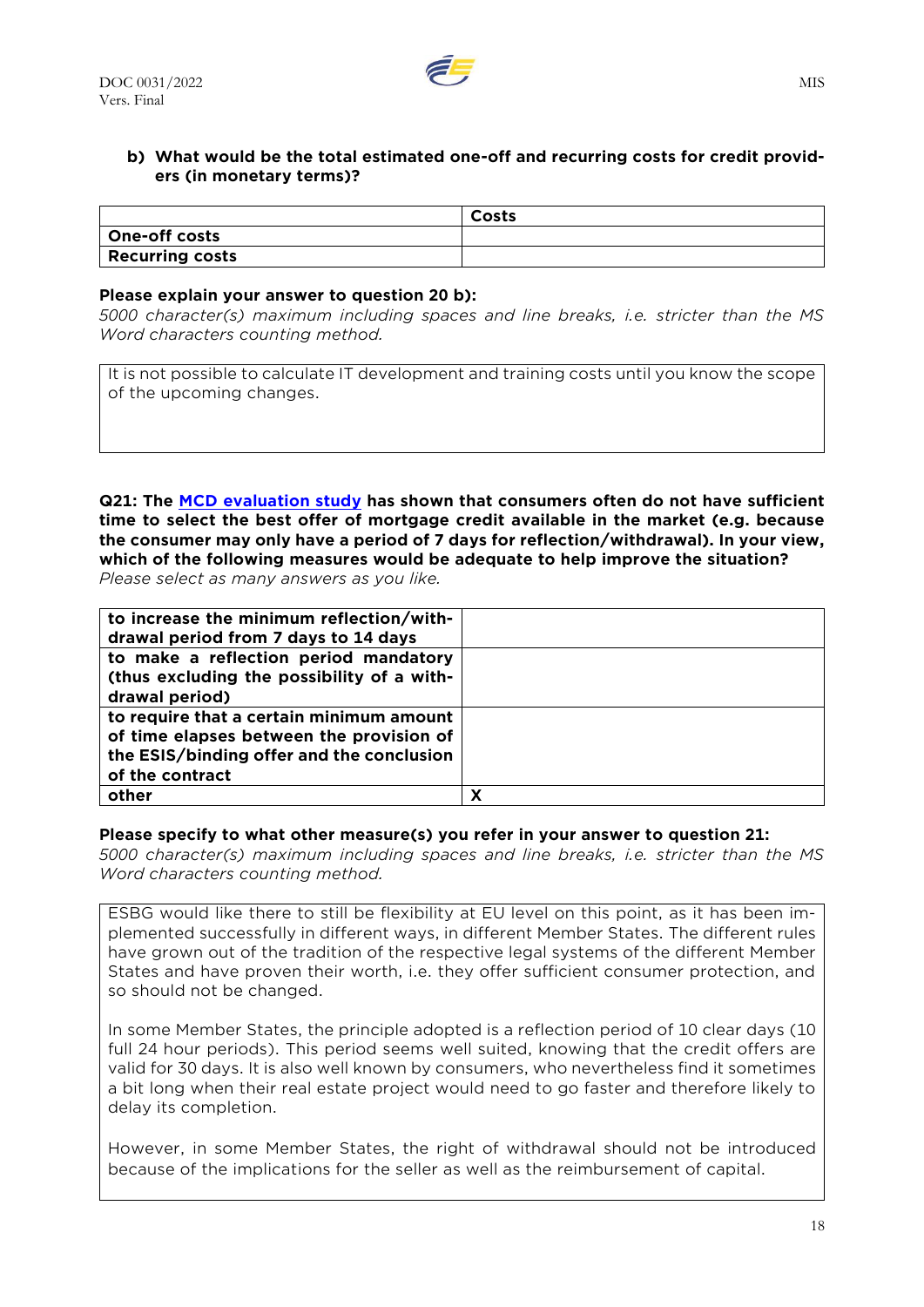## **Please explain your answer to question 21:**

*5000 character(s) maximum including spaces and line breaks, i.e. stricter than the MS Word characters counting method.*

In some Member States, there is no need for a mandatory reflection period as consumers have a right of withdrawal. Moreover, in some Member States such a reflection period could also hamper the possibility of using digital channels for concluding the contract (however, this is not an issue for all Member States).

Beyond that, for most of the people their mortgage credit is the most important financial decision they take in their lifetime. Consequently, our experience is that consumers take enough time for comparing different offers and finally for deciding which offer they accept.

## **Q22: Are you aware of problems for consumers or creditors linked to mortgage advertising via specific channels (radio, TV, printed media, social media etc.)?**

|                      | Yes | No | Don't know /<br><b>no</b><br>opinion / not appli-<br>cable |
|----------------------|-----|----|------------------------------------------------------------|
| Radio                | Δ   |    |                                                            |
| <b>TV</b>            | X   |    |                                                            |
| <b>Printed media</b> | X   |    |                                                            |
| Social media         | х   |    |                                                            |
| Other                |     |    |                                                            |

#### **Please specify to what other channel(s) you refer in your answer to question 22:**

*5000 character(s) maximum including spaces and line breaks, i.e. stricter than the MS Word characters counting method.*

It is very difficult to advertise in any media (radio, TV, print media, etc.). The current requirements demand the introduction of a large amount of information that does not fit into the space of the commercials. There are too many legal notices that are inaudible on radio or unreadable on TV. On the other hand, even in a pop-up there are too many mentions to put in an advertisement for them to be effective. The presentation of information in layers should be promoted.

## **Please explain your answer to question 22:**

*5000 character(s) maximum including spaces and line breaks, i.e. stricter than the MS Word characters counting method.*

It is impossible to comply with the requirements in Art. 11 MCD in a legally secure manner and even display them on digital channels. The prescribed disclosures are too extensive.

## **Q23: Do you consider that the MCD advertising requirements should be adapted to the specific medium on which the advertising is displayed (e.g. radio, TV, social media etc.)?**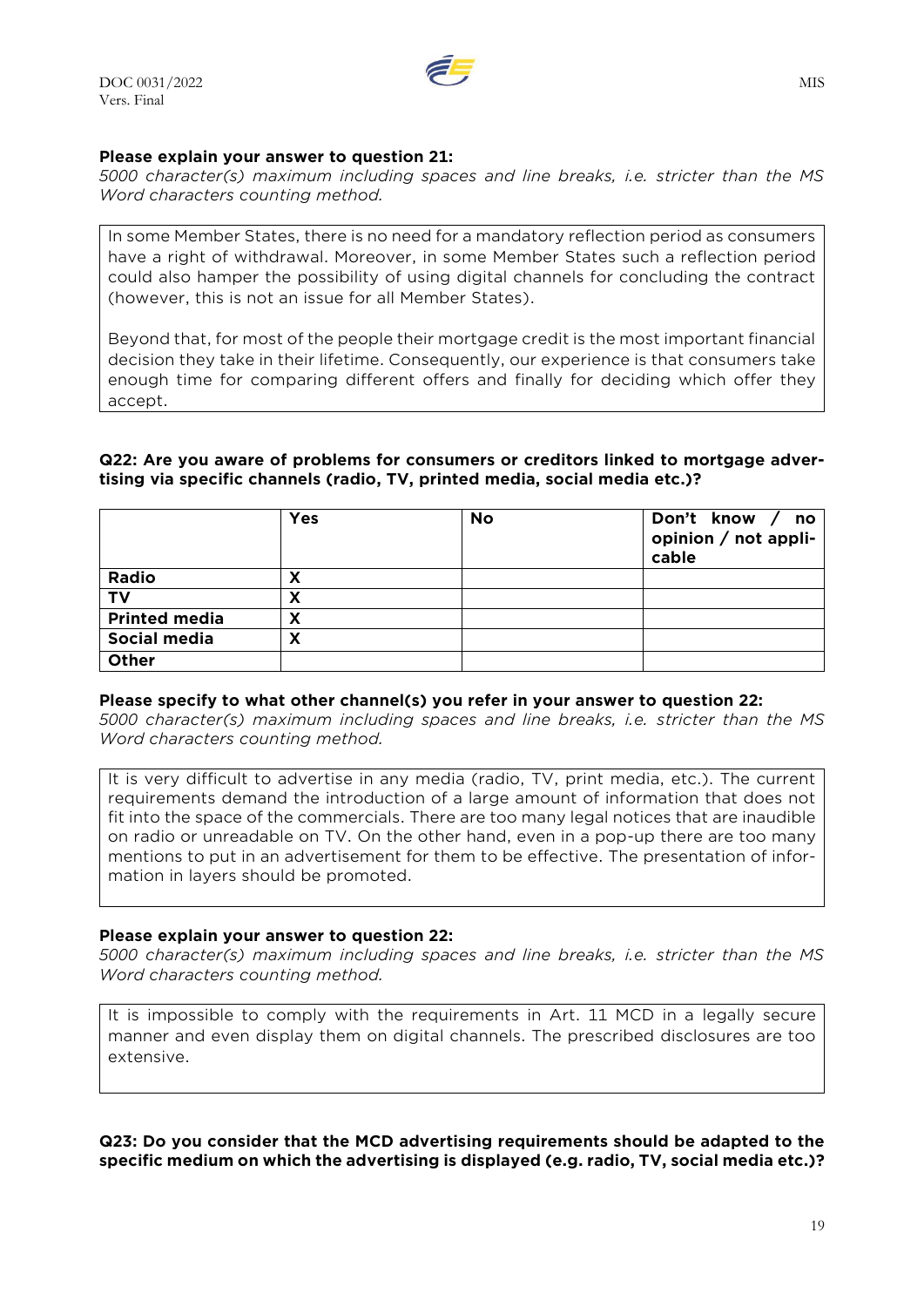

|                      | <b>Yes</b> | No | Don't know /<br>no no<br>opinion / not appli-<br>cable |
|----------------------|------------|----|--------------------------------------------------------|
| Radio                | х          |    |                                                        |
| т٧                   | х          |    |                                                        |
| <b>Printed media</b> | Λ          |    |                                                        |
| Social media         | х          |    |                                                        |
| Other                | х          |    |                                                        |

#### **Please specify to what other medium(s) you refer in your answer to question 23:**

*5000 character(s) maximum including spaces and line breaks, i.e. stricter than the MS Word characters counting method.*

Advertising must be adapted to the medium and Member States must be prohibited from adding other mentions. This would allow better comparability of cross-border offers.

## **Please explain your answer(s) to question 23:**

*5000 character(s) maximum including spaces and line breaks, i.e. stricter than the MS Word characters counting method.*

**Q24: The [MCD evaluation study](https://op.europa.eu/en/publication-detail/-/publication/e4a1db26-2f94-11eb-b27b-01aa75ed71a1) indicates that creditors are increasingly relying on roboadvisors (e.g. automated chats) to provide for instance some basic information to consumers. Do you consider that the use of robo-advisors poses problems in terms of consumer protection?:**

| Yes                        |  |
|----------------------------|--|
| No                         |  |
| Don't know/No opinion/N.A. |  |

#### **Please explain your answer to question 24, indicating possible solutions:**

*5000 character(s) maximum including spaces and line breaks, i.e. stricter than the MS Word characters counting method.*

It is important that the consumer receives all necessary information in an understandable way. This is also guaranteed by means of Robo advisors. In many areas, information must be transmitted on paper or permanent data media anyway due to the MCD.

The robo-advisors would only be a problem if it were used as a single decision-making system, without human intervention, and not as one of many "human" decision support tools.

In our practice, the robot-advisor (a human decision-making aid tool) makes it possible to provide proven and calculated answers based on the filters set.

This does not replace the bank commercial advisor who will take the time to listen to the future borrower, better understand his project and his needs and make him a proposal adapted to his situation. Nothing replaces knowing your customer by an advisor.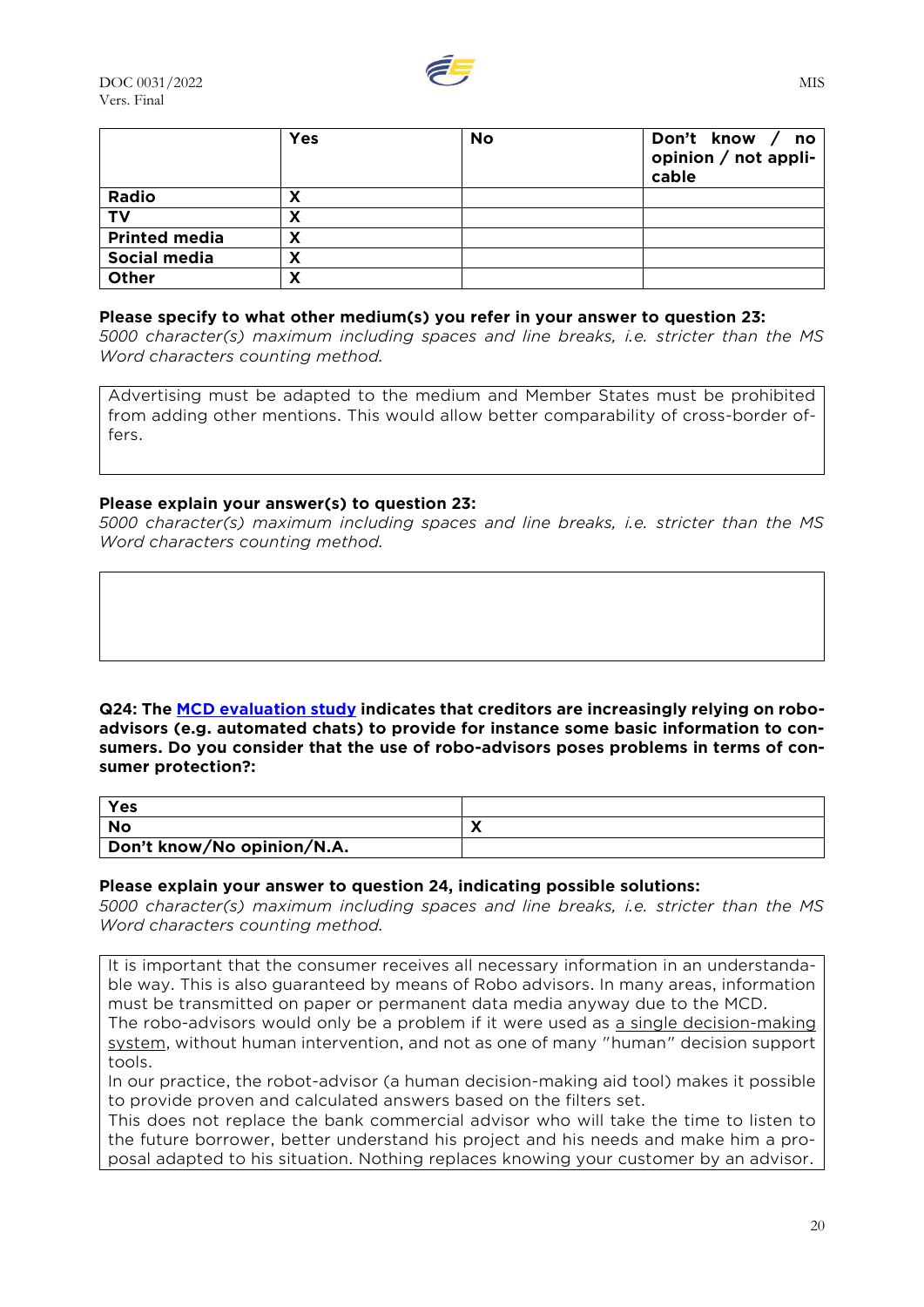

In the end, the decision to grant or not a mortgage will always be made by a "human being". This is a long-term commitment for the bank, for a very important project for the consumer (family housing).

This mix of human and automated analyses also corresponds to a strong expectation of customers: a 2021 KPMG study, relating to financial advice, shows that only 8% of French people would be comfortable with a digital tool without any recourse to a human interaction and that 65% of customers favour mixed solutions.

In summary, automation should only be used in the service of human decision-making. With regards to mortgage credit agreements, robo-advisors play - if at all - a subordinate role.

## **Q25: To date, very few mortgage credit agreements are concluded fully digitally. Can you describe the main difficulties/problems you experience in this area?**

*5000 character(s) maximum including spaces and line breaks, i.e. stricter than the MS Word characters counting method.*

Today, there is no 100% digital mortgage loan route ... but nearly 100% of mortgage loans have had at least one digital step in their journey. In fact, there is a set of digitized functions that allow consumers to be informed and / or allow them to put together their file digitally – although not all points are available in all Member States:

- To do a simulation on website
- To submit supporting documents in their secure internet space
- To sign electronically the credit application
- To sign electronically loan offers

In some Member States, it is not possible to formalise a mortgage digitally as the last stage, the formalisation before the notary, cannot be done digitally.

Overall, consumer lending is mostly based on one borrower while mortgage loans have often two borrowers which makes the data collection and signing process more difficult. The personal contact between customer and advisor is more efficient and the advice is appreciated by the customers.

With regard to the new digital distribution channels, it is important to fully harmonize the text form requirement as a mandatory standard for the conclusion of contracts in every Member State.

The MCD allows Member States to undermine the objectives of the Directive in particular concerning digitalisation. For example, the legislator in some Member States could demand the personal signature of both the consumer and the creditor for the effectiveness of the consumer loan agreement. This contradicts the objectives of the Directive, however. The flexibility of consumers in an increasingly digitalised world cannot be ensured in this manner. With a view to a uniform single market, it would lead to competitive distortion compared with other Member States, where individual Member States impose formal requirements not amenable to growing digitalisation. This applies all the more as such formal requirements make it necessary for the contractual documents to be printed out and hence use quantities of paper produced contrary to the principle of sustainability and environmental aspects.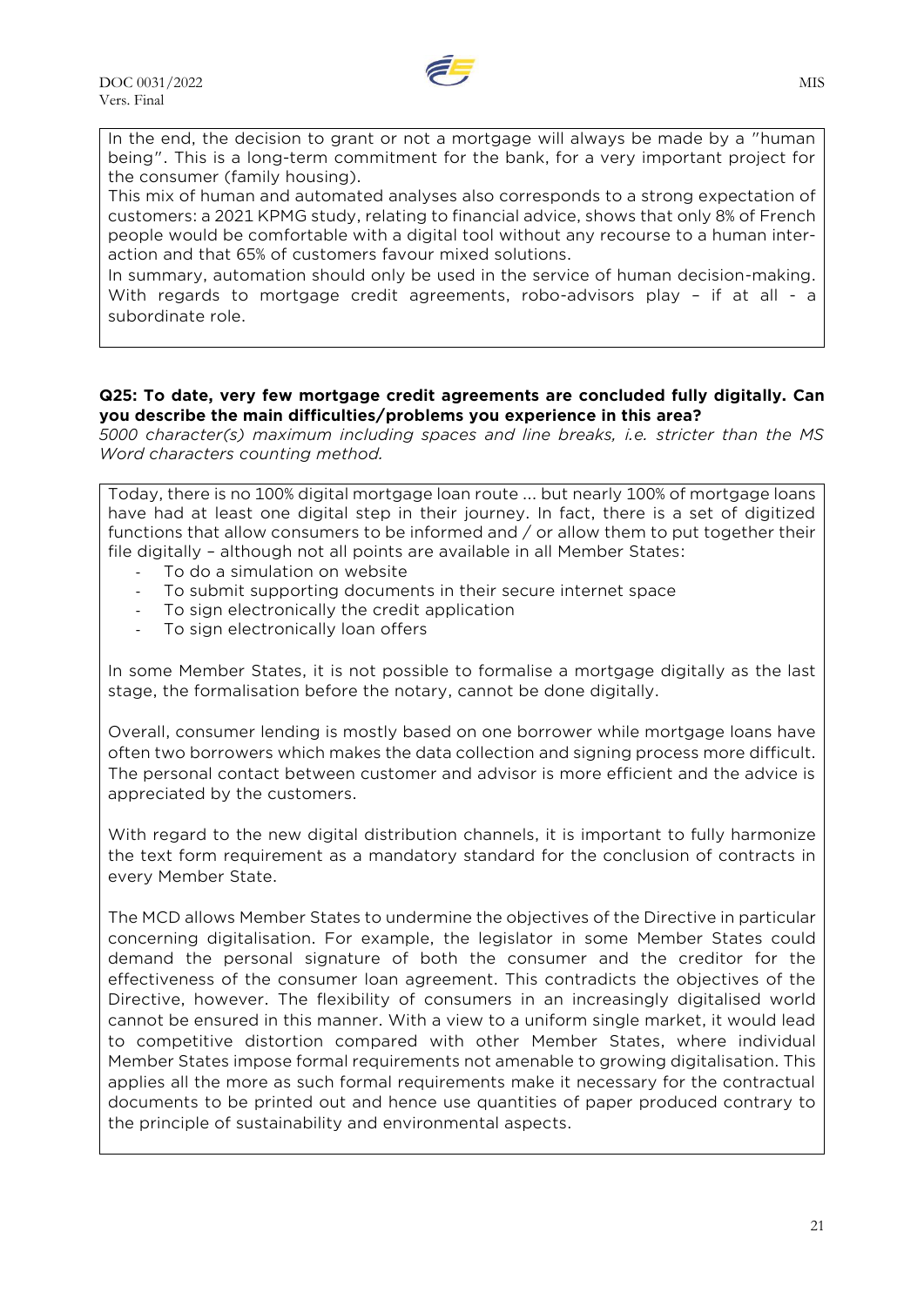

## **Q25.1: If available, please also provide practical examples/solutions to such problems that enable the digital conclusion of mortgage credit agreements:**

*5000 character(s) maximum including spaces and line breaks, i.e. stricter than the MS Word characters counting method.*

A household carries out one or two real estate transactions in its life. The loan represents more than 5 years of wages and a term of approximately 20 years. Future borrowers very often ask for a loan from their own banker because they need to be reassured given the amount of the loan and the upcoming commitment.

In addition, the identification of tax and other fraud (money laundering) is more easily detectable face to face, because the advisor can directly ask the origin of the invested capital and gauge a reaction, which might not be detected if a question is asked via a computer or smartphone.

## **2.3 Tying and bundling**

Under the MCD, the bundling practices are allowed but tying practices are prohibited (with few exceptions under Article 12(2)). Also, tying practices may be allowed when the creditor can demonstrate to its competent authority that the tied products or categories of product offered, on terms and conditions similar to each other, which are not made available separately, result in a clear benefit to the consumers taking due account of the availability and the prices of the relevant products offered on the market (Article 12(3)).

## **Q26: Are you aware of existing problems related to tying or bundling practices?**

| Yes                        |  |
|----------------------------|--|
| No                         |  |
| Don't know/No opinion/N.A. |  |

## **Please explain your answer to question 26:**

*5000 character(s) maximum including spaces and line breaks, i.e. stricter than the MS Word characters counting method.*

*We are not aware of any existing problems related to tying or bundling practices. The MCD is very clear on permitted and prohibited practices.*

*However, we do want to highlight a judgment of the European Court of Justice, which has on 15/10/2020 condemned the practice of making the opening of an account conditional on obtaining a preferential rate, assimilating it to a tied sale, despite the interest that the consumer could derive from the benefit from a more advantageous rate. The retroactivity to the stock of this decision could be problematic in the future.*

## **Q27: To what extent do you agree that the exceptions to the prohibition of tying practices are still relevant?**

|  | $(tully \mid 2 (rather \mid 3 (neu- \mid 4 (rather \mid 5$<br>disagree) $ $ disagree) $ $ tral) |  | agree) | (fully)<br>agree) | Don't<br>∣know∕no<br>$\mid$ opin-<br>ion/N.A. |
|--|-------------------------------------------------------------------------------------------------|--|--------|-------------------|-----------------------------------------------|
|--|-------------------------------------------------------------------------------------------------|--|--------|-------------------|-----------------------------------------------|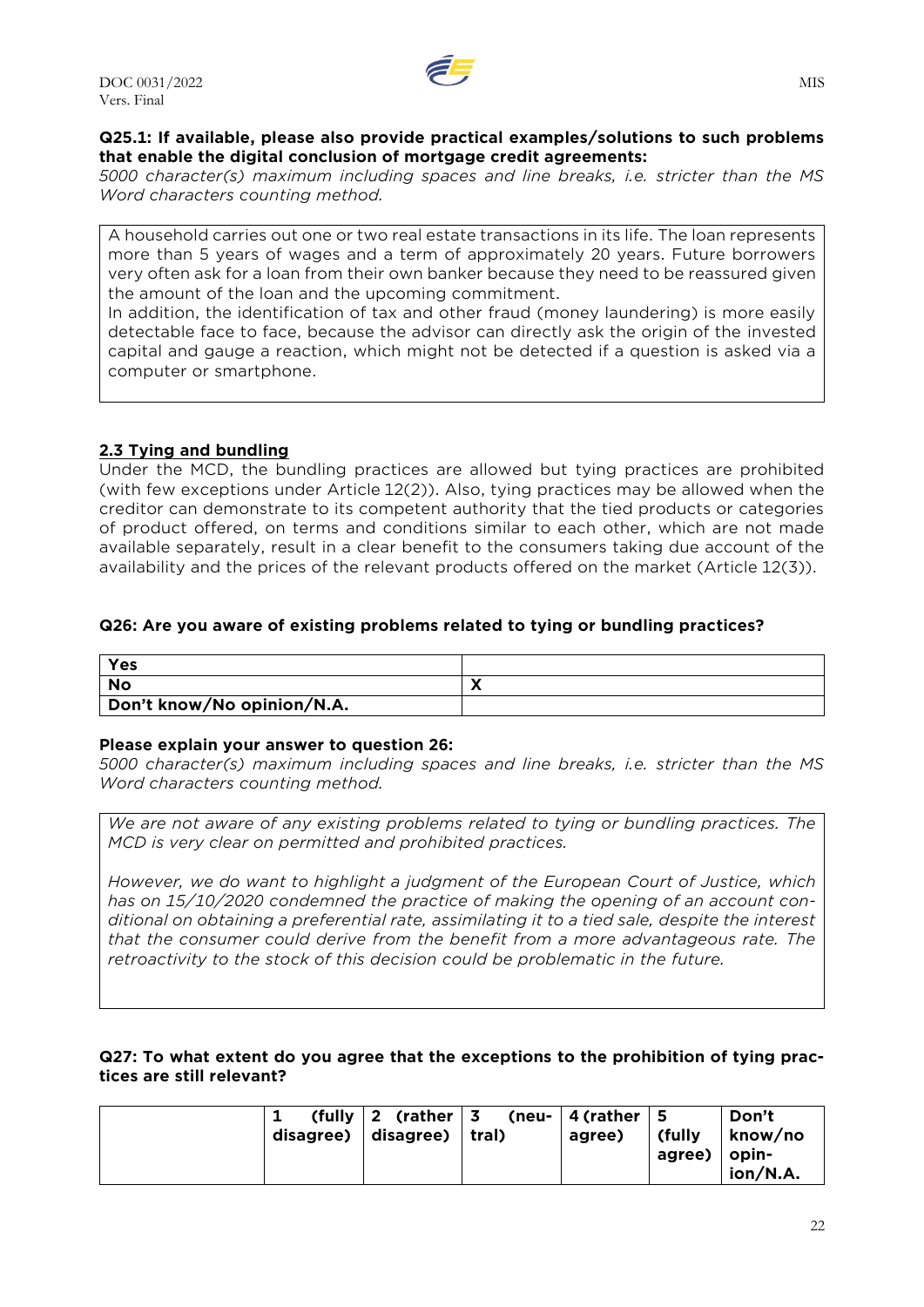

| open or maintain    |  |  | X |  |
|---------------------|--|--|---|--|
| a payment or a      |  |  |   |  |
| savings account,    |  |  |   |  |
| where the only      |  |  |   |  |
| purpose of such     |  |  |   |  |
| an account is to    |  |  |   |  |
| accumulate capi-    |  |  |   |  |
| tal to repay the    |  |  |   |  |
| credit, to service  |  |  |   |  |
| the credit, to pool |  |  |   |  |
| resources to ob-    |  |  |   |  |
| tain the credit, or |  |  |   |  |
| to provide addi-    |  |  |   |  |
| tional security for |  |  |   |  |
| the creditor in the |  |  |   |  |
| event of default    |  |  |   |  |
| purchase or keep    |  |  | X |  |
| investment<br>an    |  |  |   |  |
| product or a pri-   |  |  |   |  |
| vate<br>pension     |  |  |   |  |
| product, where      |  |  |   |  |
| such<br>product     |  |  |   |  |
| which<br>primarily  |  |  |   |  |
| offers the inves-   |  |  |   |  |
| tor an income in    |  |  |   |  |
| retirement serves   |  |  |   |  |
| also to provide     |  |  |   |  |
| additional<br>secu- |  |  |   |  |
| rity for the credi- |  |  |   |  |
| tor in the event of |  |  |   |  |
| default or to ac-   |  |  |   |  |
| cumulate capital    |  |  |   |  |
| the<br>to<br>repay  |  |  |   |  |
| credit, to service  |  |  |   |  |
| the credit or to    |  |  |   |  |
| pool resources to   |  |  |   |  |
| obtain the credit   |  |  |   |  |
| conclude a sepa-    |  |  | X |  |
| rate credit agree-  |  |  |   |  |
| ment in conjunc-    |  |  |   |  |
| tion with a shared  |  |  |   |  |
| credit<br>equity    |  |  |   |  |
| agreement to ob-    |  |  |   |  |
| tain the credit     |  |  |   |  |

#### **Please explain your answers to question 27:**

*5000 character(s) maximum including spaces and line breaks, i.e. stricter than the MS Word characters counting method.*

The exceptions to the prohibition of tying practices are still very relevant in the area of mortgage credit. Consequently, the provisions should remain.

However, the exceptions of point 2 of article 2 should be clarified: indeed, it seems normal for a lender to request an account opening to collect loan charges. Therefore,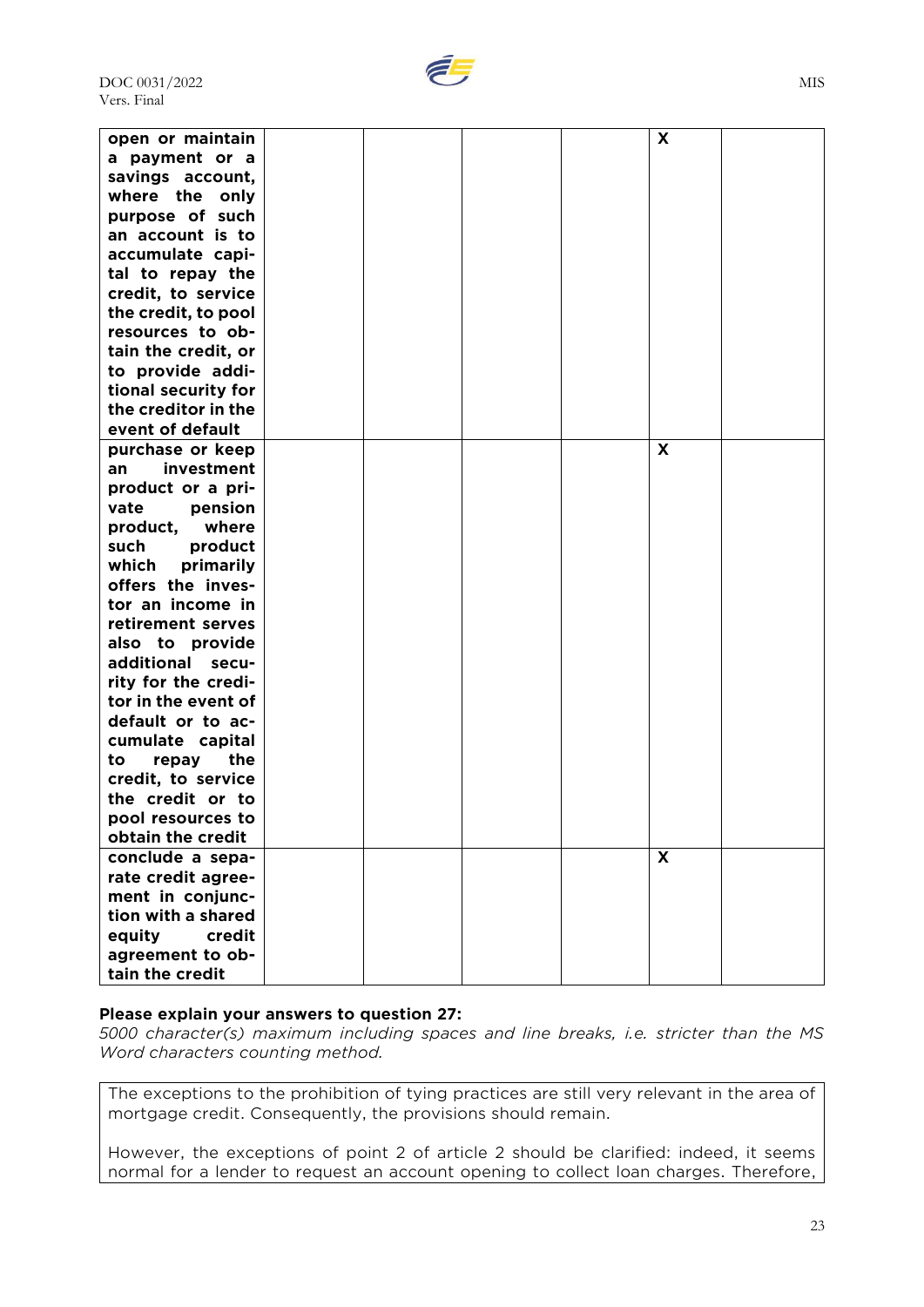

the lender ensures that its debit will end up in an existing account, the borrower is responsible for depositing sufficient funds there to avoid unpaid charges.

## **2.4: Creditworthiness assessment**

Credit providers are increasingly relying on automated decision-making systems where the consumer is subject to a credit decision based solely or partially on automated processing of his/her data. The [recently made artificial intelligence \(AI\) proposal](https://eur-lex.europa.eu/legal-content/EN/TXT/?uri=CELEX:52021PC0206) suggests that AI systems used to evaluate the credit score or creditworthiness of natural persons should be classified as high-risk as they may pose significant risks to the fundamental rights of persons. The credit institutions would be subject to requirements inter alia concerning data and data governance, documentation and record keeping, transparency, human oversight, robustness, accuracy and security.

However, the AI proposal does not propose specific rights for consumers. The [General](https://eur-lex.europa.eu/legal-content/EN/TXT/?uri=CELEX:02016R0679-20160504)  [Data Protection Regulation \(GDPR\)](https://eur-lex.europa.eu/legal-content/EN/TXT/?uri=CELEX:02016R0679-20160504) provides the right for consumers to obtain human intervention to express his or her point of view and to contest the decision. Yet this only applies in case the decision is based solely on automated decision making, not if the decision, involving automated processing, is taken by a human, as is often the case in mortgage credit processes

#### **Q28: Do you consider that the consumer should have specific targeted complementary rights and information in the creditworthiness assessment process where it involves the use of automated processing of personal data?**

| Yes                        |  |
|----------------------------|--|
| No                         |  |
| Don't know/No opinion/N.A. |  |

#### **Please explain your answer to question 28:**

*5000 character(s) maximum including spaces and line breaks, i.e. stricter than the MS Word characters counting method.*

GPDR is enough; In particular the part on the explanation of automated processing of personal data.

## **Q29: Do you consider that the consumer ought to have the following specific rights in the case where the creditworthiness assessment involves the use of automated processing of personal data?**

|                                                                                                         | Yes | No | Don't know / no<br>opinion $/$ not appli-<br>cable |
|---------------------------------------------------------------------------------------------------------|-----|----|----------------------------------------------------|
| To obtain from the<br>creditor clear ex-<br>planation of the as-<br>sessment of the<br>creditworthiness |     | х  |                                                    |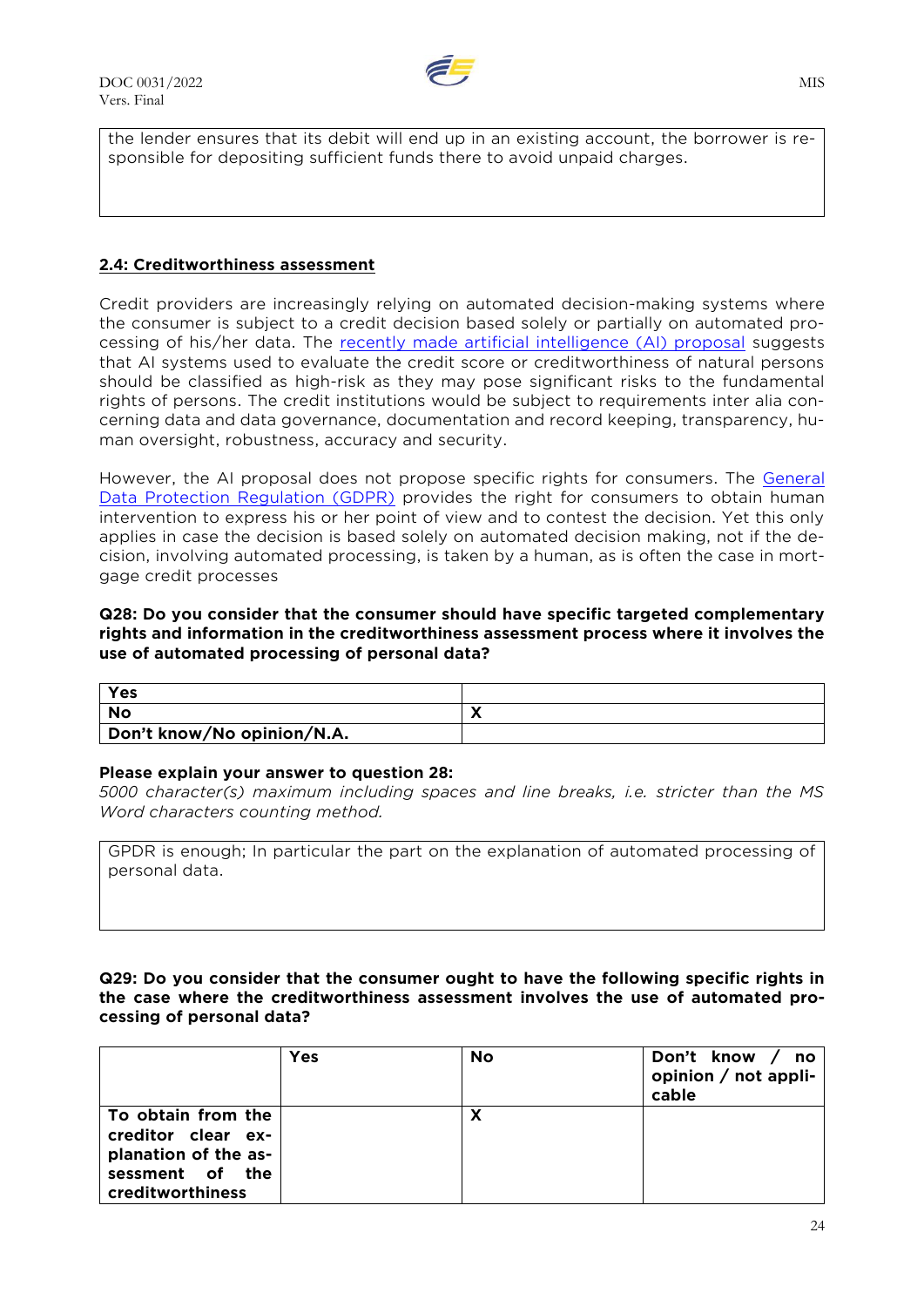| (e. g. logic and risks<br>involved in the au- |                           |  |
|-----------------------------------------------|---------------------------|--|
| tomated<br>pro-                               |                           |  |
| cessing of personal                           |                           |  |
| data, as well as its                          |                           |  |
| significance and ef-                          |                           |  |
| fects on the deci-                            |                           |  |
| sion)                                         |                           |  |
| To obtain human in-                           | X                         |  |
| tervention on the                             |                           |  |
| part of creditor to                           |                           |  |
| review the credit                             |                           |  |
| decision                                      |                           |  |
| To contest the as-                            | $\boldsymbol{\mathsf{X}}$ |  |
| sessment of the                               |                           |  |
| <b>creditworthiness</b>                       |                           |  |
| and the decision                              |                           |  |
| No specific protec-                           |                           |  |
| tion is needed                                |                           |  |
| Other                                         |                           |  |

## **Please specify to what other right(s) you refer in your answer to question 29:**

*5000 character(s) maximum including spaces and line breaks, i.e. stricter than the MS Word characters counting method.*

The lender defines its own risk policy and grants loans based on these elements. He does not have to justify them in the event of loan refusal, especially as he already does so with his supervisory authorities.

There is no right to credit.

In addition, the supervisory authorities sometimes set limits to be observed, in particular in terms of the level of indebtedness, but each institution has the right to choose its maximum admissible debt ratio within these limits.

Whether the decision is taken totally or partially by a human being, it is the result of the application of the lender's risk policy (GPDR application - no need for additional sectoral rules). This policy is enshrined in texts specific to the financial sector which aim to ensure financial stability within the Union.

Furthermore, vague terms such as "clear explanation" often only result in legal disputes as to what requirements should be placed on clear explanations.

#### **Please explain your answer(s) to question 29:**

*5000 character(s) maximum including spaces and line breaks, i.e. stricter than the MS Word characters counting method.*

**Q30: The MCD requires a creditworthiness assessment to be based only on information on the consumer's income and expenses and other financial and economic circum-**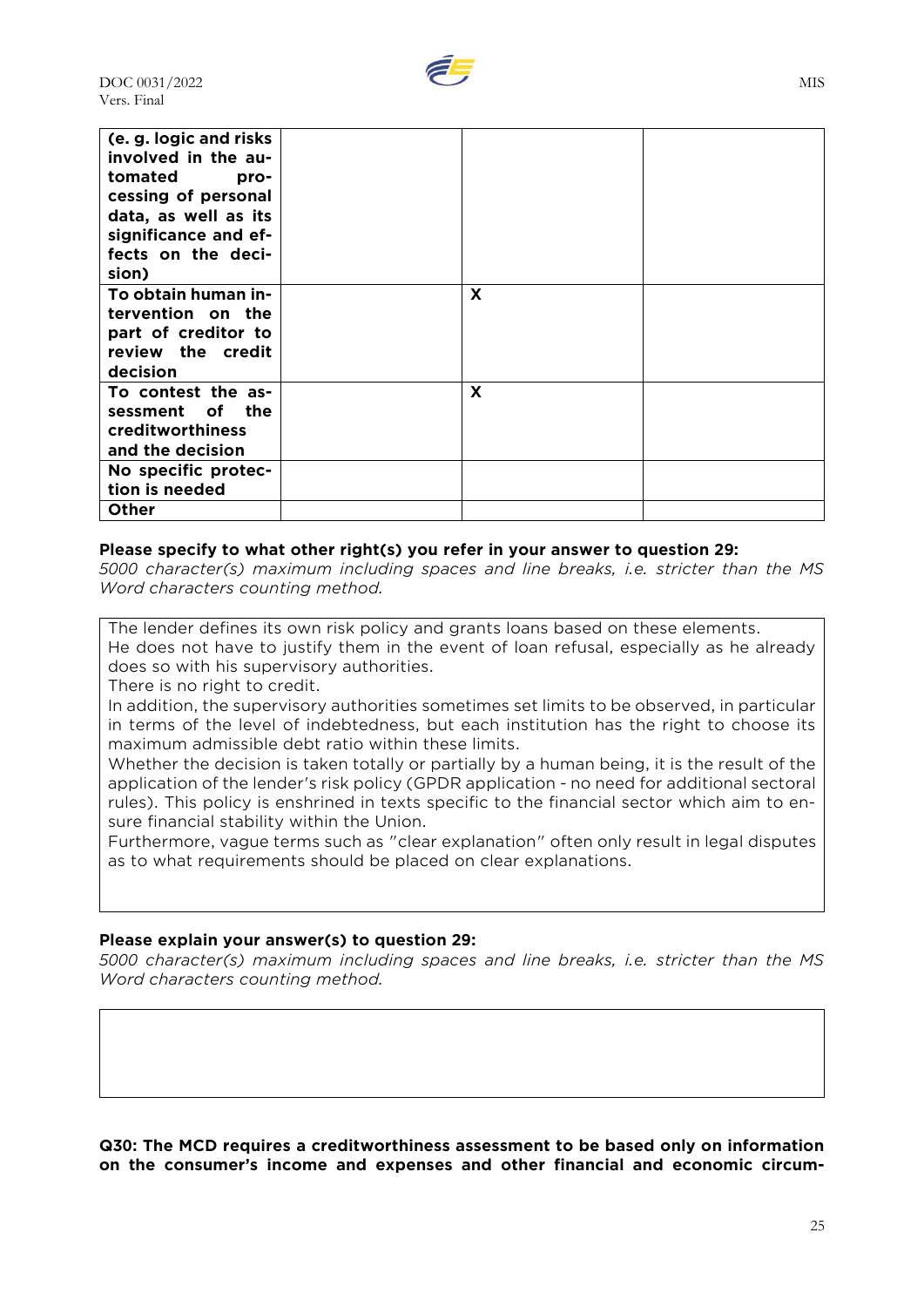

### **stances which is necessary, sufficient and proportionate. Do you consider that this requirement may not be sufficiently granular to assess the creditworthiness of consumers in all cases, in particular of consumers with "thin credit files" (i.e. consumers for whom not a lot of economic and financial data is available)?**

| Yes                        |  |
|----------------------------|--|
| No                         |  |
| Don't know/No opinion/N.A. |  |

## **Please explain your answer to question 30:**

*5000 character(s) maximum including spaces and line breaks, i.e. stricter than the MS Word characters counting method.*

The existing obligations to check the creditworthiness of the consumer are essential for responsible lending. However, it is important to leave sufficient national discretion to give due recognition to the local expertise of lenders. Local expertise is an essential prerequisite for responsible lending. Therefore, **no more granularity is needed.**

Particularly against the background of socio-political and socio-economic developments, such as the increase in precarious employment relationships, divorce rates, single households, rising property prices, etc., it must be possible to include in the credit assessment **not only quantitative but also qualitative factors** that are relevant to examining the prospects of the consumer fulfilling his obligations under the credit agreement.

Against the background of the sustainability agenda, **social banking must be given greater recognition**:

- The credit assessment for social organisations should take into account the aspect of non-profit organisation and assess the ability to repay by the ability to reduce costs, create savings or generate additional income.

- The credit rating for borrowers in the social banking segment should assess the ability and prospects of meeting the obligations under the loan agreement. Regular savings (i.e. one year) and future income projections (i.e. in connection with education, training and qualification programmes) can be considered as income surrogates for financially excluded and vulnerable clients.

In addition, the very low level of over-indebted or defaulted files proves that the current provisions of the MCD are balanced. There is no need to go back on it. As a reminder (see answer to question 2c): Very low doubtful outstanding rate in France: 1.06% (source ACPR 2020).

If there are consumers with "thin credit files" wishing to obtain a mortgage credit, banks are flexible in their creditworthiness assessments as to which additional information can or should be considered.

#### **Q31: Do you consider that, in clearly defined cases (e.g. thin credit files), it should be possible to take other specific information/factors into account for the creditworthiness assessment?**

| Yes |  |
|-----|--|
|     |  |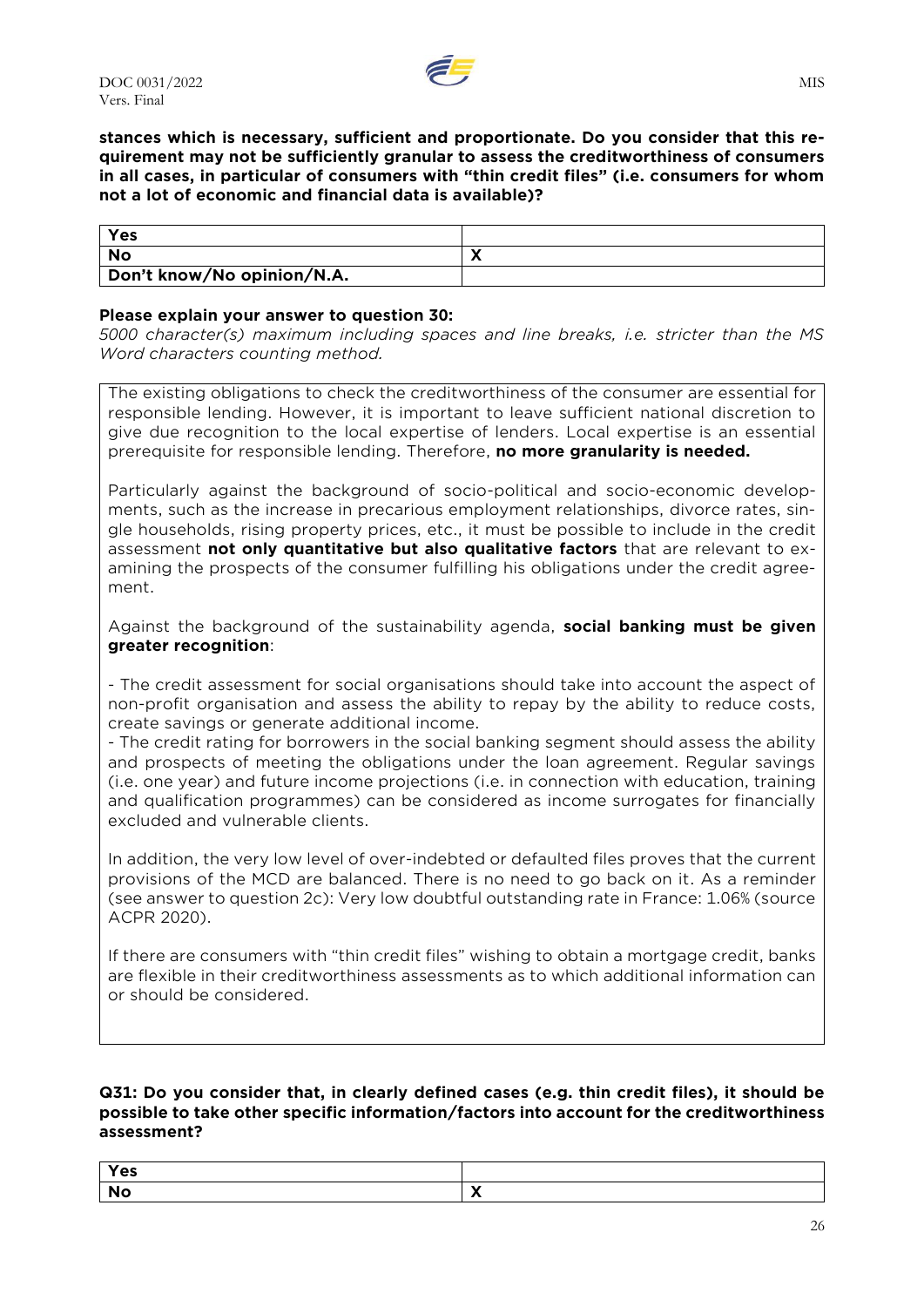

**Don't know/No opinion/N.A.**

#### **Please explain your answer to question 31, including the possible cases and possible other specific information/factors that should be allowed to be taken into account for the creditworthiness assessment:**

*5000 character(s) maximum including spaces and line breaks, i.e. stricter than the MS Word characters counting method.*

Proportionality is not practiced in mortgage loans, but rather the principle of minimum harmonisation to ensure room for local expertise, room for technological development (e.g. algorithm-based creditworthiness assessments) and room for lending in the sense of social banking. The granting of loans is closely supervised by the supervisory authorities. For example, the EBA recently issued guidelines for granting credit.

The text of the MCD must therefore provide for the main principles of a creditworthiness assessment and specify the contours to be applied, to leave texts more quickly modifiable, in the hands of each member state, according to economic conditions and market specificities.

See also our answer to Q30.

**Q32: Do you consider it appropriate to set out some key indicators to be used for creditworthiness assessments (e.g. loan-to-value, debt-to-income ratios, loan maturity, length of time during which the interest is fixed)?**

| Yes                        |  |
|----------------------------|--|
| No                         |  |
| Don't know/No opinion/N.A. |  |

#### **Please explain your answer to question 32:**

*5000 character(s) maximum including spaces and line breaks, i.e. stricter than the MS Word characters counting method.*

It is not a good idea to define indicators to be used for credit ratings. Fixed values for the above mentioned key indicators should not be specified in any case. The values for the key indicators may vary from bank to bank. They may be determined by the business model of the banks (e.g. the risk appetite).

The directive refers to the appreciation of repaying the loan. This made it possible to reduce payment incidents by avoiding some mistakes

The 2008 crisis highlighted the risk of lending, taking into account only the value of an asset, to borrowers unable to pay loan repayments

Today the principle that loan repayments must be compatible with income must be the rule, to guarantee financial stability for Europeans.

Within this framework and if necessary, according to the national context, the Member States, alerted by the FSB, can take corrective measures.

**Q33: The MCD requires Member States to provide non-discriminatory access for all creditors from all Member States to credit databases for assessing the creditworthiness of consumers. Are you aware of any discrimination in accessing public and private databases/registers to assess the creditworthiness including for the cross-border provision of mortgages?**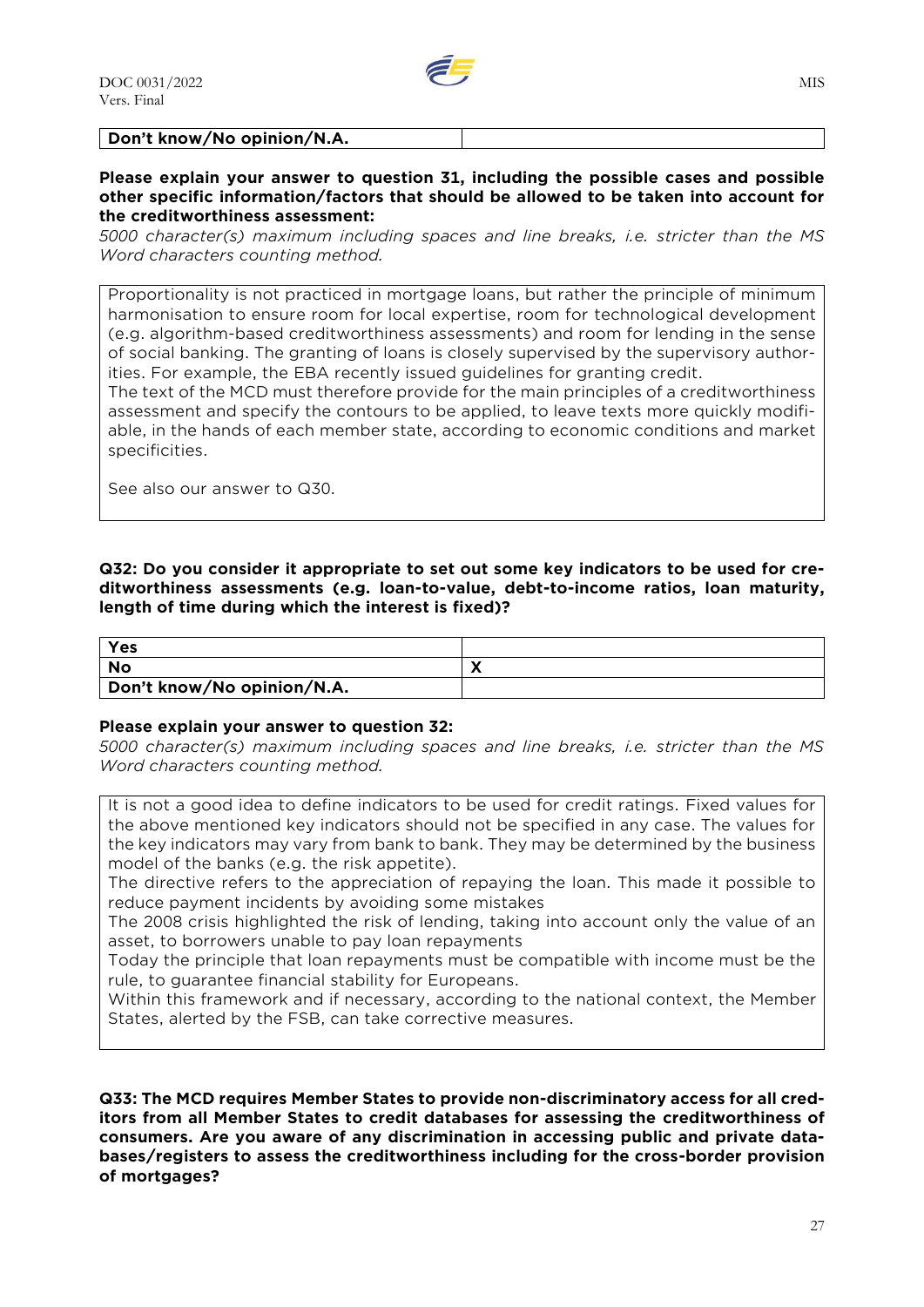

| Yes                        |                            |
|----------------------------|----------------------------|
| No                         | $\boldsymbol{\mathcal{L}}$ |
| Don't know/No opinion/N.A. |                            |

## **Please explain your answer to question 33:**

*5000 character(s) maximum including spaces and line breaks, i.e. stricter than the MS Word characters counting method.*

There are certain differences within the European Union regarding the accessibility of data sources. Some EU Member States have public credit databases, while other countries have private ones, and yet other countries may have both. Some databases exclusively record positive data, while others record negative data only. Lenders are obliged to add data to the databases of the regions in which they operate, no matter if the database is positive or negative.

Further measures regarding the cooperation of credit registers should only be implemented at the level of the national credit registers themselves on a reciprocal basis in consideration of the principle of non-discriminatory access. Credit institutions should not be obliged to provide greater volume of data than the amount they are already sharing, or be forced to access and use a database.

**Q34: The MCD evaluation study showed that creditors could access databases in other countries as long as they respect the principle of reciprocity. In your view, does this affect the provision of cross border services?**

| Yes                        |  |
|----------------------------|--|
| <b>No</b>                  |  |
| Don't know/No opinion/N.A. |  |

#### **Please explain your answer to question 34:**

*5000 character(s) maximum including spaces and line breaks, i.e. stricter than the MS Word characters counting method.*

It seems normal that access to the databases involves supplying them with credits granted to residents in another Member State. It is, at least, not a bad thing to have reciprocity.

## **Q35: Is there scope for improving public and private credit registers /databases, in terms of their capacity to provide relevant information for creditworthiness assessments while protecting personal data?**

| Yes                        |  |
|----------------------------|--|
| No                         |  |
| Don't know/No opinion/N.A. |  |

**Please explain your answer to question 35:**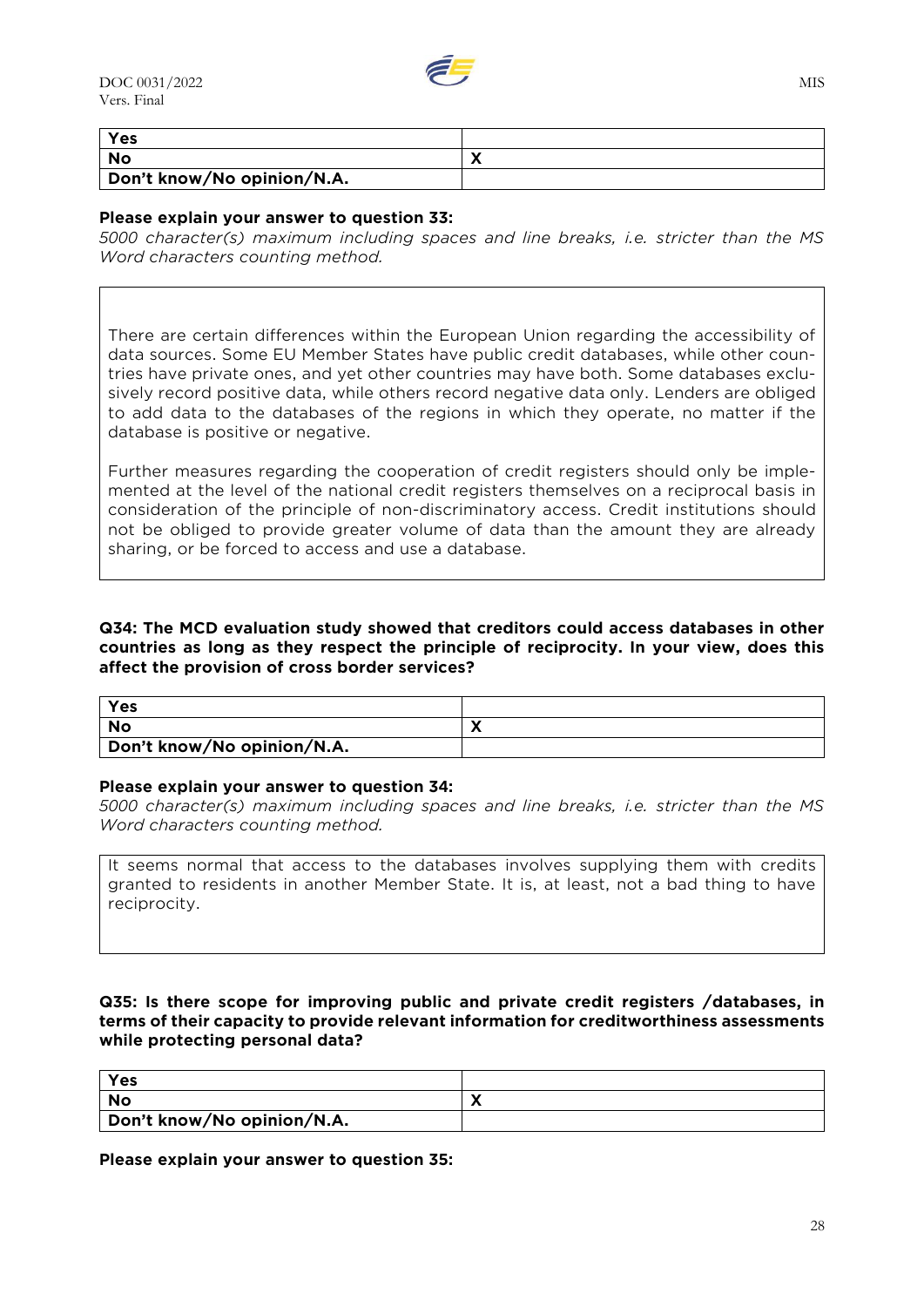

*5000 character(s) maximum including spaces and line breaks, i.e. stricter than the MS Word characters counting method.*

Once again, we would ask for flexibility here to allow Member States to implement what works for them. Changes to this would be costly for those Member States who could be required to change their system. Art 21 MCD presupposes the existence of databases for assessing the creditworthiness of consumers. In practice, however, the legality of said databases is still challenged and subject to legal proceedings.

According to recital 59 of the MCD, consultation of a credit database is a useful element in credit scoring. Some Member States even legally oblige creditors to assess creditworthiness on the basis of consultation of an appropriate database. In order to ensure the necessary harmonisation, which would have a particularly positive impact on crossborder lending, it must be ensured throughout the Union that the processing of personal data by a credit database is in the public interest and thus lawful under Article 6(1)(1)(e)of the GDPR.

For example, in France, the Banque de France database is "negative". It only identifies payment incidents. The French Constitutional Council ruled that the establishment of a positive database unconstitutional, at the time, it was highlighted the disproportionate relationship between the number of over-indebtedness files and the number of credit holders.

Today with a 50% decrease in the number of over-indebtedness cases, it does not appear that the Constitutional Council is reversing its position. Note that in the countries that have set up a positive file (example Belgium), this had no effect on the risk of default and the number of over-indebtedness files.

## **2.5 Early repayment**

The MCD has granted consumers the right to early repayment. This right makes it easier for consumers to switch to another provider, which is important to foster competition. The MCD evaluation report has, however, indicated that only a minority of consumers has exercised the right of early repayment since the MCD entered into force. This seems to be in particular due to a lack of consumer awareness, their inability to assess how much they could save, the possible conditions attached to early repayment and the possible amount of compensation to be paid.

## **Q36: Which are in your view the main obstacles for the consumers to exercise the right of early repayment?**

|                                                           | 1 (not im-<br>portant) | $\overline{2}$<br>(slightly<br>im-<br>portant) | 3<br>(neu-<br>tral) | (ra-<br>4<br>ther im-<br>portant) | 5 (very<br>im-<br>portant) | Don't<br>know/no<br>opin-<br>ion/N.A. |
|-----------------------------------------------------------|------------------------|------------------------------------------------|---------------------|-----------------------------------|----------------------------|---------------------------------------|
| lack of consumer<br>awareness                             | X                      |                                                |                     |                                   |                            |                                       |
| inability to as-<br>sess how much<br>they could save      | $\mathsf{x}$           |                                                |                     |                                   |                            |                                       |
| condi-<br>unclear<br>tions attached to<br>early repayment | X                      |                                                |                     |                                   |                            |                                       |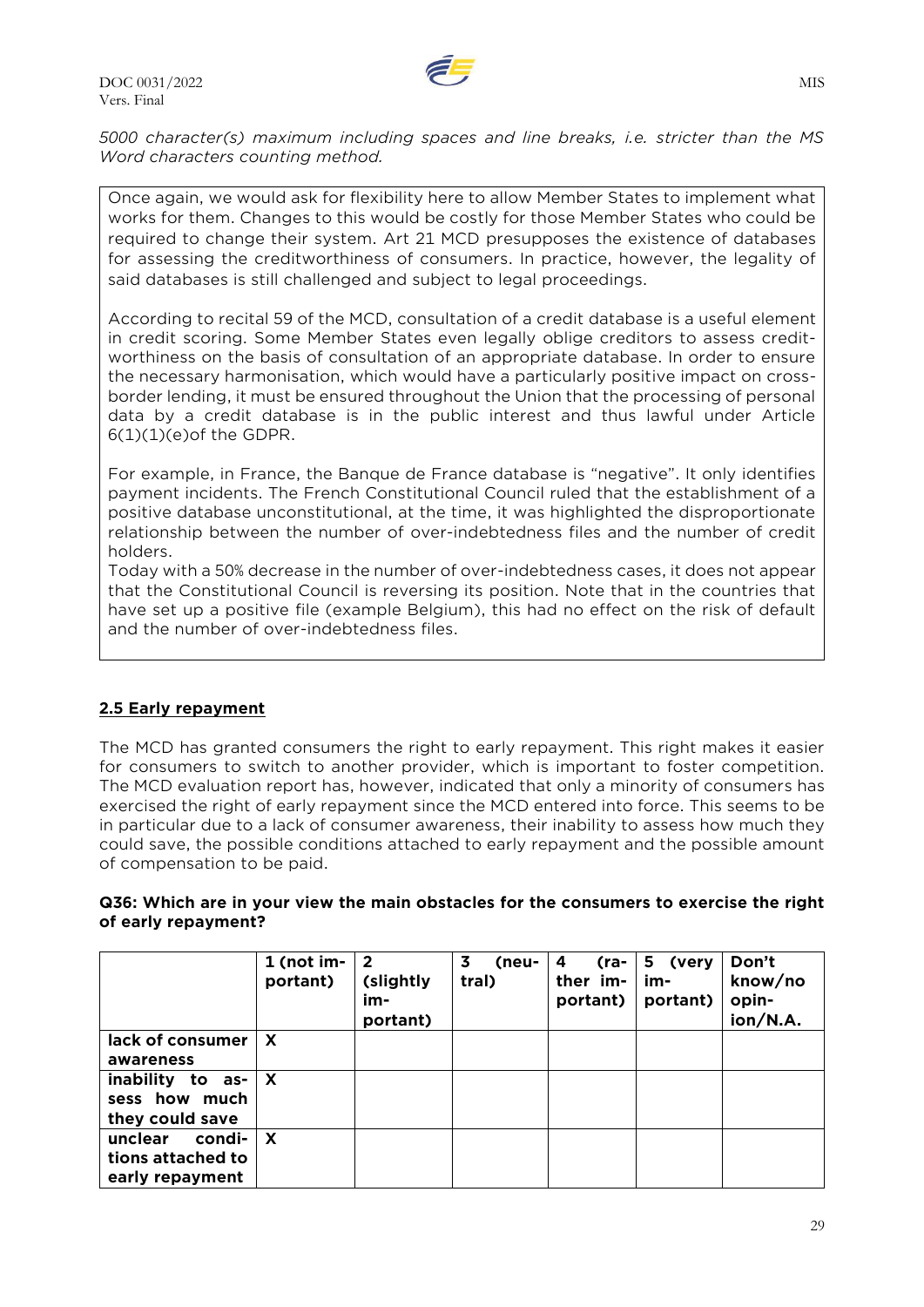

| too high amount $\mathbf{X}$<br>of compensation $ $ |  |  |  |
|-----------------------------------------------------|--|--|--|
| to be paid                                          |  |  |  |
| other                                               |  |  |  |

## **Please specify to what other obstacle(s) you refer in your answer to question 36:**

*5000 character(s) maximum including spaces and line breaks, i.e. stricter than the MS Word characters counting method.*

In some Member States the right to early repayment might not be as smooth. However, in most Member States the right to early repayment works well. Please see some national examples below:

In France, customers generally prefer renegotiating loan terms with their lender rather than switching to another institution (there are fewer fixed costs). In addition, borrowers are usually hopefully "loyal" or hesitate to search for another lender because they do not want to face the challenge of a new loan file.

Finally with the current interest rate level practiced in France (from 0.70% to 1.25% depending on the institution for a 20-year loan) there are few possibilities to find better elsewhere.

In Spain, the transposition has introduced a very clear framework.

The Law establishes the right of the borrower to repay the loan in full or in part, a period of prior notice (which may not exceed one month) and the lender's obligation to inform the borrower, who has indicated his willingness to repay in advance, of certain details that are important to bear in mind when making this decision.

The lender's compensation for early repayment is also modified. This differs according to the type of loan and may not exceed the following percentages:

• In the case of variable rate loans or variable interest tranches, the parties may establish a commission for one of the following mutually exclusive cases:

o During the first five years of the loan, it may not exceed 0.15% of the capital repaid in advance.

o During the first three years of the loan, it may not exceed 0.25% of the capital repaid in advance.

• In cases of novation of the loan or subrogation of the creditor, provided that this involves the conversion from a variable rate loan to a fixed-rate loan:

o During the first three years of the loan, it may not exceed 0.15% of the capital repaid in advance.

o After the first three years of validity of the loan, no compensation may be claimed.

• In fixed-rate loan agreements or in fixed-interest tranches in which the reimbursement occurs:

o During the first ten years of the loan, it may not exceed 2% of the capital repaid in advance.

o After the first ten years of validity, it may not exceed 1.5% of the capital repaid in advance.

In Germany there are no obstacles for the consumers to exercise the right of early repayment, too.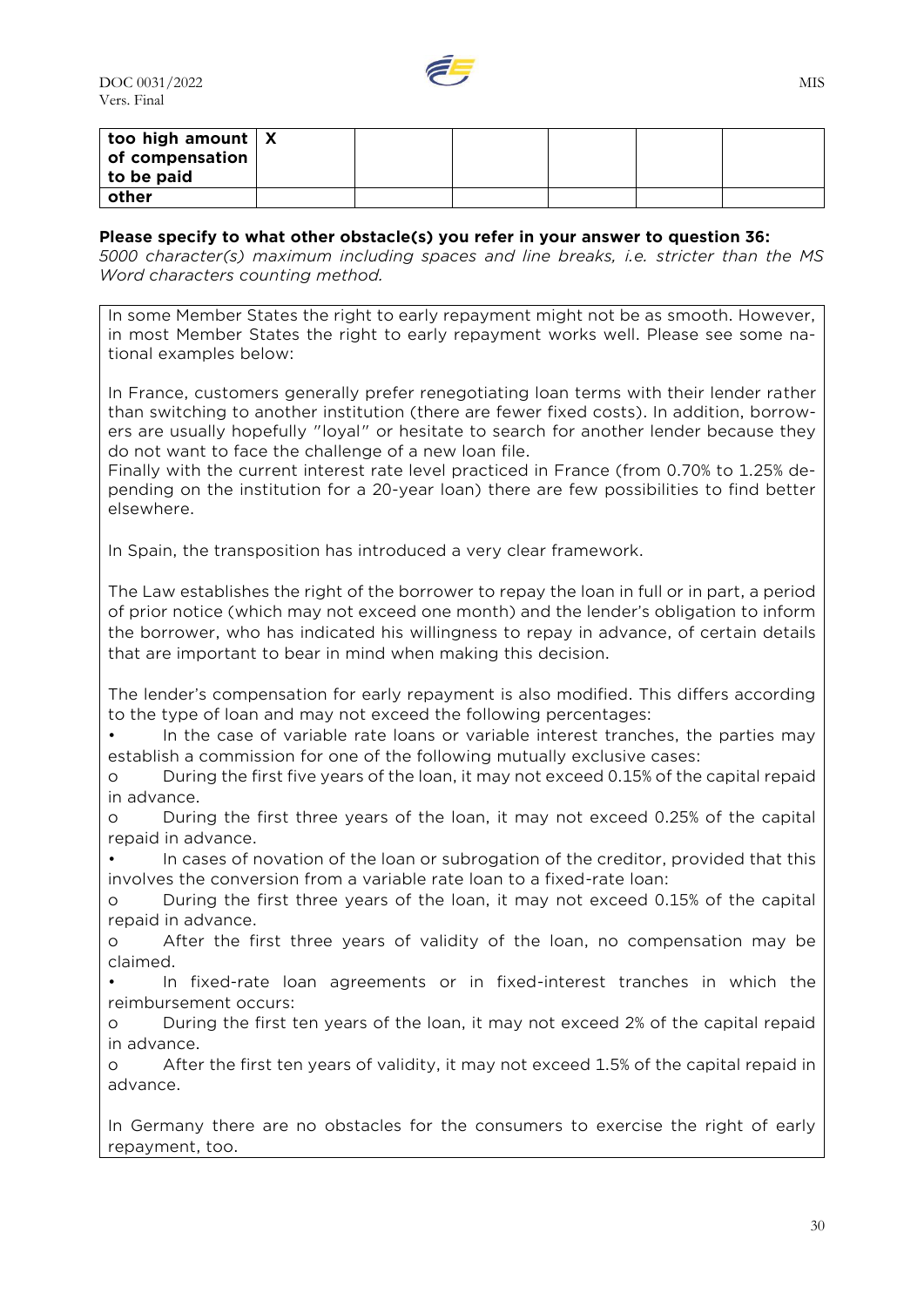

Customers can decide whether to choose a fixed- or a variable-rate mortgage credit. In the latter case they are free to terminate their loan agreement at any time with three months' notice and without the payment of compensation for early repayment. If they choose a fixed-interest rate loan, it can be redeemed in full without an early repayment compensation at the end of every period for which a fixed rate of interest has been agreed or at least after a period of at ten years.

It is essential for customers to retain the opportunity to choose between these different propositions with come with different conditions. Consumer protection considerations are a major argument in favour of retaining the legal framework for fixed-rate credits in its present form. Long-term interest-rate and planning security for borrowers, coupled with mortgage interest rates which are among the lowest in Europe, represents a key element of consumer protection in the field of mortgage loans. The feasibility of offering of long-term fixed interest rate loans with the highlighted benefits for customers depends on lenders' ability in refinancing loans at matching maturities. An unconditioned right for early repayment would jeopardize this balanced system an put its existence at risk. It would be incomprehensible from a consumer protection and market perspective to reduce product diversity and to indirectly ban certain national funding techniques from the market by changing the legal framework as is. This is even more important given that the vast majority of Germans intentionally opt for fixed-rate loan when financing their home.

## **Please explain your answers to question 36:**

*5000 character(s) maximum including spaces and line breaks, i.e. stricter than the MS Word characters counting method.*

The possibility and procedure of early repayment is included in the loan agreement. Consumers can also contact the bank if they have additional questions. The current provisions are therefore sufficient.

## **Q37: Do you consider that further measures should be taken to further facilitate the early repayment of mortgage credit?**

| Yes                        |  |
|----------------------------|--|
| No                         |  |
| Don't know/No opinion/N.A. |  |

**Q37.1: If you do consider that further measures should be taken to further facilitate the early repayment of mortgage credit, please specify which ones and explain your answer:** *5000 character(s) maximum including spaces and line breaks, i.e. stricter than the MS Word characters counting method.*

**Please explain your answer to question 37:**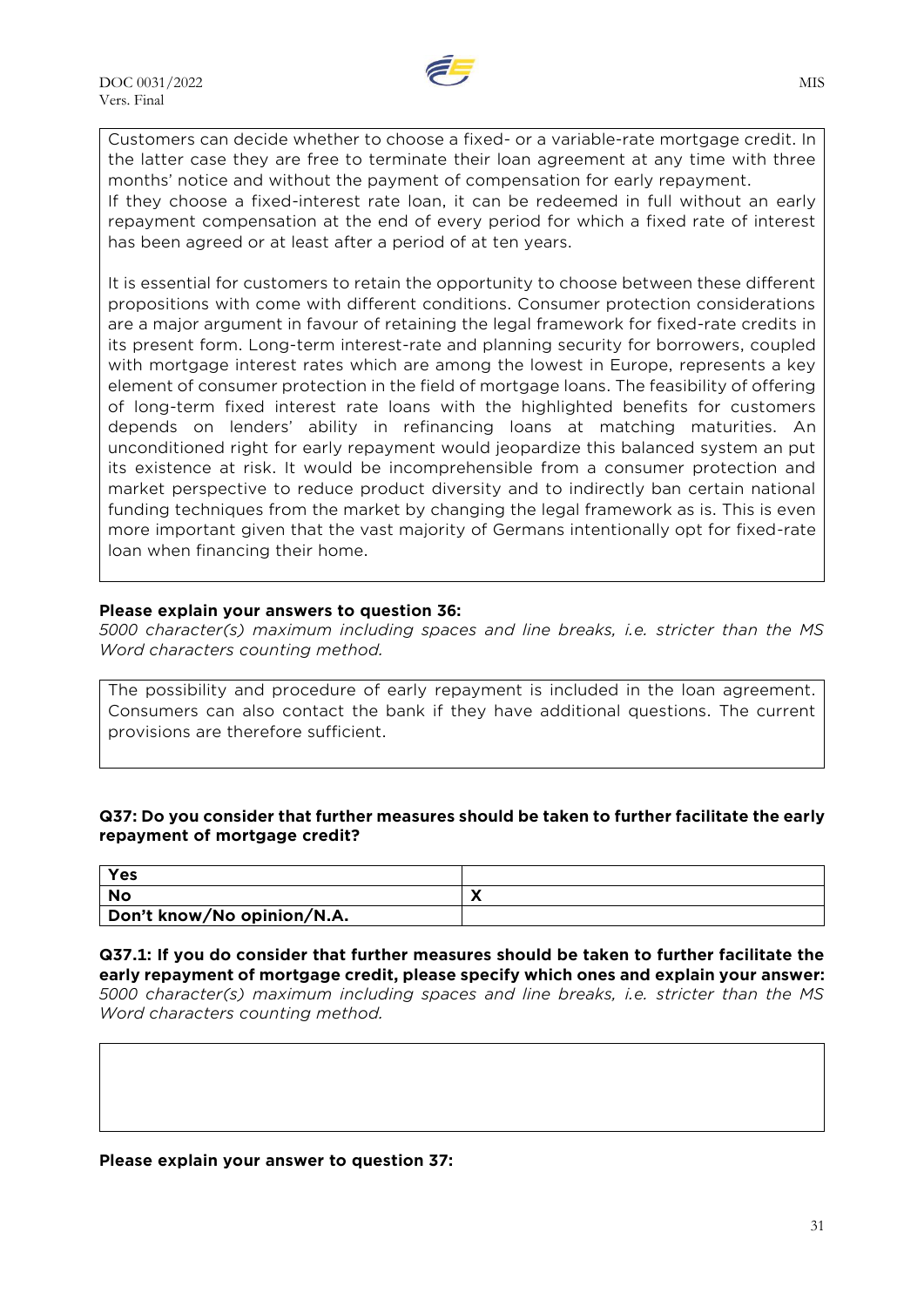

*5000 character(s) maximum including spaces and line breaks, i.e. stricter than the MS Word characters counting method.*

**Q38: The credit providers may be entitled to fair and objective compensation, where justified, for possible costs directly linked to the early repayment but shall not impose a sanction on the consumer. The compensation shall not exceed the financial loss of the creditor. Do you consider that the MCD leaves too much discretion for the calculation of compensation to the possible detriment of consumers?**

| Yes                        |  |
|----------------------------|--|
| No                         |  |
| Don't know/No opinion/N.A. |  |

**Q38.1: If you do consider that the MCD leaves too much discretion for the calculation of compensation to the possible detriment of consumers, please specify which measures should be taken:**

| a cap on the compensation                                  |  |
|------------------------------------------------------------|--|
| $\vert$ guidance on the calculation of "fair and $\vert$ X |  |
| objective compensation"                                    |  |
| other                                                      |  |

#### **Please specify to what other measure(s) you refer in your answer to question 38.1:**

*5000 character(s) maximum including spaces and line breaks, i.e. stricter than the MS Word characters counting method.*

In some Member States, the national law is very favourable to consumers in terms of repayment compensation - to the detriment of the economic aspect carried by lenders.

## **Please explain your answer to question 38:**

*5000 character(s) maximum including spaces and line breaks, i.e. stricter than the MS Word characters counting method.*

In Europe, a common understanding of "fair and objective compensation" does not exist.

For example, in German law, prescribing a strictly financial mathematical calculation and lump sums, which may be to the consumer's disadvantage, are not allowed. This is largely due to the proven refinancing system in Germany that has existed for over 250 years. In Germany, the lender can only demand an early repayment compensation in the case of fixed-rate loans. In this context, the early repayment compensation is an essential cornerstone of the previous and present German financing culture, which was characterised by long-term fixed-rate loans. If the compensation is abolished or further limited, higher lending rates are to be expected and possibly even an increasing share of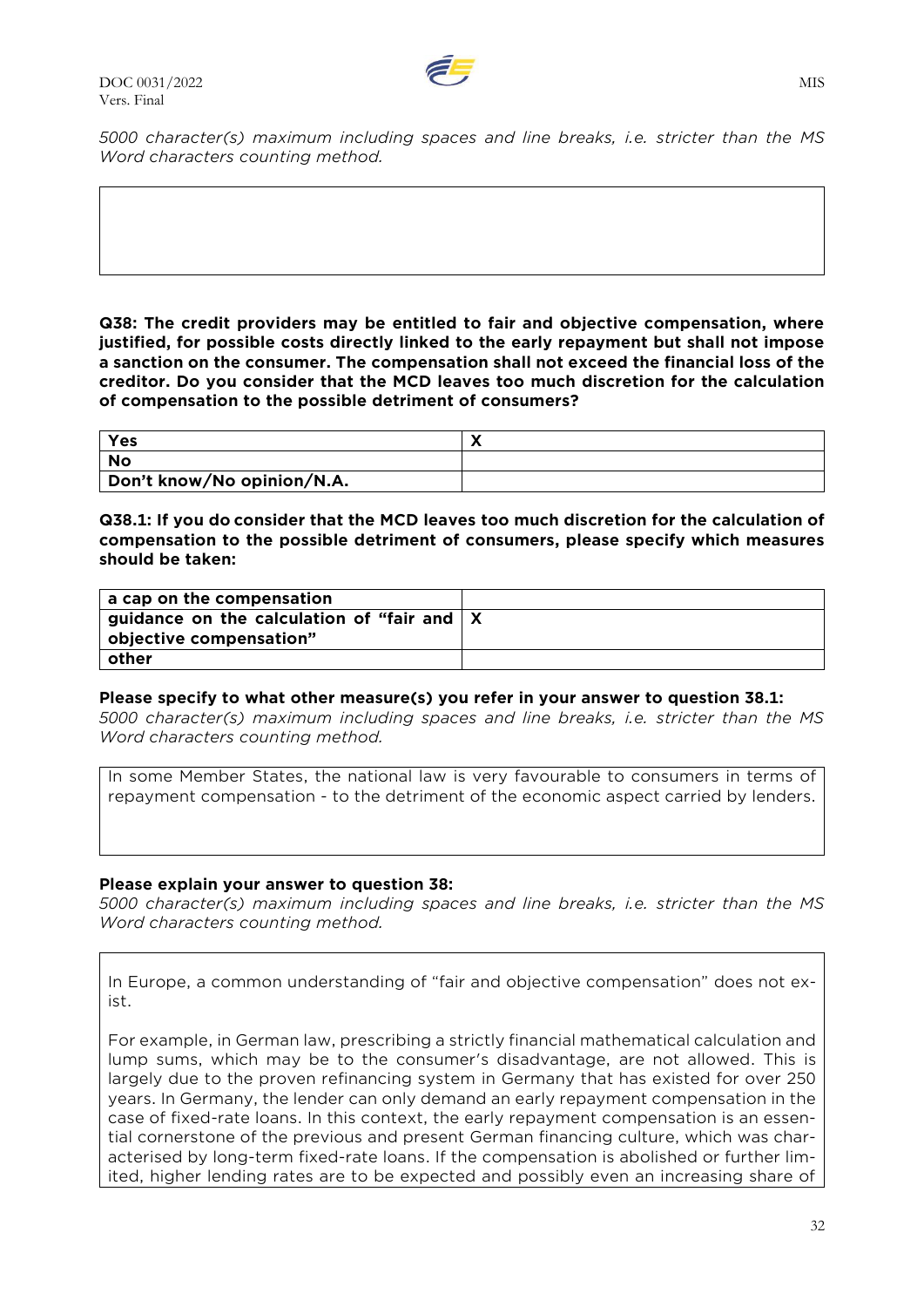

variable-rate financing like in other member states of Europe which limited the compensation. The latter could prove to be a veritable time bomb for consumers and credit institutions alike as soon as the current low-interest phase is abandoned.

In numerous other Member States, the compensation is limited by law and not by the lender's loss. There the early repayment compensation turns into a fee that no longer serves its original economic purpose. This means that when a loan is repaid early, the repayment usually in monthly annuities is replaced by a one-off payment. A properly measured early repayment compensation ensures that the two correspond to each other.

Further regulation of compensation, even if only guidelines, must therefore take more than one system into account, especially their advantages. It is demonstrable that limits on compensation lead to more variable loans and more expensive loans, while banks in countries without limits on compensation offer relatively very cheap loans.

Hence, the current legal framework should be maintained.

**Q39: The MCD report on the review suggested that there is scope to increase the level of mortgage switching by consumers, which could potentially unlock substantial benefits for consumers while increasing competition and innovation in the market. Do you have any further suggestions to foster competition in the market and further facilitate the switching of providers?**

| Yes                        |  |
|----------------------------|--|
| <b>No</b>                  |  |
| Don't know/No opinion/N.A. |  |

## **Please explain your answer to question 39:**

*5000 character(s) maximum including spaces and line breaks, i.e. stricter than the MS Word characters counting method.*

Competition is already very tight in the market and consumer have access to a wide range of offers.

Besides, Eurobarometer studies have shown that customers to not switch because they are satisfied with their current supplier. Beyond that, the different languages, cultures, traditions etc. result in an insignificant demand for cross-border switching to another supplier.

## **2.6 Foreign currency loans**

**Q40: Do you agree that the MCD has been effective in protecting consumers from exchange rate risks posed by foreign currency loans?**

| Yes                        |  |
|----------------------------|--|
| No                         |  |
| Don't know/No opinion/N.A. |  |

**Please explain your answer to question 40:**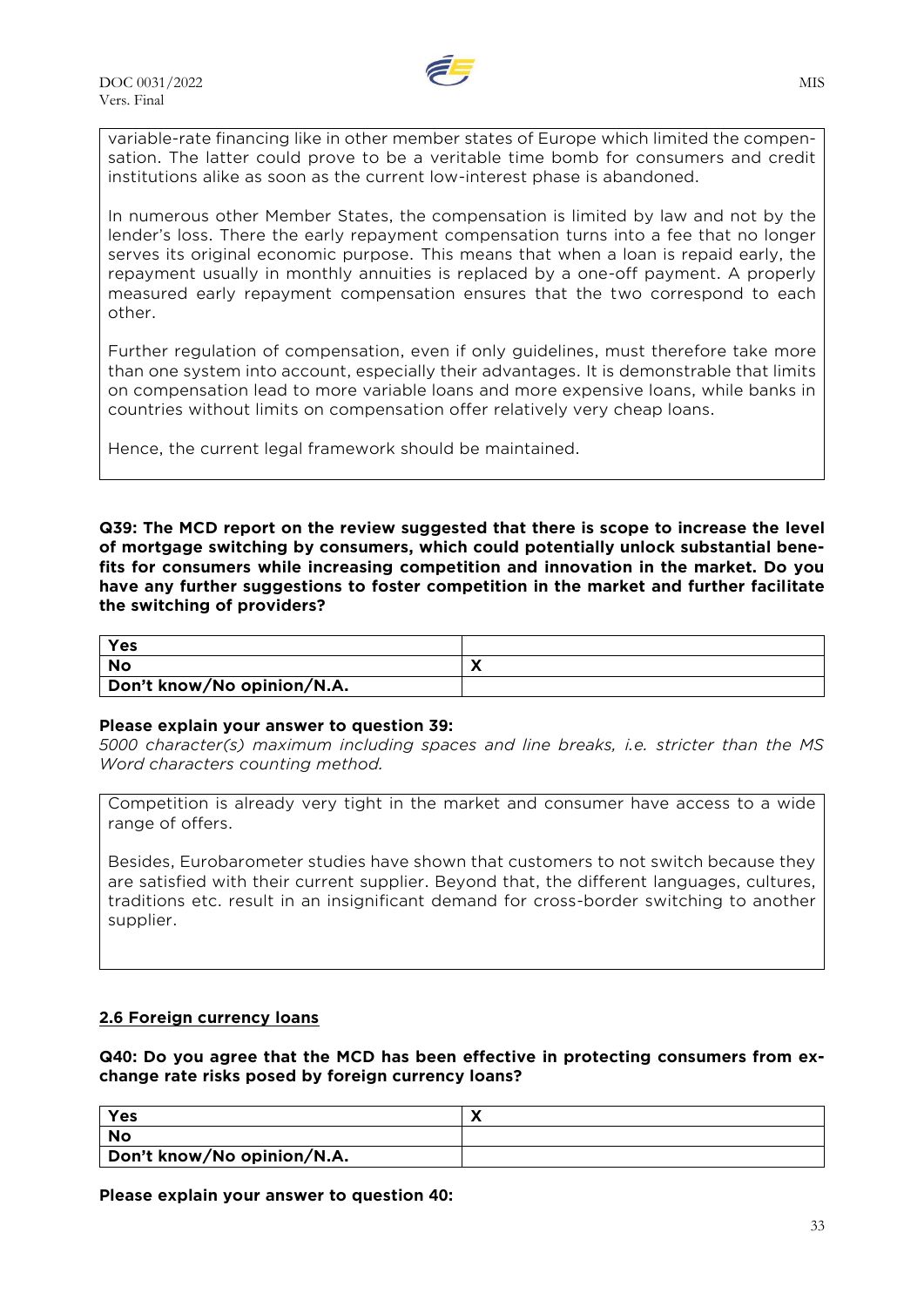

*5000 character(s) maximum including spaces and line breaks, i.e. stricter than the MS Word characters counting method.*

The requirements introduced in the MCD has been very strict and the consequence is that most of the financial entities do not offer this product.

We would like to propose a change in the current definition of a foreign currency loan:

'Foreign currency loan' means a credit agreement where the credit is:

(a) denominated in a currency other than that in which the consumer receives the income or holds the assets from which the credit is to be repaid; *AND*

b) denominated in a currency other than that of the Member State in which the consumer is resident.

A foreign currency credit is thus a credit granted in a currency other than that in which the consumer receives his income or holds the assets from which the credit is to be repaid AND which grants assets in a currency other than that of the consumer's habitual residence.

This definition allows creditors to grant credit to consumers where the exchange rate risk is virtually non-existent because of the connection that those consumers have with the currency in which the credit is granted. A definition that is fully aligned with the wish of consumer protection developed in the MCD, since Article 23 provides among the modalities for limiting currency risk the right for the consumer to convert the credit agreement into an alternative currency, which shall be either:

- The currency of the member state in which the consumer primarily receives income or holds assets from which the credit is to be repaid,

-Or the currency of the member state in which the consumer is resident.

It therefore seems legitimate to argue that these two currencies (income and place of residence) are considered by the MCD as sufficiently protective of the consumer to propose them as limiting the foreign exchange risk of a loan in a currency. The notion of foreign currency therefore seems legitimate only to apply to a currency that is different from both the currency of the income and the currency of the place of residence, which correspond to this proposal of a "cumulative" definition.

The consumer should nevertheless be warned of any potential risk before the conclusion of the contract, especially in case the consumer's income situation were to change, however the ongoing monitoring obligations and the right to convert should not apply.

In order to obtain an optimal and clear delineation of the terms used in the definition, it would be useful to describe in concrete terms what is meant by "assets". We understand this to include, among other things, rental income, savings, income from life insurance, investments in securities, etc.

ESBG believes in a pragmatic approach. By limiting the scope of a foreign currency loan, more consumers will be able to conclude a mortgage loan in cases where there is no exchange rate risk or a limited exchange rate risk.

**Q41: As a result of the MCD rules foreign currency loans, lenders may have significantly reduced the offer of such loans or stopped offering foreign currency loans. This situation could lead to problems in specific cases where the risks of foreign currency loans are limited e.g. for some cross-border workers. Are you aware of specific cases where the**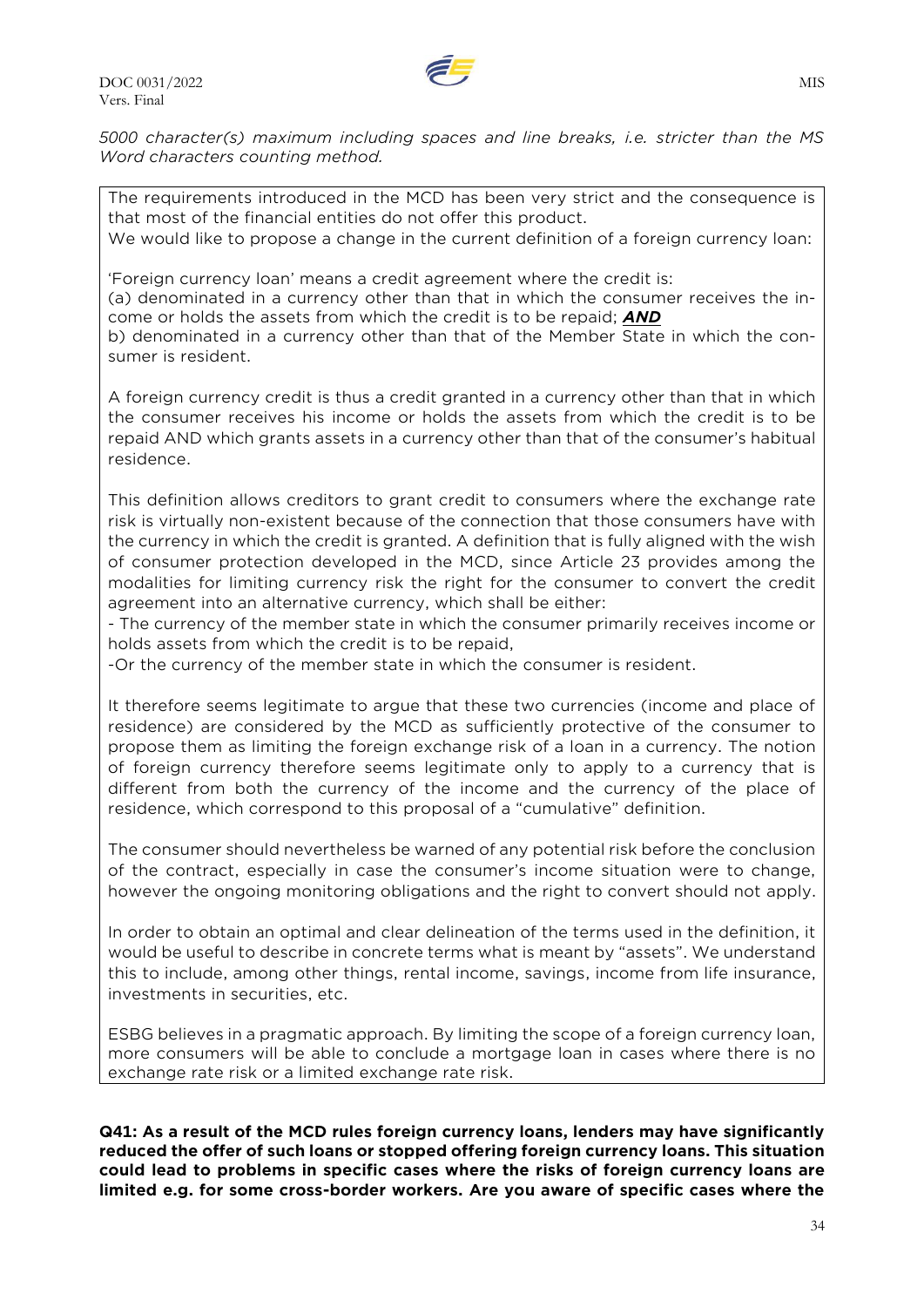

## **MCD provisions on foreign currency loans may have had unintended or undesirable consequences?**

| Yes                        |  |
|----------------------------|--|
| No                         |  |
| Don't know/No opinion/N.A. |  |

## **Please explain your answer to question 41:**

*5000 character(s) maximum including spaces and line breaks, i.e. stricter than the MS Word characters counting method.*

The offer of "foreign currency loans" has disappeared because the requirements for lenders are too difficult to meet. A loan in euros, the banker's currency, could be considered as a foreign currency loan if it is taken out by a person who lives in Poland even if his/her income is received in euros.

## • **Paragraph 28) Foreign currency loans: a new definition is required:**

'Foreign currency loan' means a credit agreement where the credit is: (a) denominated in a currency other than that in which the consumer receives the income or holds the assets from which the credit is to be repaid; *or and*

(b) denominated in a currency other than that of the Member State in which the consumer is resident.

Justification:

The definition of foreign currency credit is excessive. We have found that the current definition means that there are foreign currency loans that fall within the scope, although the inclusion is disproportionate to the actual risk to the consumer.

A representative example is the case of a Czech nurse who works in Austria but continues to reside in the Czech Republic. The carer is paid in euros. She decides to buy an apartment in Austria, financed by a housing loan in euros taken out with an Austrian savings bank. Although the nurse receives her salary in euros, the currency of the loan is in euros and even the property is located in a euro zone, the savings bank must treat the loan as a foreign currency loan under provision b), as the nurse's place of residence is not in Austria (or the euro zone).

This would ensure that Czechs living in the Czech Republic, who travel to Austria for work every day and earn EUR, would no longer be subject to the conditions for foreign currency loans in the sense of the MCD (HIKrG) in the case of EUR loans. Conversely, it would also clearly regulate that people living in Vorarlberg, working in Switzerland and earning CHF are not subject to the foreign currency loan regime within the meaning of the HIKrG when taking out a EUR loan.

Thus, the definition of FX-loan has to be changed in order to support lending to "crossborder persons" (e.g. Austria/Czech Republic; Austria/Switzerland; Sweden/Denmark).

## • **Article 23, para. 2, point 1: modification and full harmonisation of the right to convert the credit agreement into an alternative currency required**

For specific groups of persons, e.g. expats, such as Austrians working/living in UK, US, China, etc., borrowing in EUR to finance their pension residence at home remains difficult due to the broad provisions regarding the right of conversion into an alternative currency.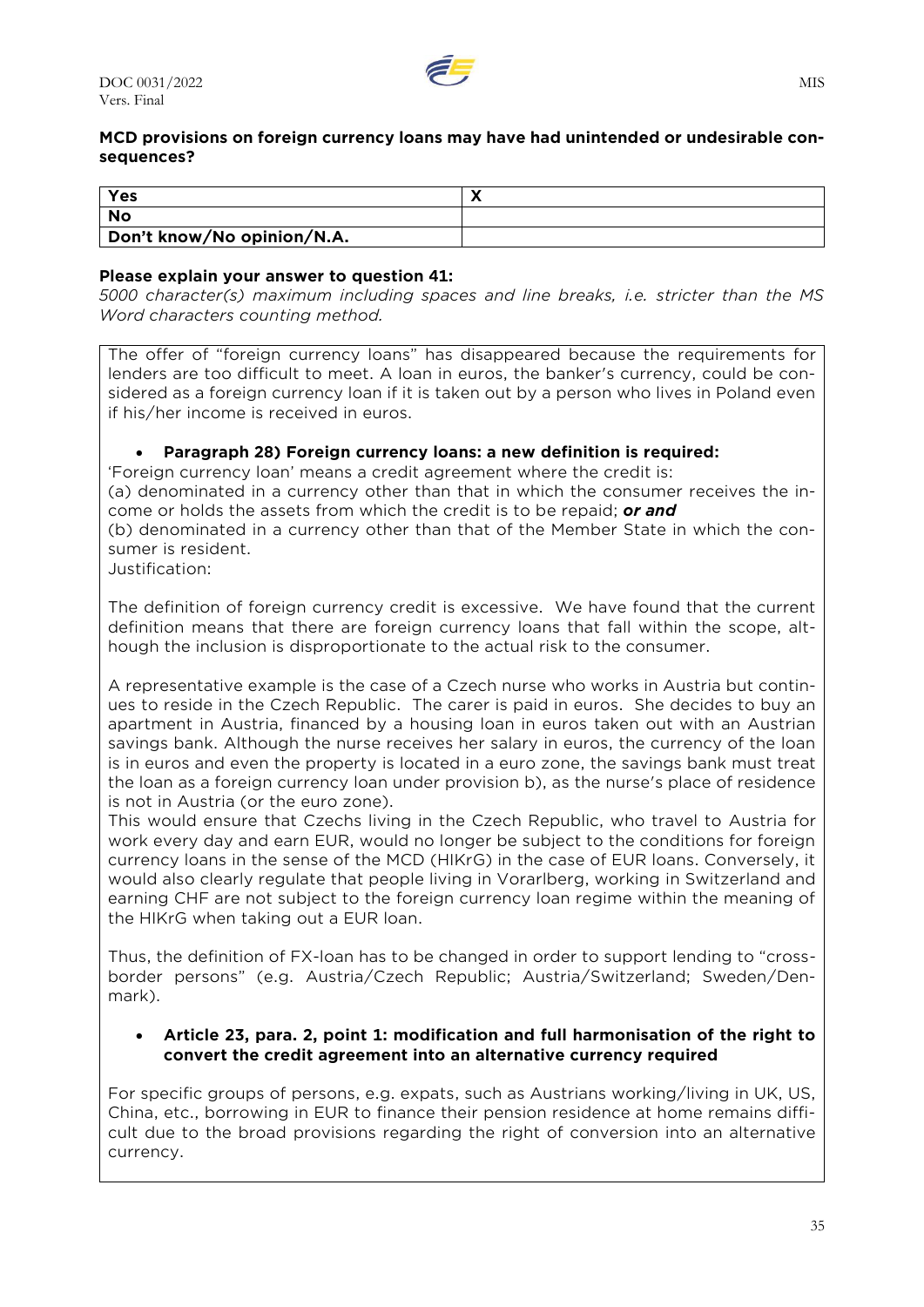

The MCD provides for the right to convert "into the currency in which the consumer primarily receives income or holds assets from which the credit is to be repaid, as indicated at the time the most recent creditworthiness assessment in relation to the credit agreement was made;"

As in some jurisdictions (e.g. AT, BE) it is required under financial accounting regulations to conclude a new credit agreement, thus with a new creditworthiness assessment, if a conversion into a new currency is requested.

Consequently, concerns arise when such a conversion is requested. For example, the consumer could request a conversion from EUR into Yuan (scenario: Austrian expat in China, salary paid in Yuan, loan in EUR = FX-loan for Austrian bank). Legally, this right cannot be excluded. However, the bank cannot provide a refinancing in yuan at reasonable costs, the financing must be rejected. In addition, whenever a change in maturity or a deferment would be requested, another creditworthiness assessment will be needed. The currency of a credit for some groups of consumers over a period of 20-30 years is not predictable for the creditor. It also should be highlighted that spreads on currencies are different. EUR financing can be commercially implemented with lower charges than in other currencies if refinancing is feasible at all. However, in reality the consumer might not be choosing between two different alternatives, since he will go for the cheapest option which will always be EUR financing.

Thus, in such scenarios it is just unpredictable for the lender to assume the potential currency into which the customer might want to convert and to prepare (hedge) for such an occurrence.

**The scope of point 1 needs to be defined more precisely (e.g. EU currencies) or better aligned with real scenarios,** e.g. by using the wording of the UK transposition: "where applicable":

"(a) *where applicable*, the currency *of a Member State* in which the consumer primarily receives income or holds assets from which the credit is to be repaid, as indicated at the time the most recent creditworthiness assessment in relation to the credit agreement was made; or"

## **2.7 Mortgage lending by non-credit institutions**

The MCD also applies to credit granted by non-credit institutions (which means creditors that are not a credit institution in the sense the [Capital Requirements Regulation](https://eur-lex.europa.eu/legal-content/EN/TXT/?uri=CELEX:32013R0575) [575/2013\)](https://eur-lex.europa.eu/legal-content/EN/TXT/?uri=CELEX:32013R0575). The Commission MCD report on the review highlights that the share of mortgages granted by non-credit institutions generally remains limited in the EU. However, in a few Member States, their market share seems non-negligible.

On the basis of Article 35 of the MCD, non-credit institutions need to be subject to an adequate admission process, including entering the non-credit institution in a register and arrangements for supervision by a competent authority. In its 2017 [report, the](https://www.ecb.europa.eu/pub/pdf/fsr/financialstabilityreview201705.en.pdf) ECB suggested that the growing role of non-credit institutions in the mortgage market poses some challenges in terms of financial stability. The ECB report explained that the growing market share of non-bank providers may limit the effectiveness of some macro-prudential measures that apply only to banks.

## **Q42: Do you consider that further regulation of non-credit institutions providing mortgage loans would be necessary?**

**Yes X**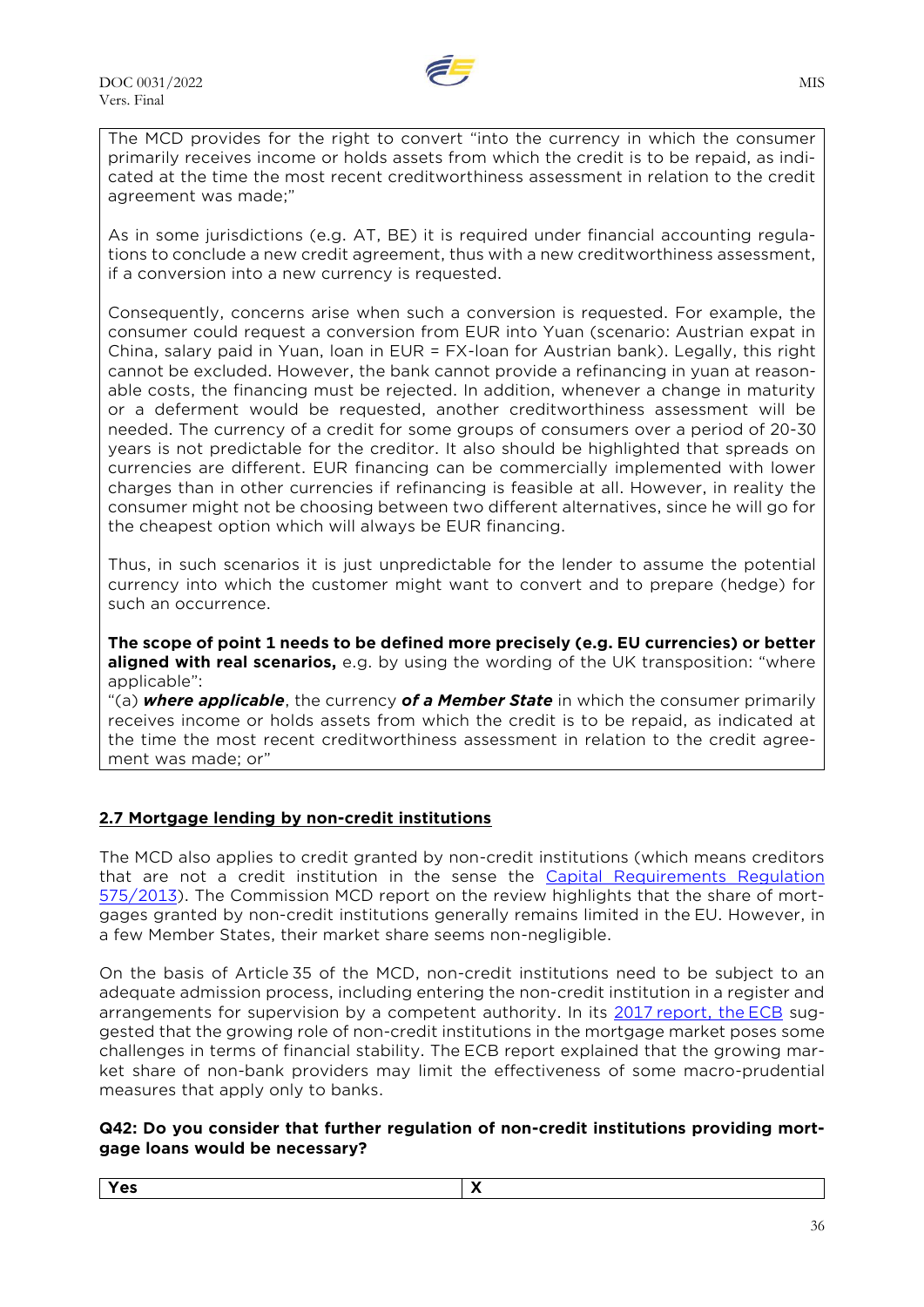

#### **No Don't know/No opinion/N.A.**

#### **Please explain your answer to question 42:**

*5000 character(s) maximum including spaces and line breaks, i.e. stricter than the MS Word characters counting method.*

Generally, non-credit institutions should be subject to the same requirements as credit institutions in order to guarantee consumer protection and ensure financial stability. This "same job, same risk, same rules" approach should be in place for the MCD, CCD texts to ensure a level playing field as well.

Here is an example, in detail, why further regulation is needed:

While mortgages provided by banks are subject to both the rules in the MCD and to the capital requirements in CRR/CRD, mortgages offered by non-credit institutions (NCI), as defined in the MCD are often obliged to follow only the rules in the MCD. According to the Commission, the granting of mortgages by NCIs remains a limited activity in most Member States. However, in some MS new actors have indeed entered the market, for example Sweden and the Netherlands (see below). It cannot be ruled out that this trend will expand to other MS. It must be ensured in the MCD that the entrance of new actors on the mortgage market is not made on the expense of either consumer protection or financial stability.

In Sweden, and the Netherlands, NCIs usually set up their funding structure involving one or more Alternative Investment Funds (AIF), which can be subject to some minimum capital requirements, but not for the purpose of covering exposures to mortgage clients. These capital requirements are negligible in a mortgage exposure risk context. The AIFs connected to the NCI that are offering mortgages normally issue debt instruments, which are in turn offered to insurance companies and other institutional investors, in some cases in a way so that the insurance company or investor becomes the direct owner of the asset (mortgage), creating an exposure for the insurance company.

These exposures of the insurance companies are subject to the requirements in the Solvency Directive. However, in several cases, the debt instruments are structured in a way so that the exposure of the investing insurance company benefits from a so called "look through approach", which in practice leads to that the capital requirement according to the EU Solvency Directive become insignificant for this exposure. The NCI are not subject to risk retention rules, and the capital requirement for credit risk for insurance companies when investing in mortgages is, in cases where the above mentioned setup is used, is zero.

If a credit institution (traditional bank offering mortgages) subject to the capital requirements in CRR/CRD would create a similar setup using e.g. an AIF, the activity of the AIF and of other licensed entities related to the creation of an alternative structure for offering mortgages, would be defined as ancillary services, and would be subject to the rules on consolidation in CRR/CRD. This means that those activities would need to be covered with capital in the same manner as if the mortgage lending was offered directly from the credit institution. This set up can also lead to financial stability concerns from the point of view of the supervisory authorities overseeing these NCIs.

If the MCD is revised, it should be with the purpose to make sure that NCIs are properly regulated, and that a level playing field both between Member States and between market actors can be ensured. Also, if requirements like capital, liquidity, and resolution are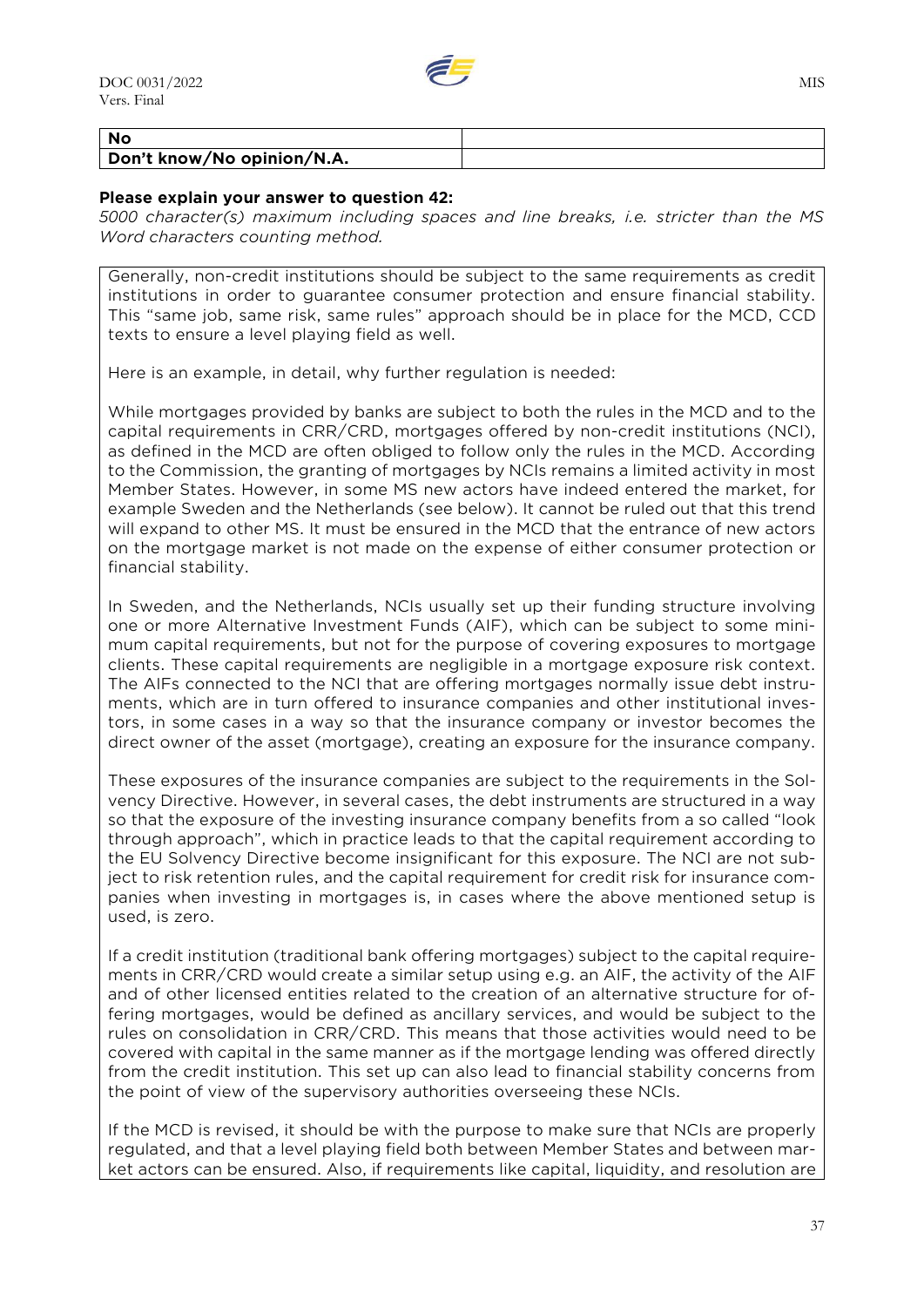

not the same, this might lead to refinancing risks for consumers in case of a crisis situation, resulting in consumers being forced to pay a higher interest rate if the NCI would get in refinancing problems. Furthermore, since the MCD does not include any requirements regarding compliance function or any other operation risk control, there could also be operational vulnerabilities threatening the resilience in the financial system.

## **Q43: The MCD does not provide a passport for non-credit institutions. Do you believe that a passport for non-credit institutions providing mortgage loans should be introduced in order to further the single market for mortgages?**

| Yes                        |  |
|----------------------------|--|
| No                         |  |
| Don't know/No opinion/N.A. |  |

#### **Please explain your answer to question 43:**

*5000 character(s) maximum including spaces and line breaks, i.e. stricter than the MS Word characters counting method.*

There is a passport if it is a lending institution, or an intermediary duly authorized for these activities.

A passport for non-banks, without them being subject to the same rules as banks or authorized intermediaries, would accentuate an "unlevel playing field" and would not contribute to the creation of a single market for mortgage loans. It could also reduce consumer protection, which has improved at European level with the MCD.

## **Q44: Do you see any potential risks stemming from the introduction of a passport for the non-credit institutions?**

| Yes                        |  |
|----------------------------|--|
| <b>No</b>                  |  |
| Don't know/No opinion/N.A. |  |

#### **Please explain your answer to question 44:**

*5000 character(s) maximum including spaces and line breaks, i.e. stricter than the MS Word characters counting method.*

Today the market is balanced: there is a sharp increase in mortgage loans without an increase in over-indebtedness or defaults

The entry of unregulated non-banks could only destabilize this market which is also very competitive in terms of rates.

## **2.8 Credit intermediaries**

**Q45: One of the main changes brought about by the MCD was to create an EU passport for credit intermediaries. This enables credit intermediaries to offer their services in other Member States, while consumers benefit from easier access to mortgages from other Member States. However, the MCD report on the review indicated that only few credit intermediaries offer their services cross-border. Are you aware of problems for credit intermediaries to exercise their activity in another Member State?**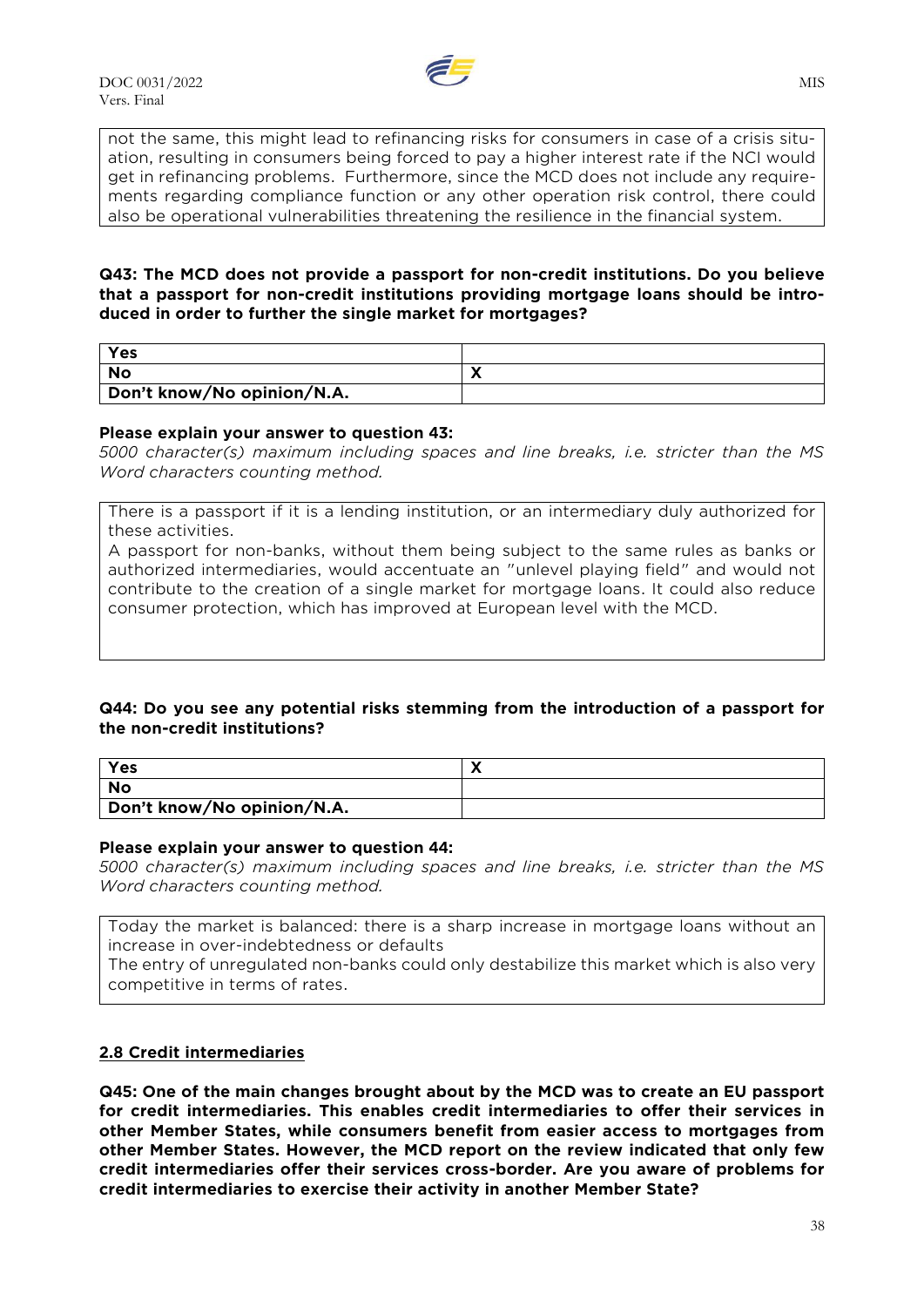

| Yes                        |  |
|----------------------------|--|
| <b>No</b>                  |  |
| Don't know/No opinion/N.A. |  |

#### **Please explain your answer to question 45, specifying what the issues are related to (e.g. to the application of the MCD provisions) and how those issues could be overcome to foster cross-border provision of intermediation services:**

*5000 character(s) maximum including spaces and line breaks, i.e. stricter than the MS Word characters counting method.*

There are no particular problems in the context of the credit intermediary passport that prevent cross-border activity. Rather, this is related to the general problems in crossborder business transactions.

For credit institutions and for credit intermediaries cross-border activities only exist in theory. The legal situation of the country in which the borrower is resident must always be taken into account when drafting the contract. In the event of legal action and execution against a foreign consumer, the creditor's know-how is often insufficient and must be purchased at high cost. Due to the small number of foreign borrowers, crossborder lending does not pay off economically.

## **2.9 Arrears and foreclosure**

**Q46: Article 28 of the MCD (arrears and foreclosure) requires Member States to adopt measures to encourage creditors to exercise reasonable forbearance before foreclosure proceedings are initiated but leaves flexibility for Member States as to the measures to protect consumers experiencing financial difficulties. Do you believe that the MCD's provisions on arrears and foreclosure have been effective in terms of reducing the risk of foreclosure?**

| Yes                        |  |
|----------------------------|--|
| No                         |  |
| Don't know/No opinion/N.A. |  |

#### **Please explain your answer to question 46:**

*5000 character(s) maximum including spaces and line breaks, i.e. stricter than the MS Word characters counting method.*

The application of forbearance measures must be the sole decision of the creditor and after conducting the corresponding risk assessment. The application of forbearance measures should remain in the remit of the decision of creditors and overlaps with the EBA Guidelines on the treatment of forbearance exposures should be taken into account to avoid overlaps and inconsistencies. In our understanding, the European Parliament insisted in the legal discussions regarding the directive on credit servicers and credit purchasers (NPL Directive), that only the assessment of forbearance was mandatory and not the application of forbearance measures itself.

We don't consider that MCD should include further regulation in this regard. Exceptional circumstances such as COVID should be addressed in the current situation. Already in the past, other measures were taken first. Enforcement was only used when there were no other options or no other agreements with the customer possible. Therefore, Art. 28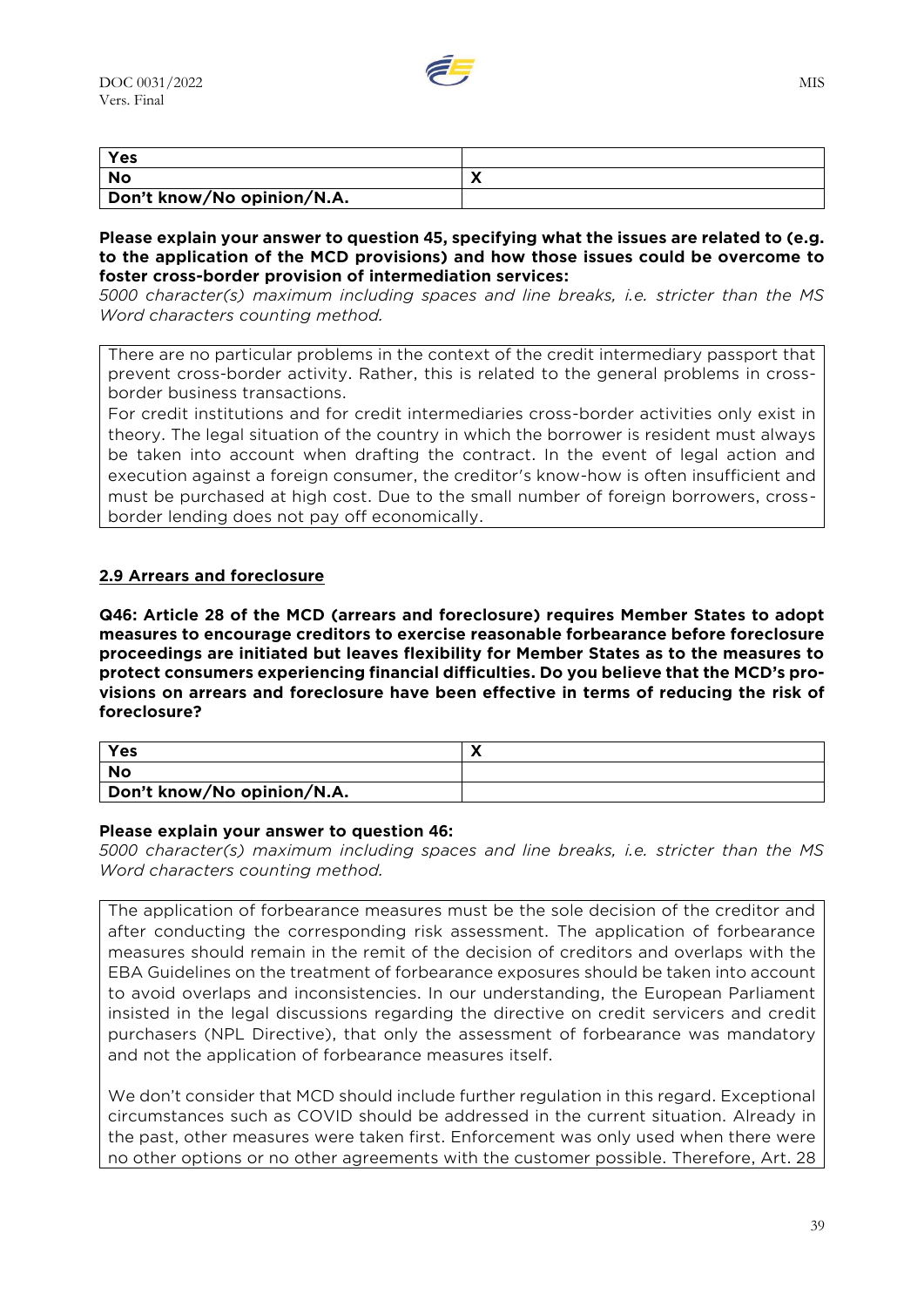

has neither a direct impact on our default definition nor on the methodology of forbearance.

**Q47: The [Directive on credit servicers, credit purchasers and the recovery of collateral](https://data.consilium.europa.eu/doc/document/ST-10268-2021-INIT/en/pdf) will strengthen Article 28 of the MCD clarifying the forbearance obligations and introducing reinforced information duties on credit purchasers and servicers. Do you consider that further measures would be required to protect consumers falling in arrears?**

| Yes                        |  |
|----------------------------|--|
| No                         |  |
| Don't know/No opinion/N.A. |  |

**Q47.1: If you do consider that the MCD leaves too much discretion for the calculation of compensation to the possible detriment of consumers, please specify which measures should be taken:**

| obligations to individually support con-     |  |
|----------------------------------------------|--|
| sumers who experience or might experi-       |  |
| ence difficulties in meeting their financial |  |
| commitments (e.g. personalised assis-        |  |
| tance like debt advisory services)           |  |
| strengthen consumer education                |  |
| strengthen awareness on debt manage-         |  |
| ment in financial difficulties               |  |
| other                                        |  |

#### **Please specify to what other measure(s) you refer in your answer to question 47.1:**

*5000 character(s) maximum including spaces and line breaks, i.e. stricter than the MS Word characters counting method.*

#### **Please explain your answer to question 47 and 47.1:**

*5000 character(s) maximum including spaces and line breaks, i.e. stricter than the MS Word characters counting method.*

### **Please explain your answer to question 47:**

*5000 character(s) maximum including spaces and line breaks, i.e. stricter than the MS Word characters counting method.*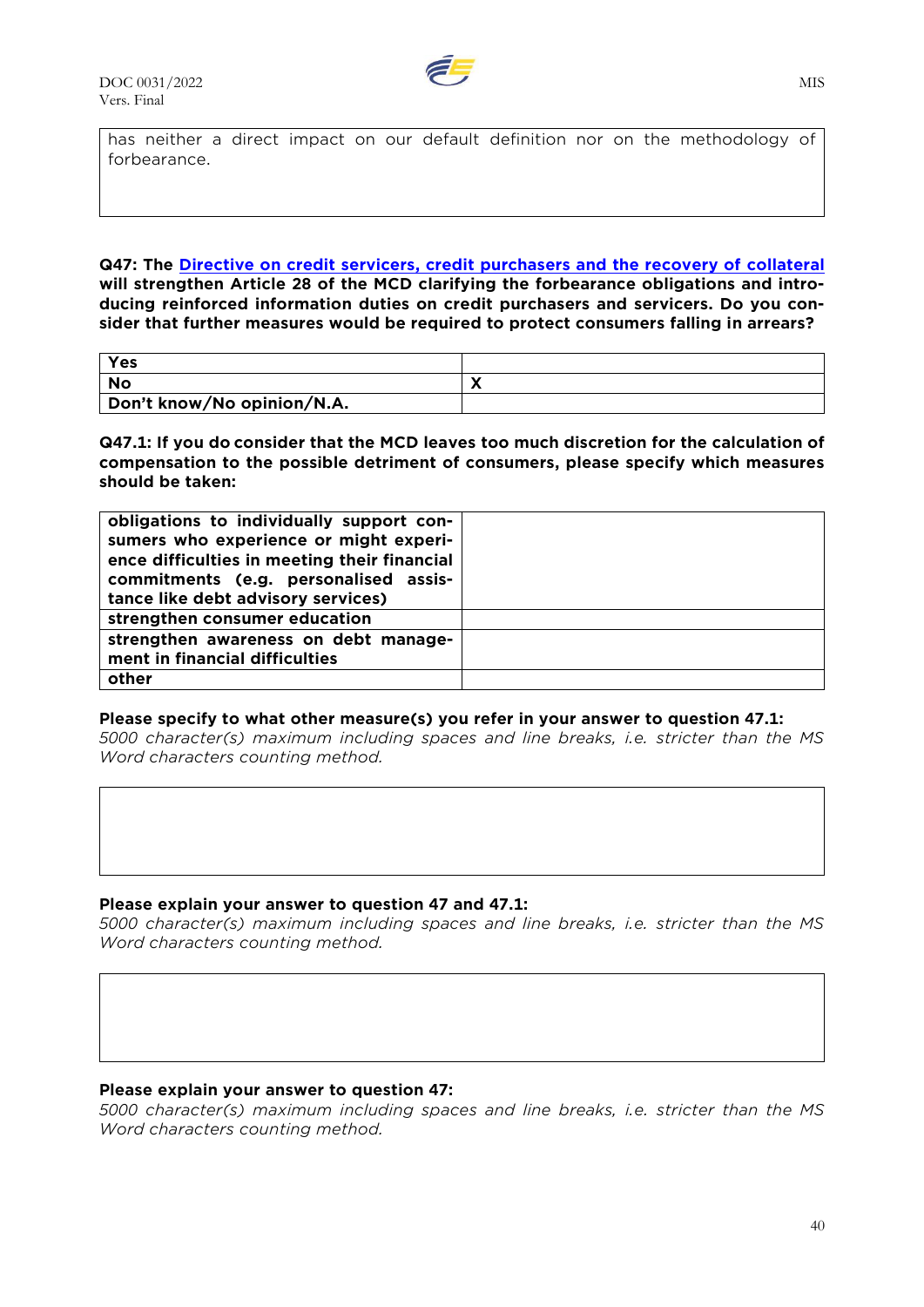

#### **Q48: The MCD does not include specific additional rules to protect consumers who backed their mortgage loans by their first residency. Do you consider that a specific protection for such cases would be warranted?**

| Yes                        |  |
|----------------------------|--|
| No                         |  |
| Don't know/No opinion/N.A. |  |

## **Please explain your answer to question 48:**

*5000 character(s) maximum including spaces and line breaks, i.e. stricter than the MS Word characters counting method.*

Specific protection, if chosen, must be in the hands of the Member State. Indeed, specific provisions could conflict with other legal provisions. For example, in France, "family housing" is already protected by the *code civil* and it has an impact on the way to finance it (authorisation of the non-borrowing spouse to give a mortgage on this property). The recovery procedures are specific at the national level as well as the specific protections (over-indebtedness procedure, no commissary pact on the main residence…). Banks are obliged to inform the customer about the risks in the counselling protocol.

**Q49: During the COVID-19 pandemic, Member States and industry put in place a broad range of differing relief measures in particular payment moratoria. The MCD does not provide specific rules for such exceptional situations. Do you consider that any lessons need to be drawn from the COVID experience and specific measures should be provided for in the MCD?**

| Yes                        |  |
|----------------------------|--|
| <b>No</b>                  |  |
| Don't know/No opinion/N.A. |  |

## **Please explain your answer to question 49:**

*5000 character(s) maximum including spaces and line breaks, i.e. stricter than the MS Word characters counting method.*

The measures must remain at the level of the Member State: they will be more appropriate and faster to activate. Exceptional situations are by definition complicated to predict and therefore each one requires an individual answer. The lessons learnt are that Member States and credit institutions reacted fast and appropriate to prevent a financial turmoil. Thus, adhering to the principal of subsidiarity is very important and consequently, no EU-wide harmonised measured are needed to tackle any exceptional situation.

Experience has shown that some Member States are able to introduce measures that protect the interests of borrowers and lenders in the event of exceptional and systemic economic disruption, such as that caused by the Covid-19 outbreak. Many EU countries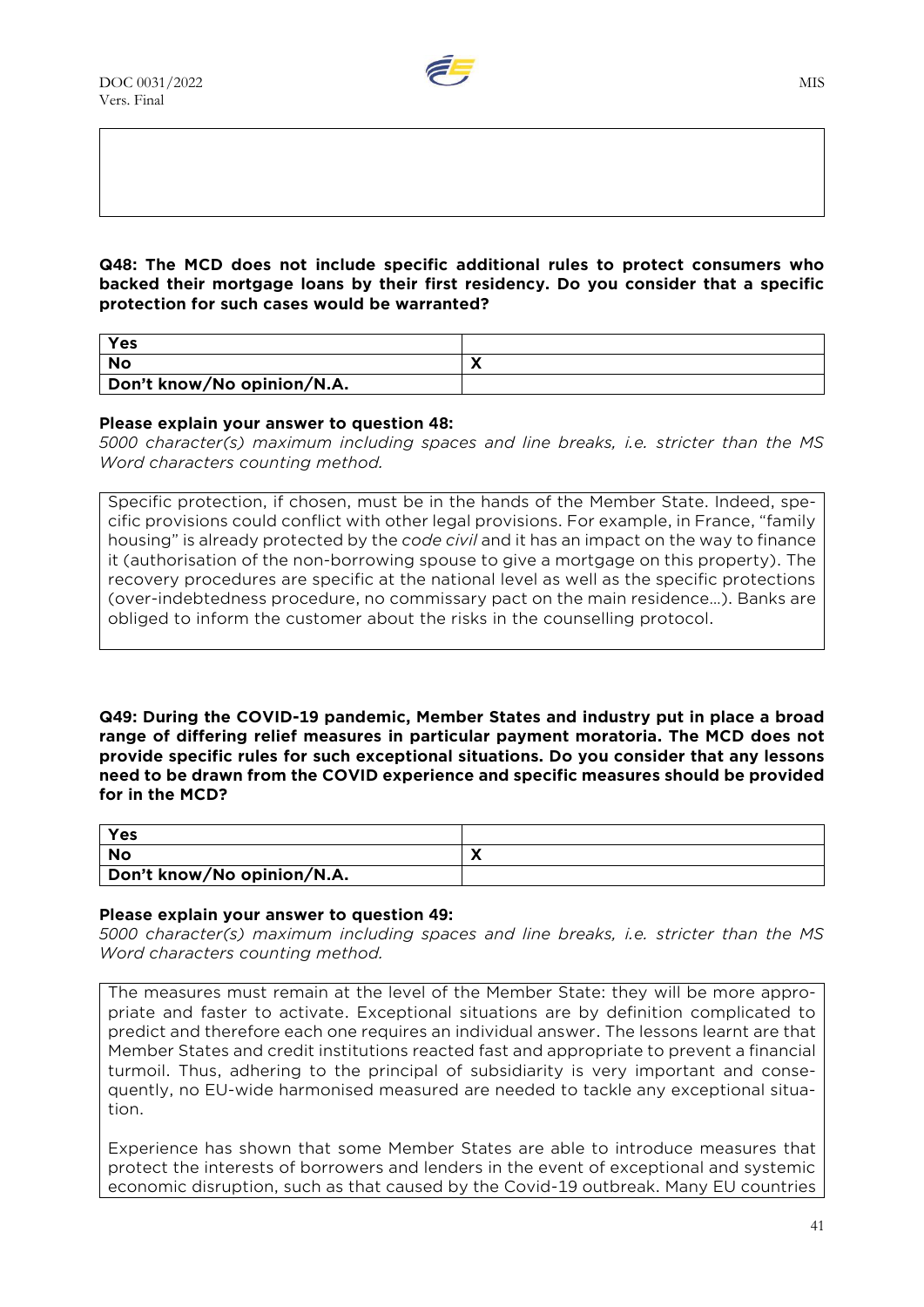

have already implemented some kind of national insolvency legislation regarding credit moratoria or can take from other legislative texts (e.g. commerce law) that may be used in case of non-performance like force majeure for example. Therefore, it is not necessary to introduce such measures in the MCD and the necessity of such kind of propositions should be carefully envisaged, especially considering the existence of other forms of borrowers' protection according to the legislation. It seems very ambitious to anticipate legal rules for exceptional situations, such as the corona crisis. It would be preferable to find appropriate rules on a case-by-case basis when these unforeseen situations arise.

## **2.10 Green mortgages**

Some mortgage providers already offer "green mortgages" (under possible preferential terms and conditions) for instance to improve the energy efficiency of a building or to acquire highly energy efficient property. Green mortgages are an important possible avenue of development for an inclusive sustainable finance framework, as acknowledged in the [strategy for financing the transition to a sustainable economy.](https://eur-lex.europa.eu/legal-content/EN/TXT/?uri=CELEX:52021DC0390)

## **Q50: Is there a need to create an EU-wide definition of green mortgages?**

| Yes                        |  |
|----------------------------|--|
| <b>No</b>                  |  |
| Don't know/No opinion/N.A. |  |

## **Please explain your answer to question 50:**

*5000 character(s) maximum including spaces and line breaks, i.e. stricter than the MS Word characters counting method.*

We believe that, at some point, it will be necessary to introduce a definition of green mortgage. However, it could be too early to do so at this stage.

Firstly, we do not think that the MCD is the right text for a definition of green mortgage. The European Commission, or maybe the EBA, should examine if the MCD is the right place or if there is a better suited text. The EU Taxonomy would be one alternative, or Energy Efficient Buildings Directive. Even the CRR currently under review in the Banking Package 2021 could include something on green mortgages (new article 501 CRR).

Secondly, any such definition must be in line with the EU Taxonomy regulation (perhaps this regulation could cover all green products, and harmonise the definitions in one place), although the definition should remain simple and leave credit providers with enough room for their own product design. There are also a lot of other texts in the drafting process which are including 'green' topics, with different views of energy performance, greenhouse gas emissions, digital footprints, or even the weight on biodiversity. As this Directive is sectorial and only covers mortgages on housing, we could end up with a definition which is immediately out of date or not harmonized with other texts. We are also concerned that the definition of transactions on real estate in EU Taxonomy is very narrow and the risk is to have only very few green loans with bad consequences for the green balance sheets of the banks.

Thirdly, we see a need for a common market standard defining green mortgages based on the collateral or the transaction purpose; not on the loan agreement as such. The definition should therefore be on what defines a green property and what defines an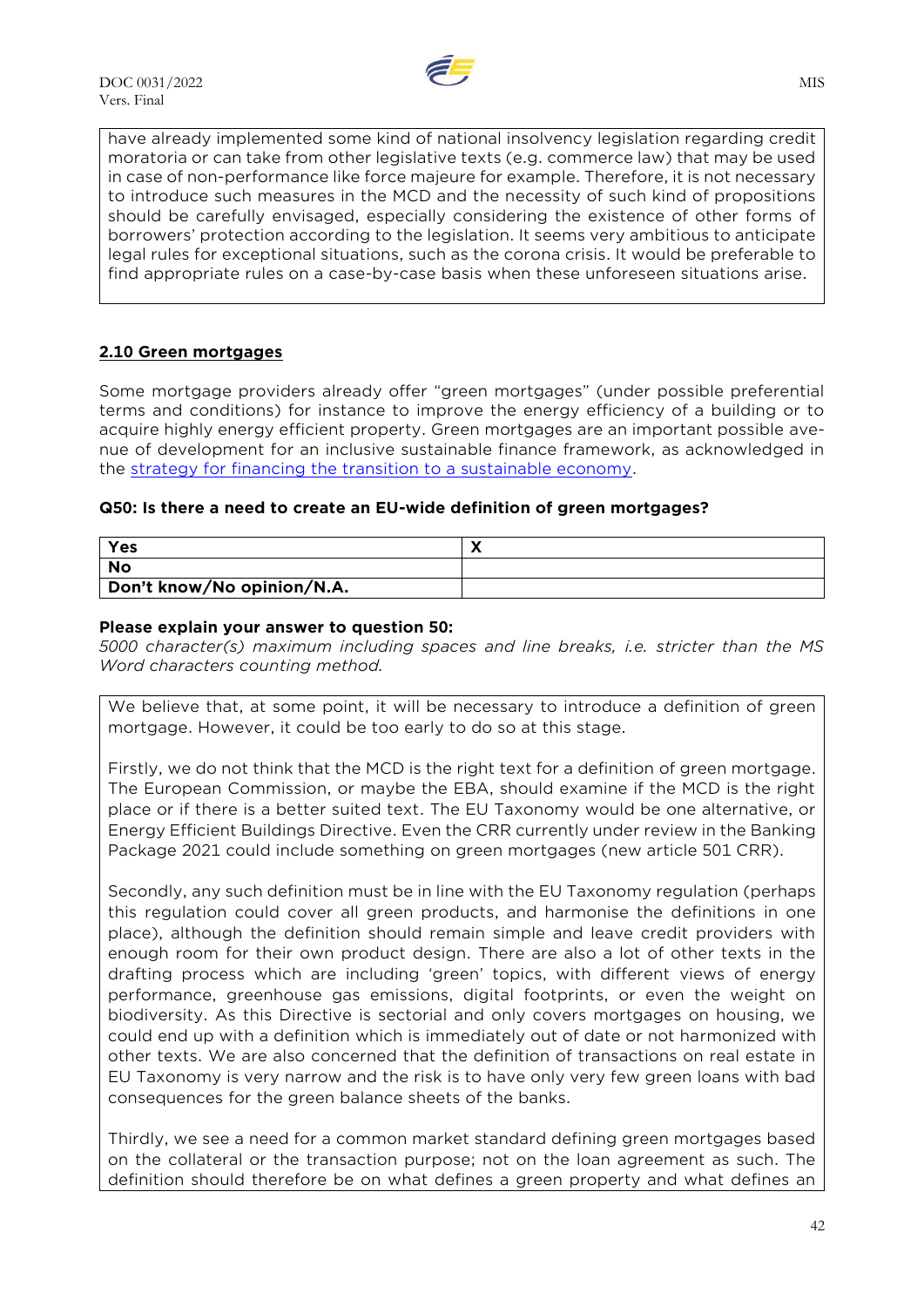

energy efficient measure for a specific property. It is important that the definition is simple to ensure that green mortgages can continue to exist in the market. The definition should also provide credit providers with enough room for their own product design.

Before a common market standard is defined and required, it is of utmost importance that the data needed is available. This should be provided by relevant national authority to ensure consistency and harmonization. It cannot be required to use any EU definition of green mortgages until such data is available.

## **Q51: What would be the benefits/advantages for consumers and/or lenders of an EUwide definition of green mortgages?**

| to ensure common requirements and pos- $\vert$ X            |   |
|-------------------------------------------------------------|---|
| sible incentives                                            |   |
| to ensure high level of confidence into the $\vert X \vert$ |   |
| greenness of the mortgages                                  |   |
| to facilitate securitisation and refinancing                | X |
| of mortgages through green bond issu-                       |   |
| ances                                                       |   |
| to facilitate disclosure obligations under                  | X |
| <b>Taxonomy Regulation</b>                                  |   |
| other                                                       | х |

#### **Q51.1: Please specify to what other benefit(s)/advantage(s) you refer in your answer to question 51:**

*5000 character(s) maximum including spaces and line breaks, i.e. stricter than the MS Word characters counting method.*

A benefit with setting an EU-wide definition of green mortgages is to ensure more harmonization in the market. For the consumer it will also become clearer what is expected for a property/energy efficiency measure to be deemed to be green and thereby easier to change a green mortgage from one bank to another.

To define the green criteria for the collateral or the energy efficiency measure, rather than the loan contract, should not be in conflict with the regulations on competition.

## **Please explain your answer to question 51:**

*5000 character(s) maximum including spaces and line breaks, i.e. stricter than the MS Word characters counting method.*

Any definition of "green" or "energy efficient" mortgages should not be too narrow. For example, the Nearly Zero Energy Building Standard as defined in directive 2010/31/EU on the energy performance of buildings has proven to be in good balance between economic affordability and energy efficiency in the Austrian context.

However, although we see the growing demand for a harmonising initiative, we also have doubts whether the MCD is the right place for integrating sustainability strategies. We strongly recommend integrating sustainability requirements into building regulations and building procedures. This would stipulate that only sustainable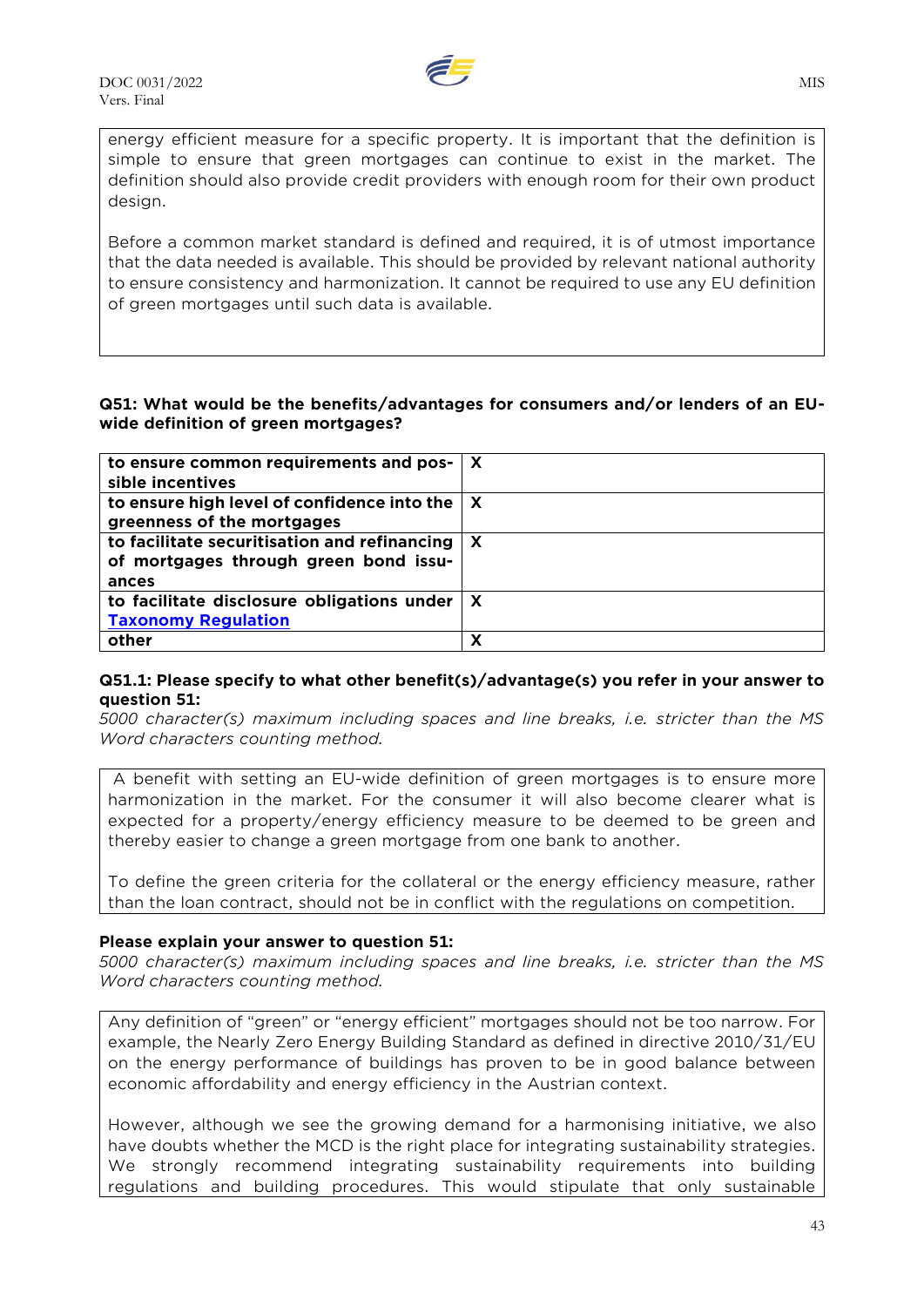

properties can be built at all. Consequently, only new properties meeting sustainable benchmarks would be financed by banks. Of course, this does not take into account the buildings which already exist.

It is a matter of fact that sustainable buildings are more expensive compared to less sustainable ones. Thus, a higher credit amount would be needed. Most of the consumers would tend to build cheaper, thus less sustainable. Thus, sustainable buildings must be affordable. Incentives are required, for example via national/local building laws or via premiums or interest subsidies (e.g. solar energy subsidies, heat pump subsidies, use of sustainable building materials, etc.).

After assessing the specific NPLs, we might also recommend prudential measures, such as the introduction of a Green Supporting Factor. Yet, we do not recommend the development of a brown factor as this would have negative effects on lending capacities and would increase the social gap.

## **Q52: Do you consider that a possible common definition of green mortgage should be based on the EU taxonomy criteria (construction of a new building or acquisition or renovation of an existing one)?**

| Yes                        |  |
|----------------------------|--|
| <b>No</b>                  |  |
| Don't know/No opinion/N.A. |  |

## **Please explain your answer to question 52:**

*5000 character(s) maximum including spaces and line breaks, i.e. stricter than the MS Word characters counting method.*

The criteria of the taxonomy are very demanding with regard to the quality of the housing stock, adopting the taxonomy could lead to discarding too many borrowers and only considering very few loans as green. What would happen if someone cannot afford to buy a 'green' house? What would then be the consequences in terms of exclusion? The EU-Taxonomy should be the only legal definition of Green Mortgages. This is the direction in which the development will go, so there is no need for an additional definition of "Green Mortgages" in the transition phase.

To not create too many different definitions of what is green, a link to the EU Taxonomy seems appropriate. However, the definition should be limited to the "substantial contribution" criteria in the Taxonomy and should not include the DNSH-criteria. The definition of green mortgages should not give advantages to one of the environmental objectives, but instead it should be possible to grant a green mortgage independent on which environmental objective the technical screening criteria relates to (e.g. climate change mitigation, biodiversity).

## **Q53: In your view, which measures could be considered to encourage the uptake of green mortgages?**

*Please select as many answers as you like*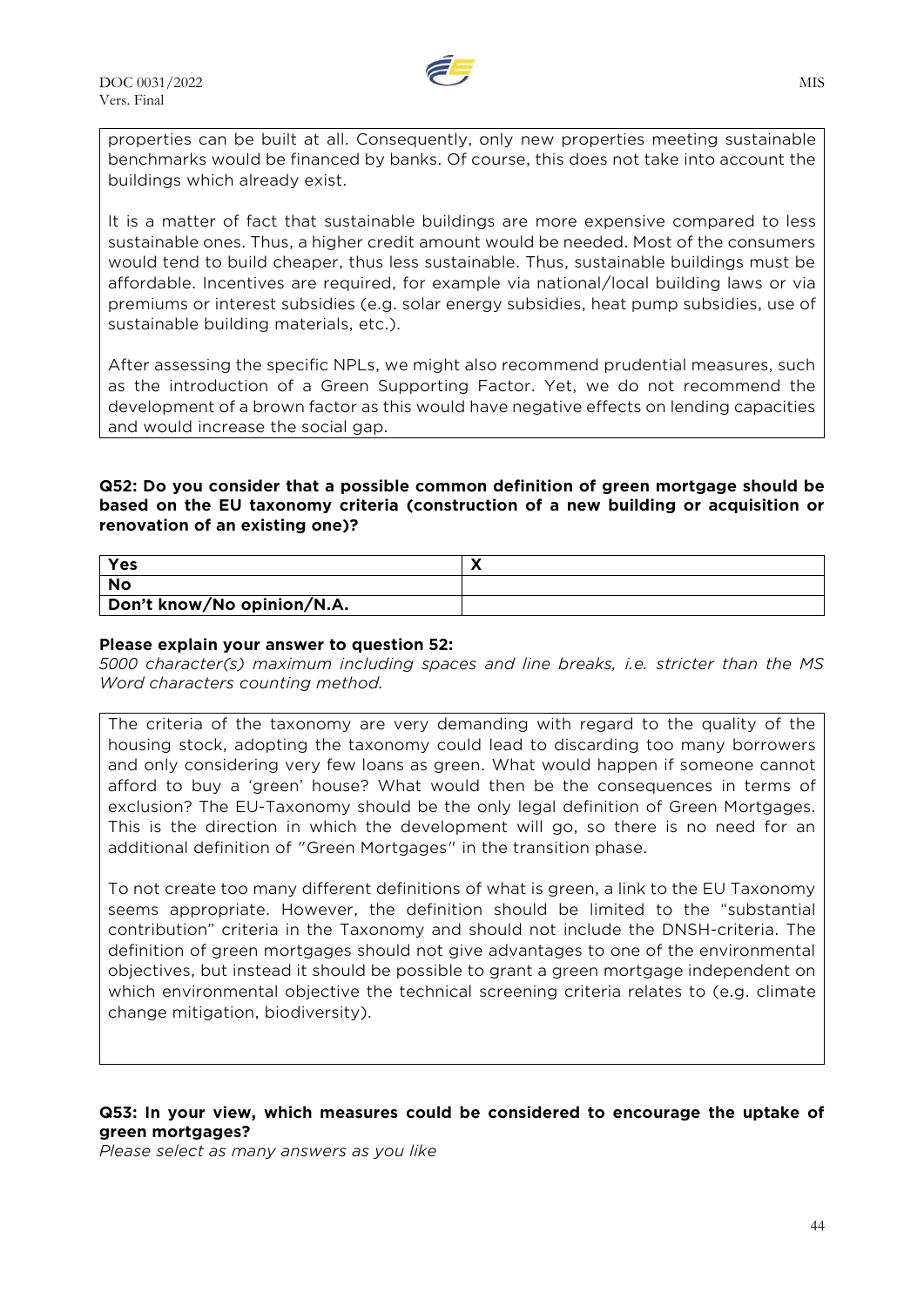

| obligation for credit providers to inform<br>the consumer if such product can be pro-<br>vided                                                                                                                               |   |
|------------------------------------------------------------------------------------------------------------------------------------------------------------------------------------------------------------------------------|---|
| ensure that mortgage credit providers<br>and/or consumers taking a mortgage ob-<br>tain an Energy Performance Certificate<br>(EPC) for the residential property that the<br>consumer will acquire using the mortgage<br>loan |   |
| create a label for green mortgages of-<br>fered at preferential terms and conditions                                                                                                                                         |   |
| other                                                                                                                                                                                                                        | х |

## **Q53.1: Please specify to what other measure(s) you refer in your answer to question 53:**

*5000 character(s) maximum including spaces and line breaks, i.e. stricter than the MS Word characters counting method.*

It is not the loan that is green and should be encouraged, but the real estate transaction. The financing is just a means. For a green object, the terms of the loan may be different or better or both, depending on the pricing policy of each lender.

The Commission should also look into the introduction of a Green Supporting Factor: As said previously, it is a matter of fact that sustainable buildings are more expensive compared to less sustainable ones. Thus, a higher credit amount would be needed. Most of the consumers would tend to build cheaper, thus less sustainable. Therefore, sustainable buildings must be affordable. Incentives are required, for example via national/local building laws or via premiums or interest subsidies (e.g. solar energy subsidies, heat pump subsidies, use of sustainable building materials, etc.).

After assessing the specific NPLs, we might also recommend prudential measures, such as the introduction of a Green Support Factor. Yet, we do not recommend the development of a brown factor as this would have negative effects on lending capacities and would increase the social gap.

One solution could be to introduce the requirement that every building can get a free energy performance certificate offered by an EU fund (perhaps the Next Generation EU?) to gather all the data and information on a building. By using a fund, the EU would ensure a harmonised certification which would be easy to understand. The borrower should be required to get all the necessary certificates whilst in the process of purchasing a property, and the lender should check that the criteria are adhered to.

## **Please explain your answer to question 53:**

*5000 character(s) maximum including spaces and line breaks, i.e. stricter than the MS Word characters counting method.*

To finance the construction or acquisition of ecological buildings or the renovation of buildings to become more energy efficient is sensible in itself. Green buildings produce less operational costs, higher and more stable property values and less emissions of CO2. There is no need to encourage green mortgages beyond these effects.

In addition, there are already a large number of government funding programmes, for example for the promotion of energy-efficient buildings.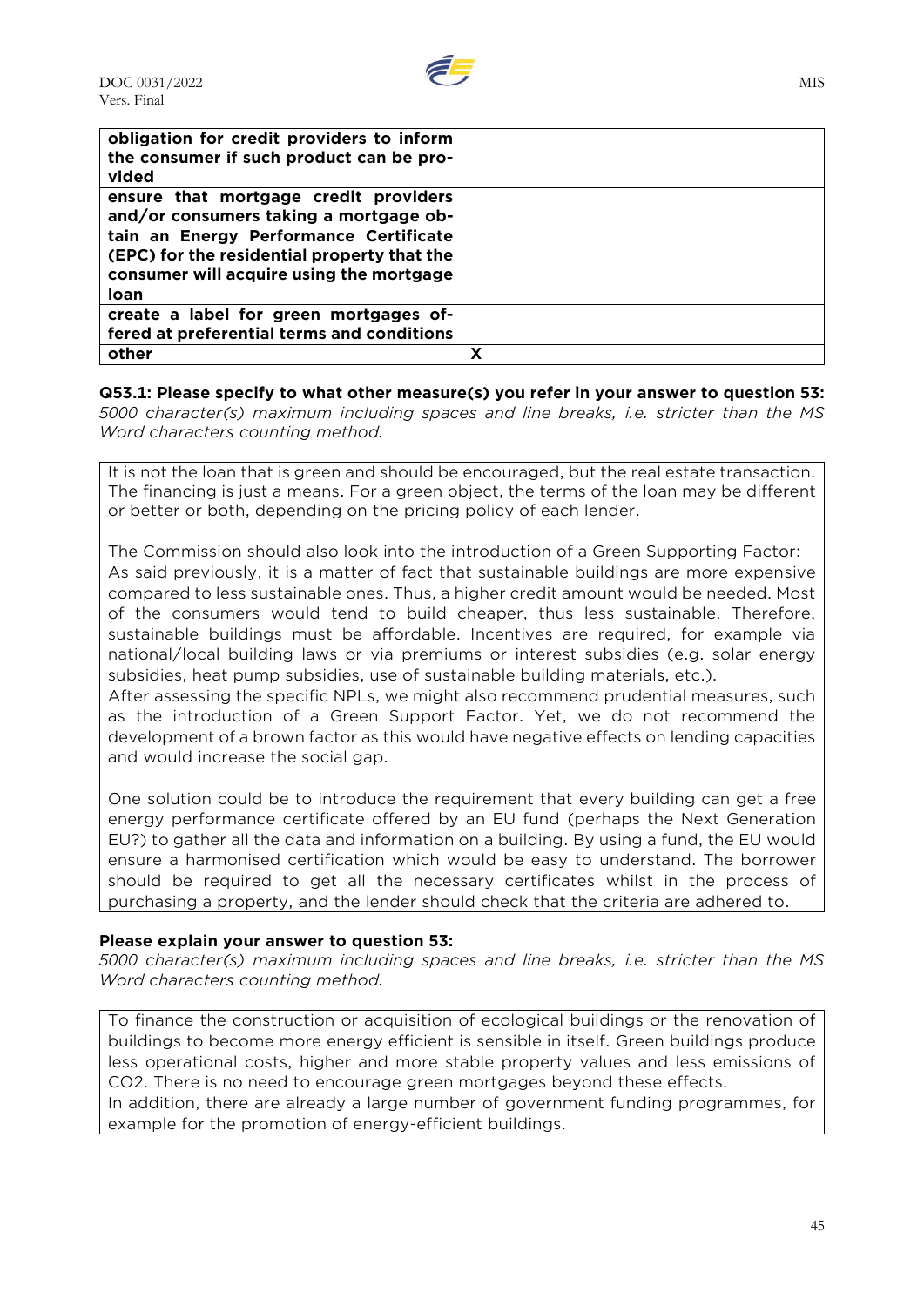

## **Q54: Do you consider that the knowledge and competence requirements for the staff of creditors and credit intermediaries should specifically cover knowledge on green mortgages?**

| Yes                        |                          |
|----------------------------|--------------------------|
| <b>No</b>                  | $\overline{\phantom{a}}$ |
| Don't know/No opinion/N.A. |                          |

## **Please explain your answer to question 54:**

*5000 character(s) maximum including spaces and line breaks, i.e. stricter than the MS Word characters counting method.*

The loans offer meets the consumer's expectations and constraints. The training obligations for bank advisers already cover aspects related to energy performance and the fight against greenhouse gas emissions. The MCD does not have to specify this point concerning the knowledge that bank advisers must have, the content of the training must be left in the hands of the Member State.

## **2.11 Other**

## **Q55: Are there any other issues that have not been raised in this questionnaire that you think would be relevant for the MCD revision?**

| Yes                        |  |
|----------------------------|--|
| No                         |  |
| Don't know/No opinion/N.A. |  |

#### **Please explain your answer to question 55:**

*5000 character(s) maximum including spaces and line breaks, i.e. stricter than the MS Word characters counting method.*

The MCD has been in operation since 2016 and concerns long-term financing. It is a bit early to fully review it because today its application seems balanced and certain points related to the treatment of arrears have not yet been sufficiently tested.